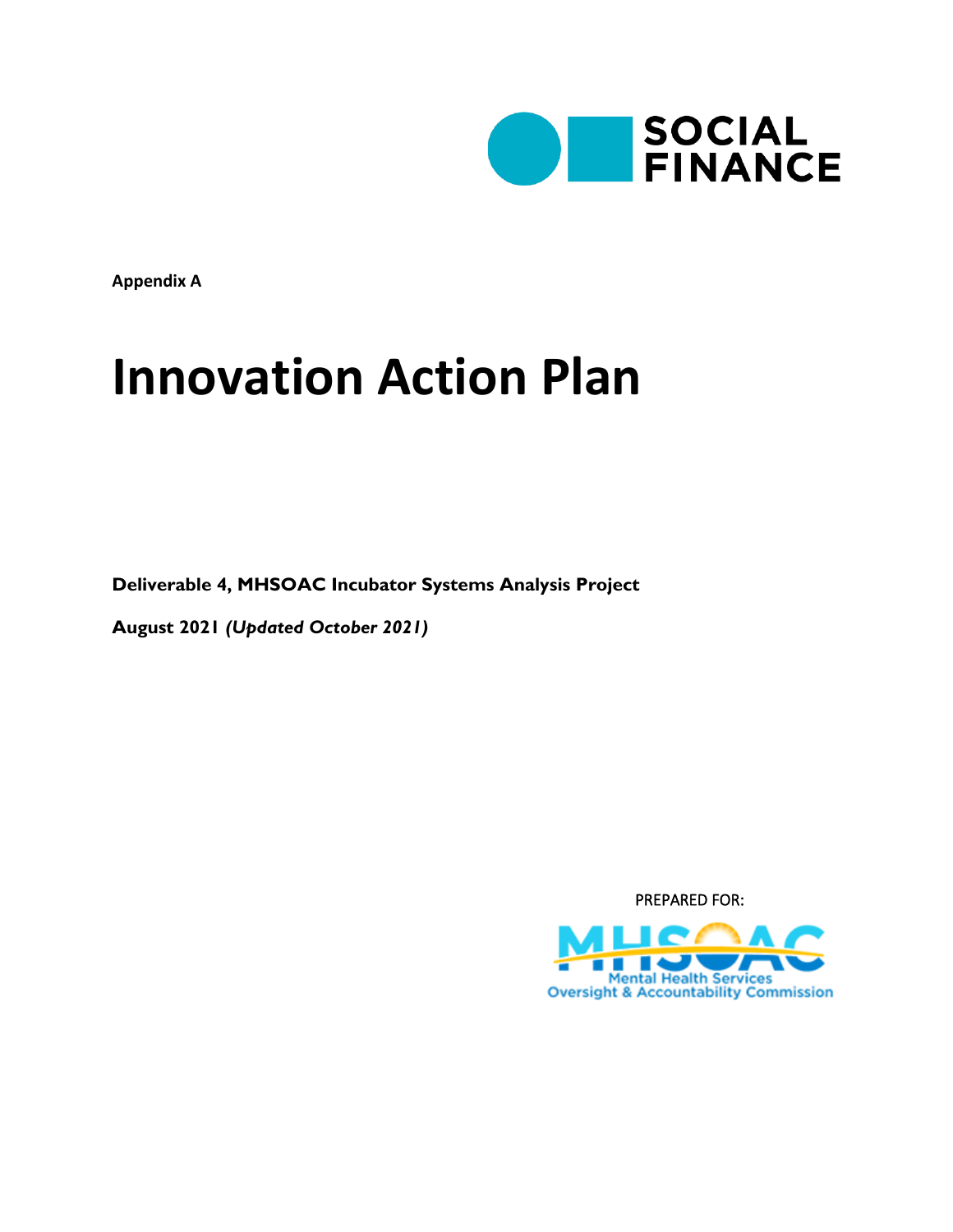# **Table of Contents**

| Recommendation 1. Supplement the definition of innovation with further                                                                                                                                                                                                                                                   |
|--------------------------------------------------------------------------------------------------------------------------------------------------------------------------------------------------------------------------------------------------------------------------------------------------------------------------|
|                                                                                                                                                                                                                                                                                                                          |
|                                                                                                                                                                                                                                                                                                                          |
| Recommendation 2. Expand and deepen technical assistance to Counties  16                                                                                                                                                                                                                                                 |
|                                                                                                                                                                                                                                                                                                                          |
| 2b. Form an "Innovation Support Group" to provide input and perspectives for each Innovation Plan  18                                                                                                                                                                                                                    |
| Recommendation 3. Further clarify expectations for Plan development 20                                                                                                                                                                                                                                                   |
| 3a. Simplify the Innovative Project Plan Recommended Template by orienting the template around key                                                                                                                                                                                                                       |
| 3b. Create a discussion guide for Commissioners and others to use when assessing plans 23                                                                                                                                                                                                                                |
| Recommendation 4. Develop mechanisms to accelerate the diffusion of learnings                                                                                                                                                                                                                                            |
| 4a. Publish case studies of stand-out practices and processes Counties have used to design and implement                                                                                                                                                                                                                 |
| 4b. Host an annual Innovation convening for MHSA Coordinators (and other County leaders)  28<br>4c. Create a database of Innovation Projects with qualitative and quantitative Project outcomes, information<br>4d. Require Counties to present concise outcomes and findings summaries at Commission meetings by adding |
| Recommendation 5. Test a multi-stage approval process that provides concept                                                                                                                                                                                                                                              |
| Recommendation 6. Develop a community engagement resource for Counties,<br>identifying tactics for deeper community engagement and lessons learned 34                                                                                                                                                                    |
| Recommendation 7. Further publicize and clarify existing flexibilities that                                                                                                                                                                                                                                              |
| Recommendation 8. Develop additional orientation materials for new                                                                                                                                                                                                                                                       |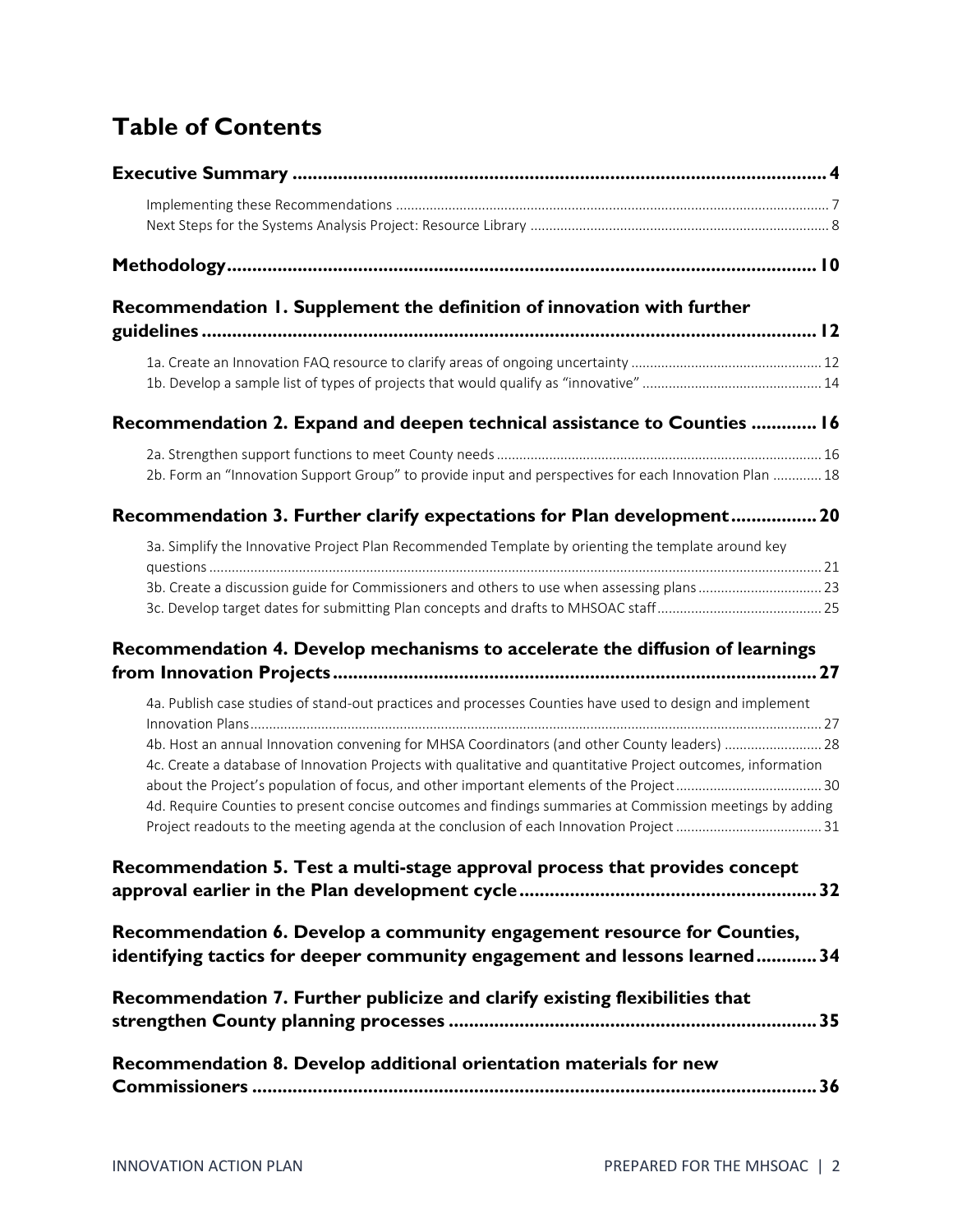| Appendix 2. Systems Analysis Project Discussion Group Participants  39 |  |
|------------------------------------------------------------------------|--|
|                                                                        |  |
|                                                                        |  |
|                                                                        |  |
| Appendix 6. Feedback from MHSOAC Committee Members  43                 |  |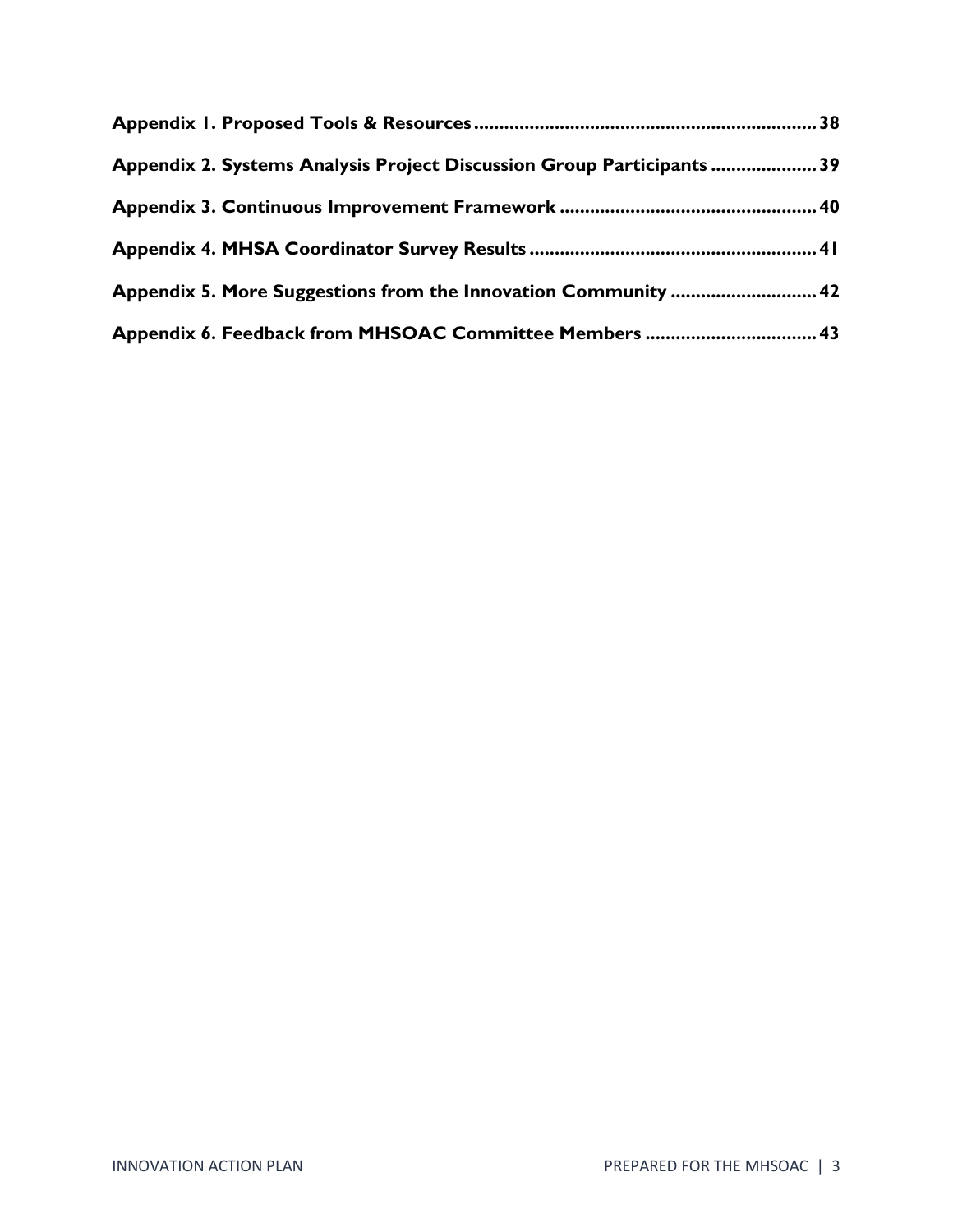# <span id="page-3-0"></span>**Executive Summary**

### **Introduction**

Included below is a summary of recommendations for the Mental Health Services Oversight and Accountability Commission (MHSOAC) about innovation and continuous improvement processes. We are eager for further conversation and reactions to each of the recommendations from Commissioners, members of the MHSOAC staff, County leaders, stakeholder advocates, and consumers and family members served by the public mental health system.<sup>i</sup>

At their core, these recommendations are about better collaboration and more in-depth learning. The MHSA's Innovation mandate is extraordinary and extraordinarily unusual: it sets aside a significant funding stream to plant the seeds for, and to test, "promising approach[es]…to persistent mental health challenges."" We need these new approaches desperately, as the public mental health system has often been far too slow to translate programmatic solutions to systemic transformation, iii and to correct persistent disparities in care and outcomes.<sup>iv</sup> Through conversations with members of the Innovation community,<sup>v</sup> we have come to understand Innovation as both a process and an outcome: a practice of holistically including community members in defining local priorities, and a call to investigate how to better achieve those priorities.

The Commission's role in this is and should be about more than approving or rejecting plans. The Commission should embrace an enhanced role in shaping an ecosystem around learning and collaboration. California's 58 counties are hugely different from one another, but what they learn (results, operations assessments, costs) and how they learn it (community engagement, evaluation planning) through Innovation programs can inform others. The Commission is uniquely positioned to support increased learning and should focus its efforts to advance this goal.

The recommendations here are in service of this grander vision. Though many of them are modest in scope, they all suggest ways that, through more supportive and effective processes, the Commission can strengthen a culture of learning and collaboration, continuous improvement, and thoughtful risk taking – while skirting the real risk of adding further complexity and process to the public mental health system.

### **Obstacles to Innovation**

The Systems Analysis project, which these recommendations are a part of, began with a wide-ranging series of interviews to identify obstacles to innovation. We discussed these obstacles in an October 2020 meeting of the Innovation Subcommittee, and documented them—along with detailed feedback from members of the Innovation community—in the "Barriers and Acceleration Agenda" (December).<sup>vi</sup>

Those we spoke with identified nearly three hundred challenges they faced in developing transformative Innovation Plans. We summarized these into seven categories: (i) limits on County capacity to invest deeply in Innovation planning, especially for small and frontier counties; (ii) complexities of local politics and alignment; (iii) limited data infrastructure, the challenges of evaluation, and slow dissemination of learning across Counties; (iv) the time, resources, and risks that go into developing Innovation Plans; (v) misalignments across Counties, Commissioners, and stakeholders about what constitutes a strong Innovation Plan; (vi) uneven stakeholder engagement across Counties and Plans; and (vii) the short-term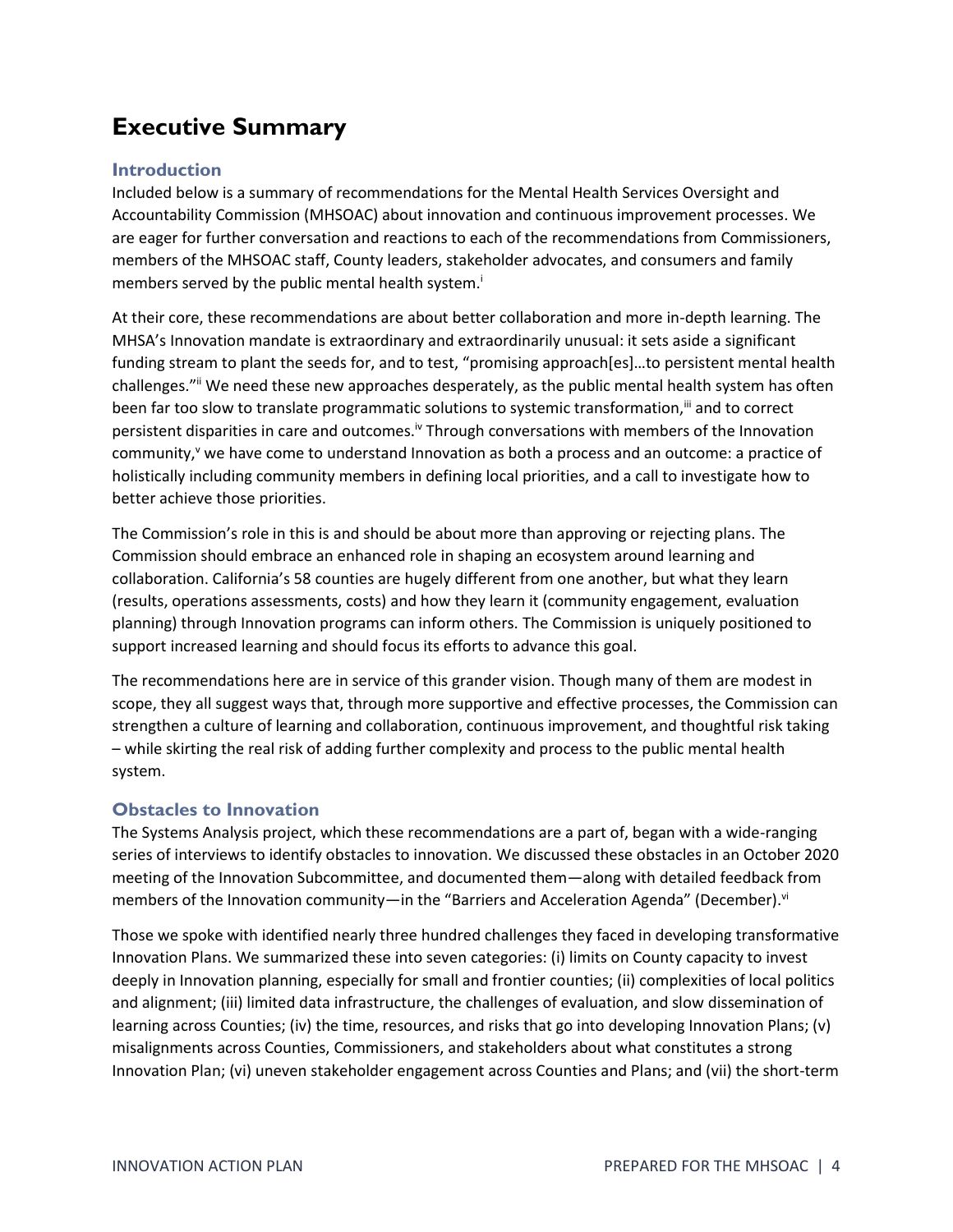nature of Innovation funding. The recommendations in this document incorporate insights across these barriers, and focus on the following themes:

- Greater clarity about how Innovation funds can be used (and in particular, the definition of innovation itself<sup>vii</sup>); how Innovation Plans are assessed (including stronger guidance on what a good Plan looks like that meets the requirements for Plan approval); and, especially, what Innovation Projects are learning (across counties).
- More effective and meaningful community engagement in the design of Projects, informed by an improved understanding of what can be funded through Innovation and how Innovation Plans are assessed.
- More consistent, nuanced, and earlier feedback in the Innovation Plan approval process—while still operating under the realities of a volunteer Commission and limited resources.

#### **Summary of Recommendations**

The recommendations that follow are intended to help overcome these challenges. Many of these ideas were proposed at the same time as the barriers; others came from focus groups, surveys, and input from partners, in particular the California Association of Mental Health Peer-Run Organizations (CAMHPRO) and National Alliance on Mental Illness (NAMI) California and local affiliates.<sup>viii</sup> The body of this Innovation Action Plan consists of more in-depth information about each recommendation.

- 1. **Supplement the definition of innovation with further guidelines.**
	- a. **Create an Innovation FAQ resource** to clarify areas of ongoing uncertainty (e.g., "How is 'new' defined in the context of MHSA Innovation?," "What magnitude of change or adjustment is needed to qualify as innovative learning?").
	- b. Develop a publicly available (non-exhaustive) **list of types of projects that would qualify as "innovative."**
- 2. **Expand and deepen technical assistance to Counties.** 
	- a. **Strengthen support functions to meet County needs**, focusing on culturally competent community engagement, evaluation planning and performance management, and sustainability planning. In addition, work with others in the Innovation ecosystem to curate and disseminate resources to support County efforts, drawing from successful efforts from the California Reducing Disparities Project (CRDP) Phase 1 and Innovation Incubator projects.
	- b. **Consider forming an "Innovation Support Group"** made up of a rotating group of experts from the Innovation community (e.g., representatives from the Client and Family Leadership Committee [CFLC] and the Cultural and the Linguistic Competency Committee [CLCC], stakeholder advocacy group members, MHSOAC staff Innovation Team, prior or current County staff with experience in MHSA Innovation, etc.) to meet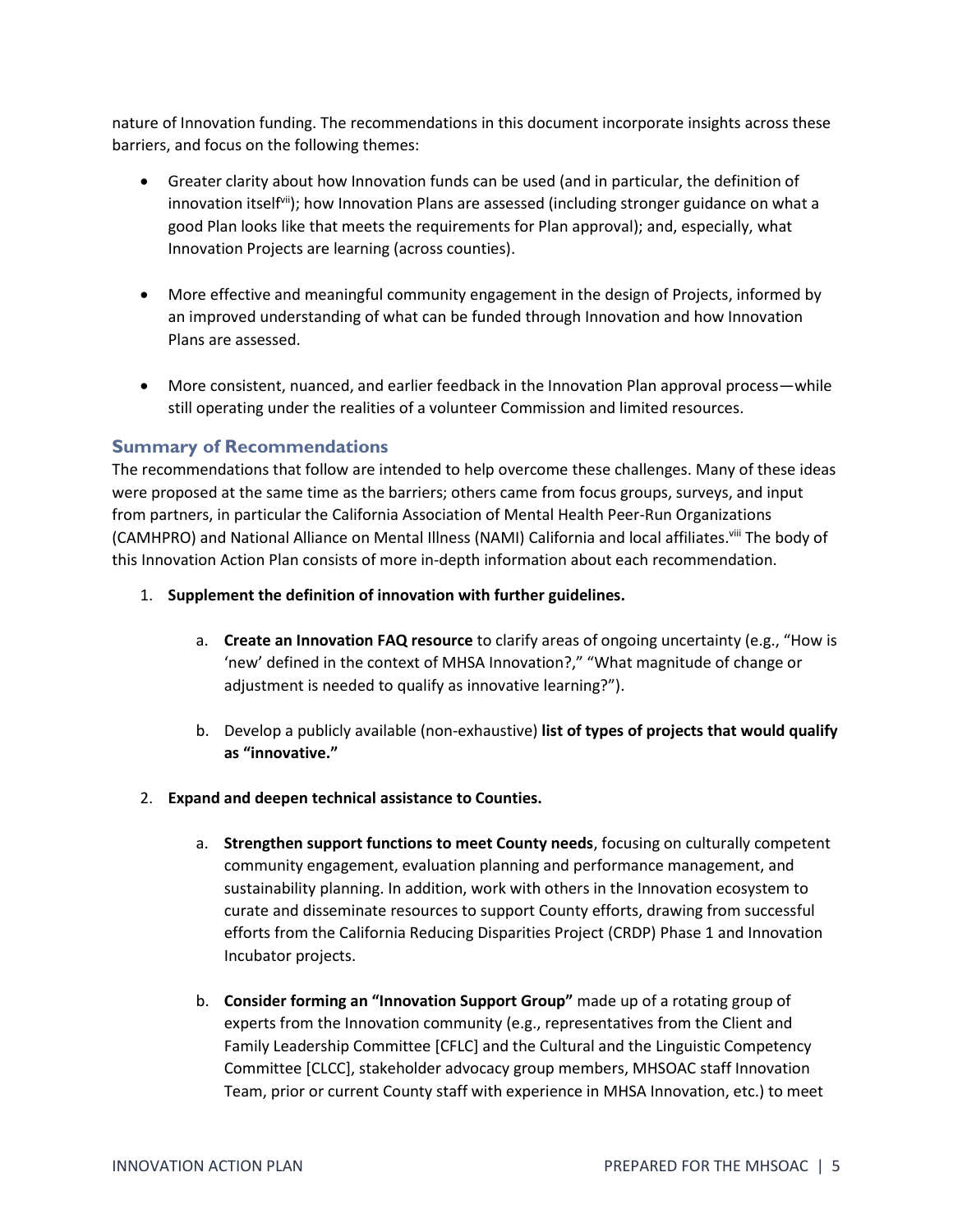regularly and listen to emerging County draft plan concepts–with the goal of offering perspectives and supportive early guidance to counties seeking additional support. This group should be trained on the intricacies of Innovation and compensated when appropriate.

- 3. **Further clarify expectations for Plan development** and highlight what the Commission is looking for in Innovation Plans.
	- a. **Simplify the [Innovative Project Plan Recommended Template](http://mhsoac.ca.gov/document/2018-05/innovative-project-plan-recommended-template)** by removing duplicative elements and orienting the template around key questions.
	- b. **Create a discussion guide for the Commission and others to use when assessing Plans**, closely connecting the guide to the Innovative Project Plan Recommended Template (to guide County staff) and MHSOAC Staff Analysis. The purpose of the discussion guide is to suggest sample questions for how the Commission can review Plans (in part or whole) and lift up key questions that each plan should be able to answer.
	- c. **Develop target dates for submitting Plan concepts and drafts to MHSOAC staff**, allowing enough time for meaningful technical assistance from the MHSOAC, and encourage Counties to submit Plans far in advance of reversion, deescalating the "do-ordie" last-minute approvals.
- 4. Develop mechanisms to **accelerate the diffusion of learnings** from Innovation Projects.
	- a. **Publish case studies of stand-out practices and processes** Counties have used to design and implement Innovation Plans to share lessons learned with the Innovation community.
	- b. **Host an annual Innovation convening.** The intention of these meetings is to accelerate cross-County learning: to present project-end synopses and lessons learned, make connections across Counties with similar challenges or developing similar projects, and attend workshops and training sessions relevant to Innovation.
	- c. **Create a database of Innovation Projects** with qualitative and quantitative project outcomes, information about the project's population of focus, and other important elements of the project.
	- d. **Require Counties to present concise outcomes and findings summaries at Commission meetings** by adding project readouts to the meeting agenda.
- 5. **Test a multi-stage approval process** that provides concept approval (e.g., that a Plan is innovative, and that it has been generated through an appropriate Community Program Planning [CPP] process) earlier in the Plan development cycle, while allowing time for Counties to further develop evaluations, operations, and sustainability plans before final approval.<sup>1x</sup>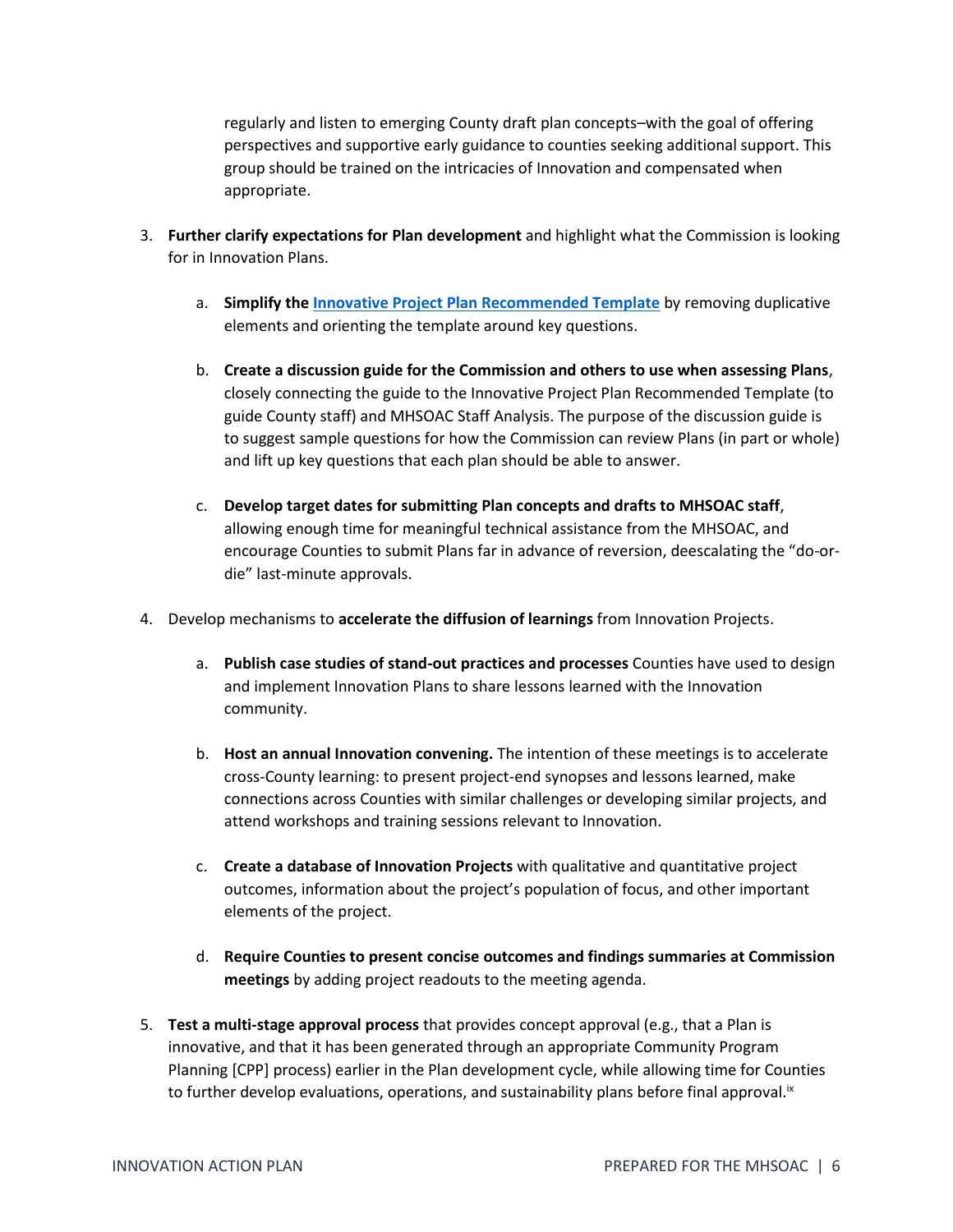- 6. **Develop a supplemental community engagement resource for Counties** that need additional support, that identifies tactics to strengthen local community engagement (drawing from the example CRDP Phase 1's work among African American, Latinx, Native American, Asian and Pacific Islander, and LGBTQ priority populations to build collaborative infrastructure and practice), sets expectations on what in the Innovation Component should and can be achieved through the CPP process, and provides guidance on how to bring forward local voices and perspectives in Innovation Plans submitted to the MHSOAC.
- 7. **Further publicize and clarify existing flexibilities that strengthen County planning processes**, including opportunities for accessing planning fund for Innovation Projects, delegated authority and the consent process, and deeper technical assistance through the MHSOAC (e.g., through the Innovation Incubator).
- 8. **Develop additional orientation materials for new Commissioners.** In addition to existing onboarding resources and a staff-led onboarding session, include details on barriers to innovation and learnings from recent Innovation Projects. Encourage Commissioners to hold introductory conversations with members of the Innovation ecosystem, and to attend a selection of Committee and Subcommittee meetings to gain a better understanding of key issues facing each. Make "refresher" trainings available to existing Commissioners.

### <span id="page-6-0"></span>**Implementing these Recommendations**

In the body of the Innovation Action Plan, we have included a proposed set of next steps for each of the recommendations above. To assist the MHSOAC with deciding to what extent, when, and how to implement these recommendations, we have categorized them based on the level of effort and next steps required:

- **Recommendations that are "quick wins" and relatively easy to implement:**
	- 1a. Create an Innovation FAQ resource to clarify areas of ongoing uncertainty
	- 3a. Simplify the Innovative Project Plan Recommended Template by orienting the template around key questions
	- 3c. Develop target dates for submitting Plan concepts and drafts to MHSOAC staff
	- 4c. Create a database of Innovation Projects with qualitative and quantitative project outcomes, information about the project's population of focus, and other important elements of the project
	- 4d. Require Counties to present outcomes and findings at Commission meetings by adding Project readouts to the meeting agenda at the conclusion of each Innovation Project
	- 7. Publicize and clarify existing flexibilities that strengthen County planning processes
	- 8. Develop additional orientation materials for new Commissioners
- **Recommendations that require convening members of the Innovation community to inform implementation:**
	- 1b. Develop a sample list of types of projects that would qualify as "innovative"
	- 2b. Consider forming an "Innovation Support Group"
	- 3b. Create a discussion guide for Commissioners and others to use when assessing plans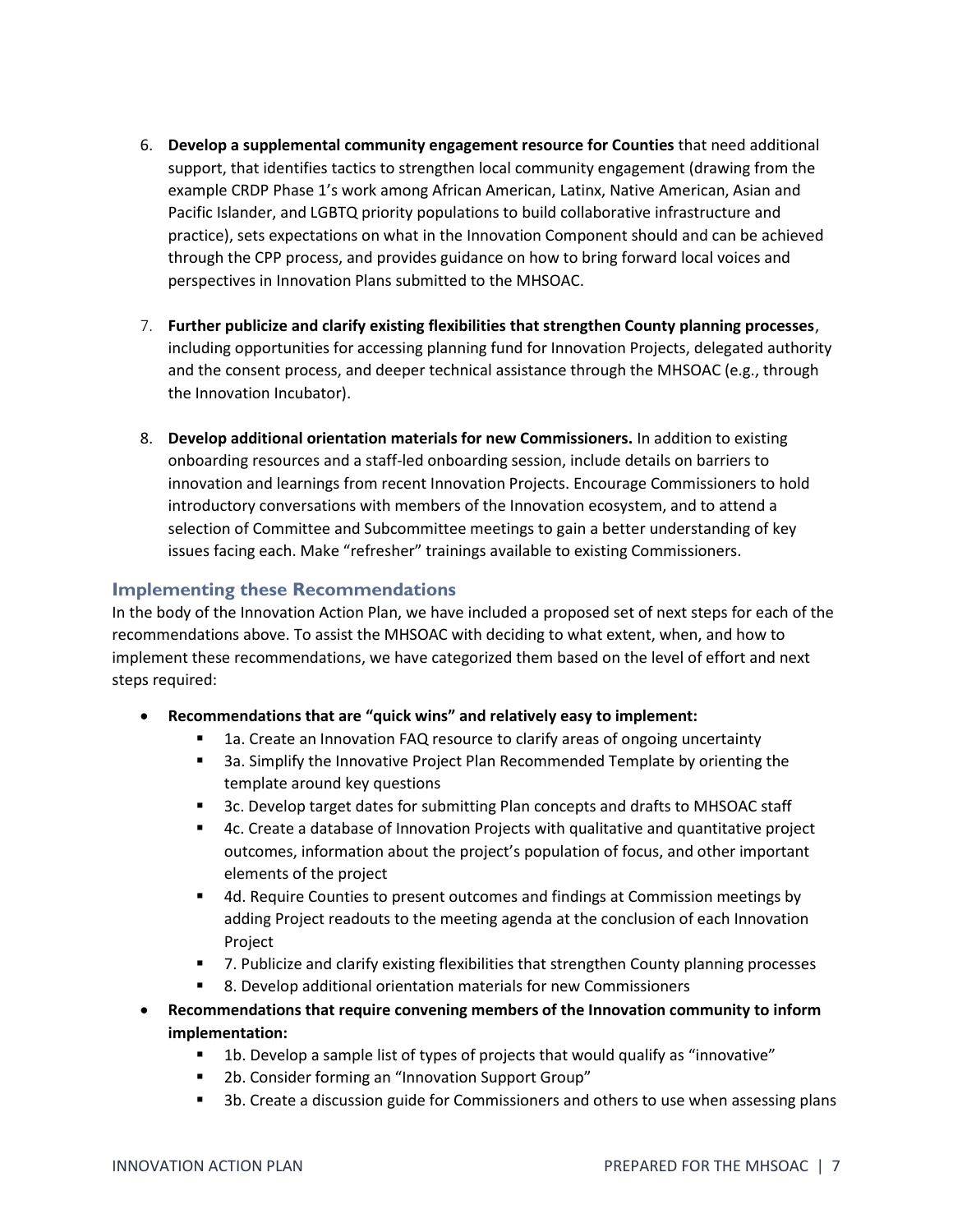- 5. Test a multi-stage approval process that provides concept approval earlier in the Plan development cycle
- 6. Develop a community engagement resource for Counties, identifying tactics for deeper community engagement and lessons learned
- **Recommendations that might require asking for additional funding from the legislature:**
	- 2a. Strengthen support functions to meet County needs (funding for increased specialized technical assistance and an additional capacity to the MHSOAC staff Innovation Team)
	- 4b. Host an annual Innovation convening (funding for staff time, venue fees, speaker fees, refreshments, etc.)
- **Recommendations that could be implemented by organizations other than the MHSOAC:**
	- 2a. Strengthen support functions to meet County needs
	- 4a. Publish case studies of stand-out practices and processes Counties have used to design and implement Innovation Plans

### <span id="page-7-0"></span>**Next Steps for the Systems Analysis Project: Resource Library**

In tandem with this Innovation Action Plan, we are preparing a series of resources to support Counties in the development and planning of Innovation Projects. These resources will be packaged into a resource library ultimately available to Counties, and continuously updated to reflect new guidance and opportunities within Innovation. Recommendations for resources within this document have been noted within.

For more information about these recommendations or the Incubator Systems Analysis project generally, please contact Jake Segal [\(jsegal@socialfinance.org\)](mailto:jsegal@socialfinance.org), Emily McKelvey Carpenter [\(ecarpenter@socialfinance.org\)](mailto:ecarpenter@socialfinance.org), and Kyle Doran [\(kdoran@socialfinance.org\)](mailto:kdoran@socialfinance.org).

<sup>i</sup> These recommendations draw from a range of inputs, including interviews with approximately 100 County leaders, community stakeholder advocates, consumers, family members, MHSOAC staff, and others; four meetings of a 16-person multi-sectoral project focus group; a survey of MHSA Coordinators, garnering 55 responses, and subsequent focus groups to glean more insights; and background research on analogous innovation processes and lessons from other contexts.

ii CCR § 3910(d).

<sup>&</sup>quot; This is not unique to the public mental health system, nor to California. The average time for research evidence to become standard practice is 17 years. See, e.g., JM Westfall et al, "Practice-based research - "Blue Highways" on the NIH roadmap," JAMA, 2007. For non-medical treatments, that timeline may be slower still. Access to and uptake of high-quality psychosocial treatments, "unlike new medications…rarely are encouraged by commercial marketing." See, e.g., Robert Drake et al., "What Explains the Diffusion of Treatments for Mental Illness?," Am J Psychiatry, November 2008.

iv See, among many others, a recent discussion in disparate mental health outcomes among racial and ethnic minorities in McKnight-Eily "Racial and Ethnic Disparities in the Prevalence of Stress and Worry, Mental Health Conditions, and Increased Substance Use Among Adults During the COVID-19 Pandemic," CDC's MMWR Morb Mortal Wkly Rep, Feb 2021;70:162–166; and, among many others, a less-recent review of SAMHSA's NSDUH results in Medley et al., "Sexual Orientation and Estimates of Adult Substance Use and Mental Health: Results from the 2015 National Survey on Drug Use and Health," SAMHSA NSDUH Data Review, Oct 2016. <sup>v</sup> We define here the "Innovation community" as those involved or directly impacted by the MHSA Innovation Component (e.g., County leaders, stakeholder advocates, consumers, family members, MHSOAC staff).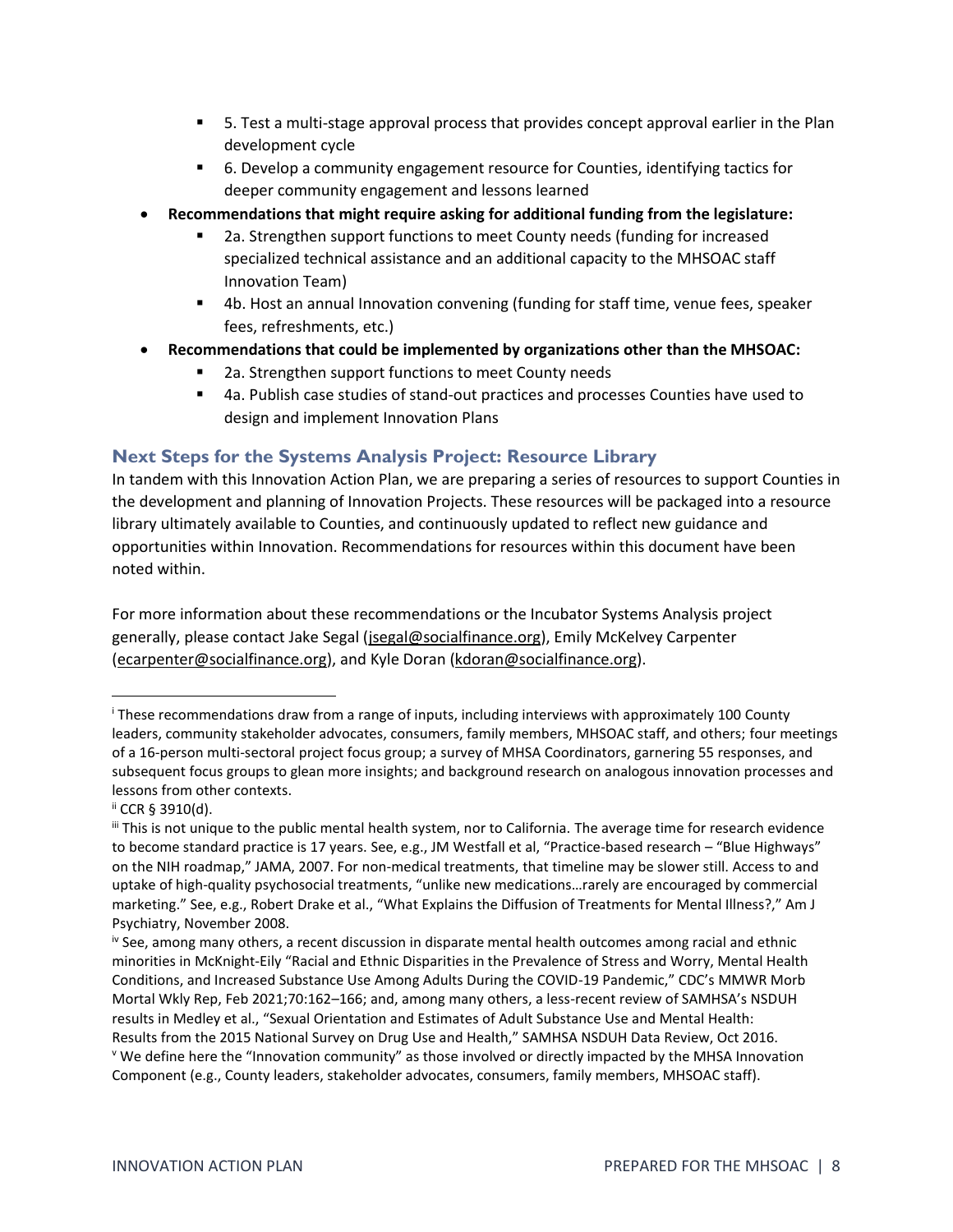vi The "Barriers and Acceleration Agenda" can be found at [https://socialfinance.org/wp-content/uploads/2020.12-](https://socialfinance.org/wp-content/uploads/2020.12-Systems-Analysis-Deliv.-2-Barriers-Acc.-Agenda.pdf) [Systems-Analysis-Deliv.-2-Barriers-Acc.-Agenda.pdf.](https://socialfinance.org/wp-content/uploads/2020.12-Systems-Analysis-Deliv.-2-Barriers-Acc.-Agenda.pdf)

vii In many ways, this is natural: innovation as a term is notoriously challenging to define (see, e.g., "Why Innovation Is Tough to Define — and Even Tougher to Cultivate," *Knowledge@Wharton,* Aug 2013), and the MHSA itself ensures a broad set of innovation focus areas, including "administrative, governance, and organizational practices, processes, or procedures; advocacy; education and training for services providers, including nontraditional mental health practitioners; outreach, capacity building, and community development; system development; public education efforts; research; services and interventions, including prevention, early intervention, and treatment" (CCR § 3910(d)). We discuss this challenge—and the sometimes problematic heuristics many have employed in considering innovation—in more depth in the full set of recommendations.

viii More information about the methods we used to solicit ideas and feedback are included in the Methodology section of the full plan.

<sup>ix</sup> This concept approval would be similar to the initial approval Counties have if they sign on to a Multi-County Collaborative.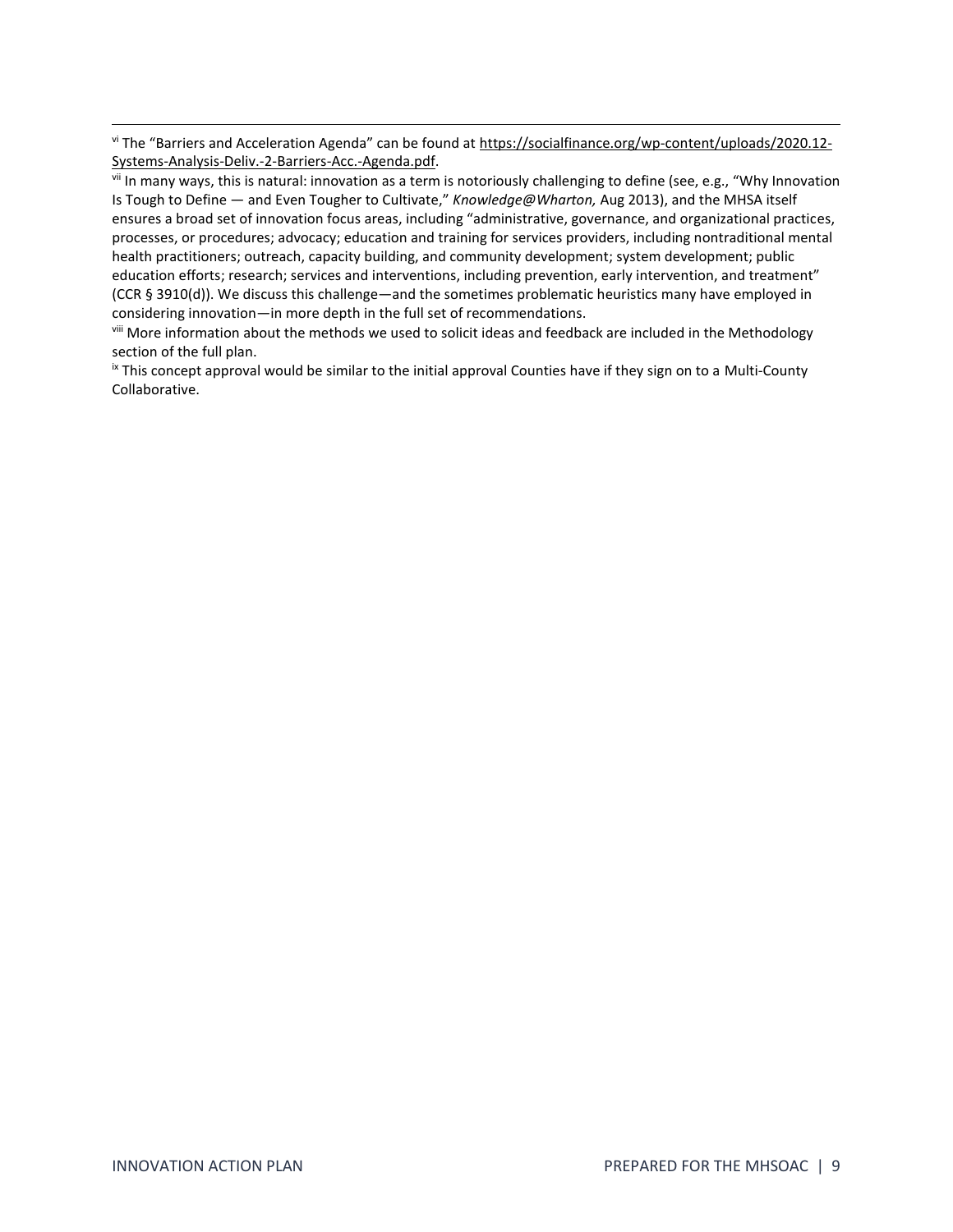# <span id="page-9-0"></span>**Methodology**

To develop the forthcoming set of recommendations, we gathered information from a variety of sources. Our process to understand the challenges and potential solutions facing MHSA Innovation surfaced a wide range of perspectives and feedback. We aimed to incorporate each of these perspectives as we built out and refined our recommendations.

- **Barriers interviews:** Conducted ~100 interviews with Commissioners, County leaders, stakeholder advocacy groups, consumers & ACCESS Ambassadors, state partners, MHSOAC staff, and Innovation Incubator technical assistance providers, to understand barriers to Innovation. Requested and reviewed detailed written feedback from ~eight interviewees on the barriers list.
- **CBHDA MHSA Committee meetings:** Coordinated with CBHDA leadership to join three monthly MHSA Coordinator meetings to gather verbal and written feedback regarding barriers to Innovation and potential solutions; facilitated survey of MHSA Coordinators (n=55).
- **Published reports:** Reviewed literature of available published reports about MHSA Innovation including a 2018 report from the California Pan-Ethnic Health Network (CPEHN) and LBGT Health and Human Services Network title "MHSA Innovation Recommendations," CALBHBC's Community Program Planning Process Guidelines, ACCESS California's 2019-2020 Stakeholder Inclusion and Feedback Survey, and the CRDP Strategic Plan.
- **Innovation Plan review:** Aggregated elements from 102 Innovation Plans and conducted analysis to identify trends and themes in plans submitted between 2017 and 2020.
- **Collaboration with contracted partners:** Partnered for ~12 months through subcontracts to engage in biweekly meetings with former County Behavioral Health Director, CAMHPRO, and NAMI California to leverage their expertise, and gather ongoing guidance and feedback.
- **Interviews on Innovation case studies:** Identified Innovation Projects with promising practices to develop case studies of effective Innovation projects and facilitated conversations with MHSA Coordinators and other partners to draft case studies.
- **Interviews to learn about public behavioral health innovation beyond California:** Initiated six interviews with experienced leaders focused on behavioral health innovation in the public sector in communities outside of California to gather insight into additional ways to support innovation.
- **Research on public-sector innovation:** Conducted secondary research on innovation in the public sector to understand (1) continuous improvement processes aimed at assessing, monitoring, and adjusting practices to make ongoing improvements, and (2) different types of innovation, including how to define and implement them.
- **Research on multi-stage approval processes:** Conducted secondary research on best practices for approval processes in other sectors (e.g., Federal Strategic Environmental Research and Development Program; EMA Conditional Marketing Approval) to spur ideas for potential adjustments to the MHSA Innovation approval process.
- **Discussion group:** Facilitated four meetings with a 16-member focus group composed of individuals who are engaged with different parts of the Innovation system (including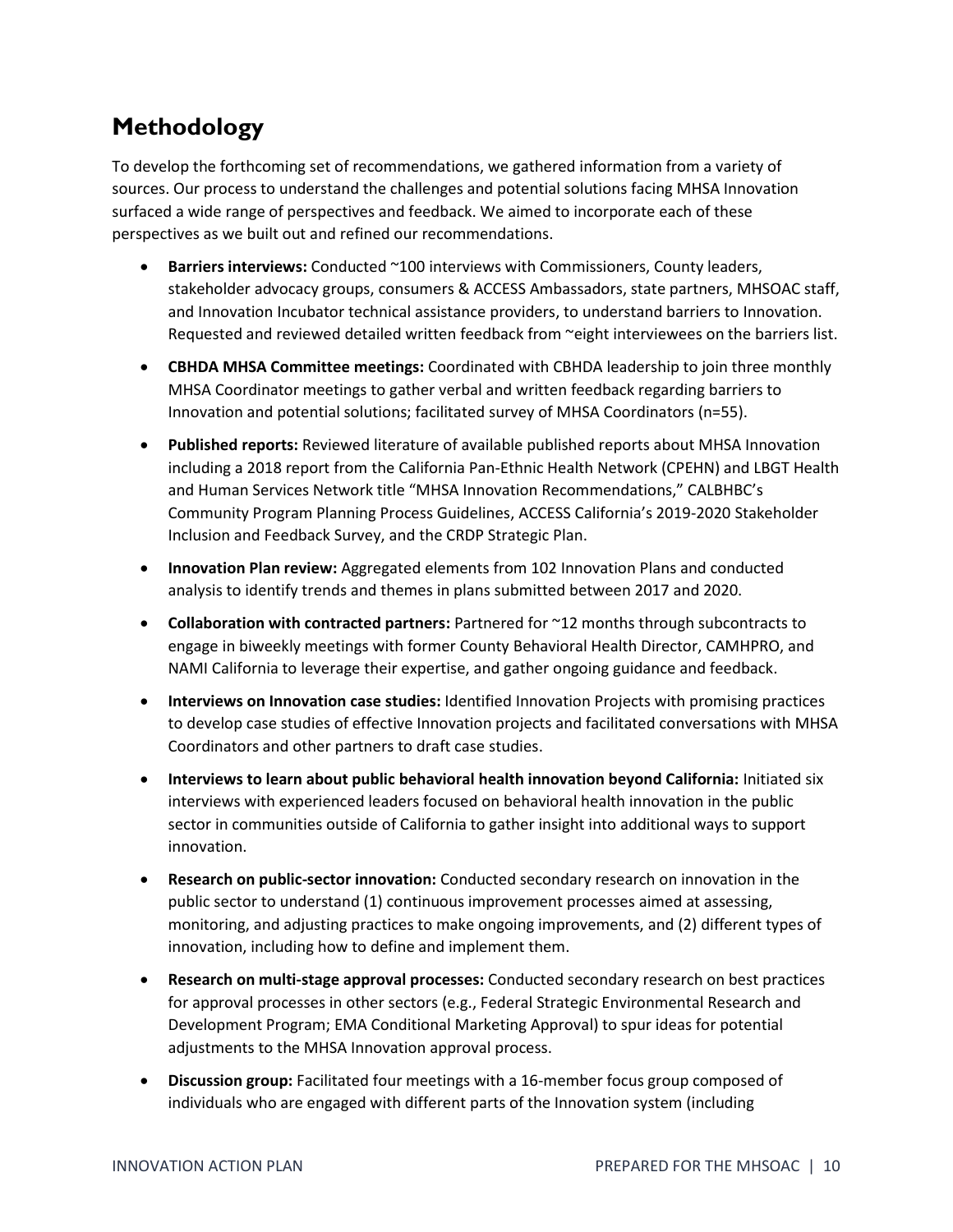stakeholder advocates, consumers, family members, behavioral health directors, MHSA Coordinators, other state leaders, and MHSOAC leadership) focused on potential solutions and recommendations to improve MHSA Innovation through a cross-sectoral lens.

- **Focus groups (MHSOAC staff):** Facilitated three focus groups with between one and three participants of MHSOAC staff to gauge feedback on the resource library & recommendations.
- **Focus groups (MHSA Coordinators):** Facilitated three focus groups with between one and four MHSA Coordinators to gauge feedback on the resource library & recommendations.
- **Focus groups (community engagement):** Coordinated with CAMHPRO and NAMI California to facilitate three focus groups with over 20 members to gather input on a starter community engagement resource focusing on authentic engagement of community members.
- **Subcommittee on Innovation meetings:** Presented at two Subcommittee on Innovation meetings to gather feedback from Commissioners and meeting attendees.
- **Commission meetings:** Joined most Commission and many Subcommittee meetings and incorporated insights from presentations and comments.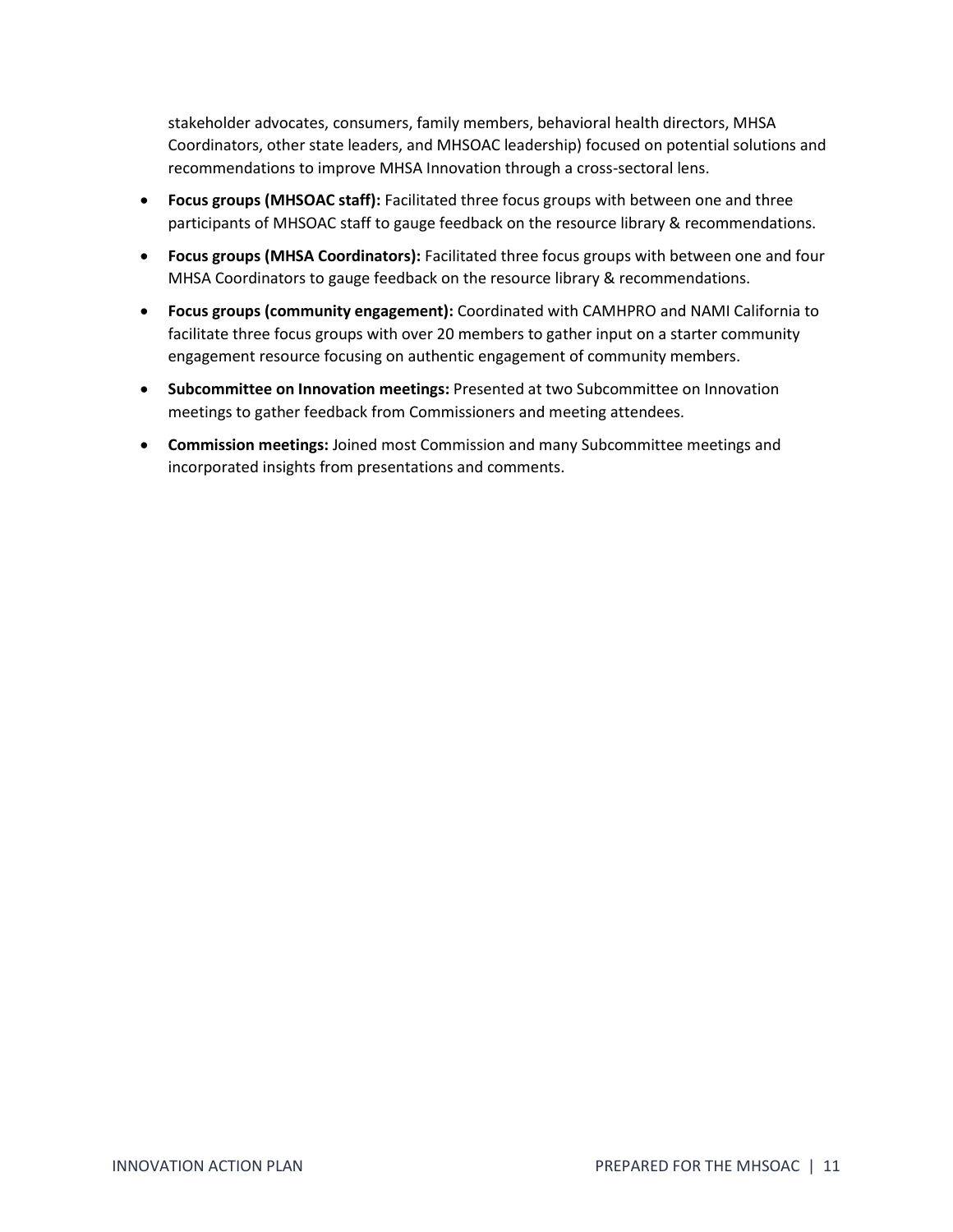# <span id="page-11-0"></span>**Recommendation 1. Supplement the definition of innovation with further guidelines**

*During our project's barrier interviews, County leaders expressed a lack of clarity in interpreting the laws governing how MHSA Innovation funds can be spent, including what qualifies a project as innovative. We have also seen this play out for other members of the Innovation community, both in Commissioner questioning during approval discussions and through public comments. To clarify this uncertainty, we recommend that the MHSOAC puts forward accessible, plain-language guidance to support understanding of how to meet requirements, and what types of projects qualify as innovative.* 

*We recommend that this guidance take the form of two resources: (1a) an FAQ resource that directly addresses common areas of uncertainty and (1b) a list of types of project examples that would and would not qualify as innovative. Many interviewees commented on the importance of providing guidance without being overly restrictive as to how innovation can be interpreted, and we have carefully considered that perspective within the recommendations below.*

### <span id="page-11-1"></span>**1a. Create an Innovation FAQ resource to clarify areas of ongoing uncertainty**

This Innovation FAQ resource would address specific areas of uncertainty expressed by members of the Innovation community—while, at the same time, attempting to reinforce core aspects of the Innovation Component of the MHSA (e.g., the centrality of learning). The resource could serve as the main landing page about Innovation on the MHSOAC website and be printed and distributed at relevant Commission Meetings. We recommend that the resource:

• **Include a brief (two- to three-sentence) statement explaining what Innovation is and how funds are intended to be used.** Throughout interviews, members of the Innovation community shared differing views on the intended purpose of Innovation. For example, some interviewees believed that Innovation Projects need to be technology focused, while others believed that Innovation Projects are "ideas that had never been done anywhere in the world before." We recommend that any updated description of Innovation align as closely as possible with how Innovation is described in the MHSA, take into account observations and patterns gleaned from the years of experience the MHSOAC has with overseeing Innovation, and remain broad enough to encompass creative ideas that could meet the needs of diverse communities throughout California.

We also suggest that this new description emphasize Innovation's potential to facilitate *learning*, which was the most frequently cited definition of Innovation we heard among interviewees. To elevate the importance of this new description, we recommend presenting it to Commissioners during a Commission meeting.

• **Give an overview of the laws governing Innovation.** Interviewees expressed confusion around what legal requirements Innovation Projects must meet (e.g., 9 CCR § 3910; 2016 amendment to WIC § 5830). The FAQ resource should gather all of the requirements in one place, including a brief explanation of how the laws governing Innovation were developed and changed over time (written in language that doesn't require a legal background to understand).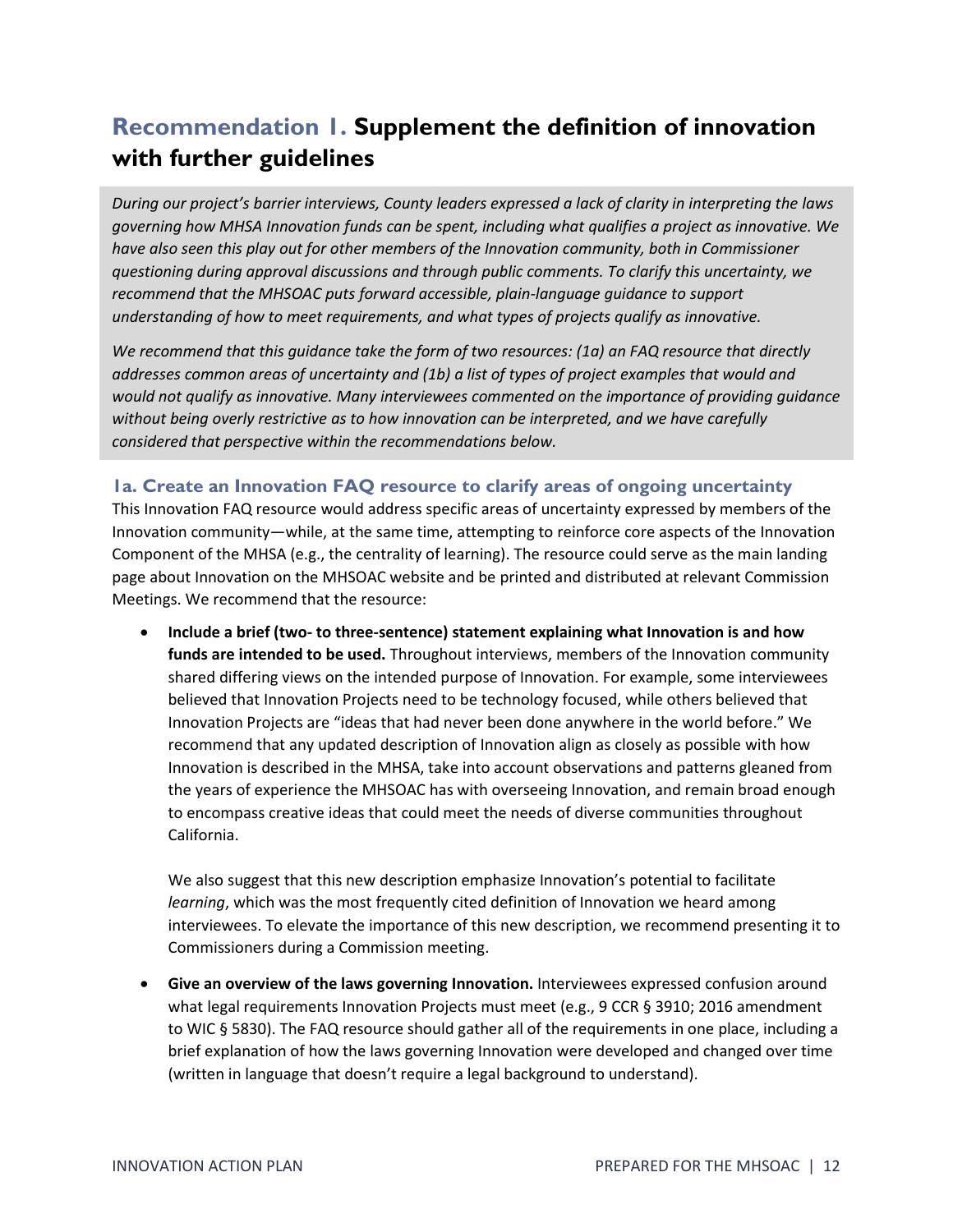• **Provide answers to frequently asked questions** about the interpretation and governance of Innovation requirements not covered in the above. In *Figure 1* below, we have included a starter list of questions that we heard in interviews, alongside sample answers.

#### **FIGURE 1. Starter list of FAQs and sample answers about Innovation requirements**

| What are some reasons an<br><b>Innovation Plan would not be</b><br>approved by the Commission?                                                                                                | Innovation Plans must meet several requirements in order to be<br>approved by the Commission. Reasons an Innovation Plan might<br>not be approved include:<br>The mental health practice or approach included in the Plan<br>has already been sufficiently tested within the population or<br>context proposed<br>The evaluation plan for the project does not help assess the<br>$\bullet$<br>impact of the proposed Plan in a way that helps the County<br>shape future mental health initiatives<br>It is unclear how the Plan reflects community priorities and<br>$\bullet$<br>need |  |
|-----------------------------------------------------------------------------------------------------------------------------------------------------------------------------------------------|------------------------------------------------------------------------------------------------------------------------------------------------------------------------------------------------------------------------------------------------------------------------------------------------------------------------------------------------------------------------------------------------------------------------------------------------------------------------------------------------------------------------------------------------------------------------------------------|--|
| How is "new" defined in the<br>context of MHSA Innovation?<br>(I.e., is "new" in relation to my<br>county, the state, the country,<br>the world?)                                             | An Innovative project must:<br>Propose a new approach to the overall mental health<br>system;<br>Adapt an existing approach used elsewhere (which<br>includes applying that approach to a different population,<br>setting, or community); or<br>Adopt a promising community-driven approach that has<br>been successful in non-mental health contexts. <sup>1</sup><br>If an approach is <b>adapted</b> , the County has to provide<br>documentation about how and why the County is adapting the<br>practice or approach.                                                              |  |
| If a proposed Project does not<br>introduce a new approach, but<br>adapts or adopts an existing<br>approach, what magnitude of<br>change or adjustment is needed<br>to qualify as innovative? | Because Innovation Projects vary so widely in scope, it is<br>impossible to provide a general rule about the level of change that<br>would qualify a project as innovative. However, Counties must<br>provide documentation about how and why the County is<br>adapting the practice or approach. For example, the change can<br>include an adaptation for a rural setting of a mental health<br>practice that has demonstrated its effectiveness in an urban<br>setting.                                                                                                                |  |
| Do Innovation Projects have to<br>include service delivery? Do<br>they have to include<br>technology?                                                                                         | No and no. The requirements for Innovation are open-ended and<br>can impact many different aspects of the mental health system,<br>such as:<br>Administrative, governance, and organizational practices,<br>processes, or procedures                                                                                                                                                                                                                                                                                                                                                     |  |

<sup>1</sup> Language borrowed from ACCESS California's *Overview of Innovation Components*[: https://272d6681-17ea-42d0-](https://272d6681-17ea-42d0-9bbc-bc096b89055a.filesusr.com/ugd/c82a51_9f04eea3ccae4de0b1198af63b070e8b.pdf) [9bbc-bc096b89055a.filesusr.com/ugd/c82a51\\_9f04eea3ccae4de0b1198af63b070e8b.pdf.](https://272d6681-17ea-42d0-9bbc-bc096b89055a.filesusr.com/ugd/c82a51_9f04eea3ccae4de0b1198af63b070e8b.pdf)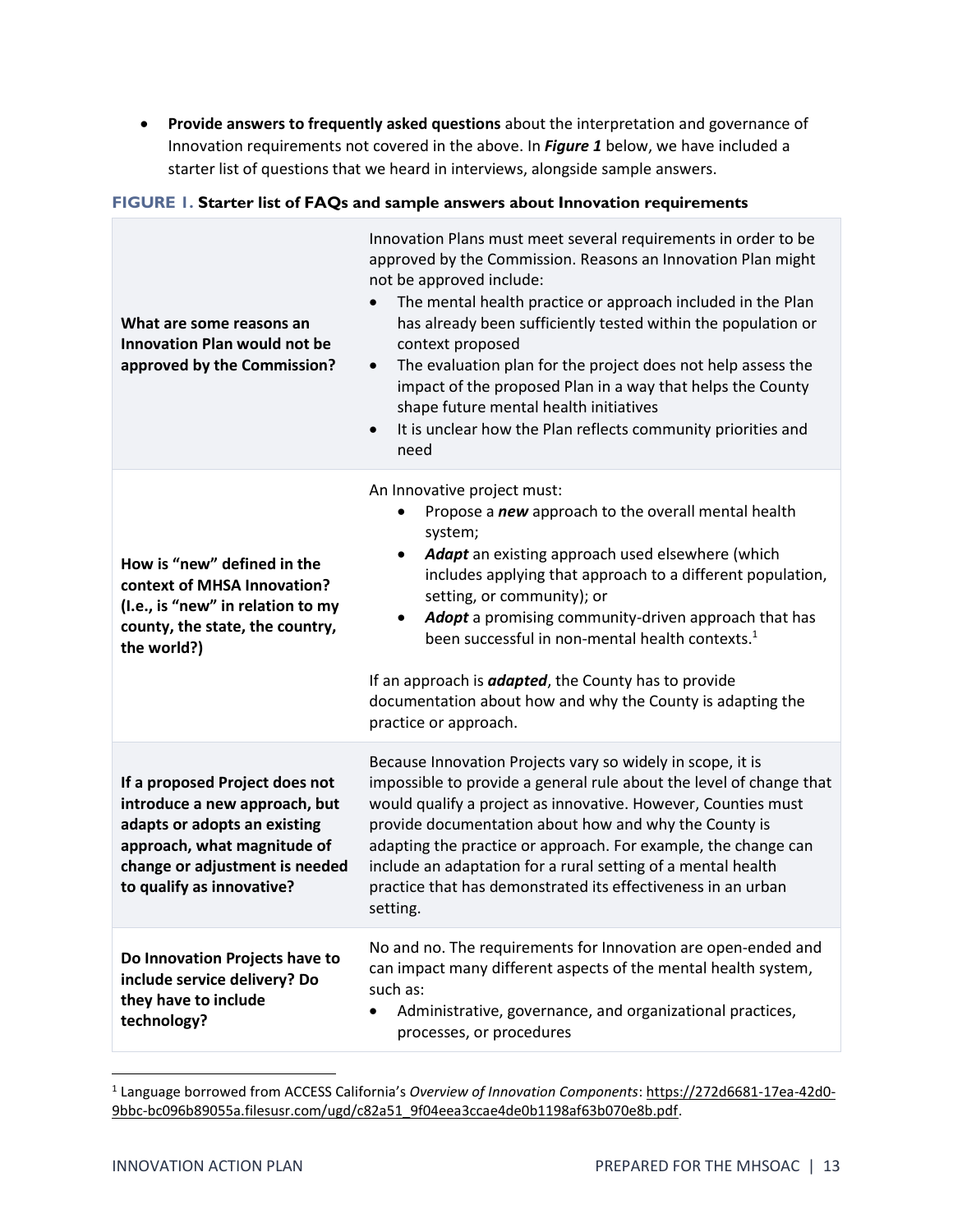|                                                                                                                                                                                                                            | Advocacy<br>$\bullet$<br>Education and training for service providers, including<br>$\bullet$<br>nontraditional mental health practitioners<br>Outreach, capacity building, and community development<br>$\bullet$<br>System development<br>$\bullet$<br><b>Public education efforts</b><br>Research<br>$\bullet$<br>Services and interventions                   |
|----------------------------------------------------------------------------------------------------------------------------------------------------------------------------------------------------------------------------|-------------------------------------------------------------------------------------------------------------------------------------------------------------------------------------------------------------------------------------------------------------------------------------------------------------------------------------------------------------------|
| What are the requirements for<br>community input into<br><b>Innovation Projects?</b>                                                                                                                                       | Community input should be incorporated in all aspects of<br>planning, from idea generation to prioritization to evaluation<br>design. Successful Innovation Plans emerge from a clear<br>understanding of community needs, authentic engagement about<br>how to best serve those needs, and an ongoing dialogue about<br>what we're learning from new approaches. |
| As a consequence of the 2016<br>amendment to section 5830 of<br>the Welfare and Institutions<br>Code, are all Plans that directly<br>address permanent supportive<br>housing (PSH) automatically<br>considered Innovative? | Yes. Innovation Plans that directly address increasing access to<br>services through PSH are seen as equally favorable compared to<br>plans that address the other General Requirements. The MHSOAC<br>would consider a Plan that addresses services through PSH as<br>innovative.                                                                                |

#### **NEXT STEPS**

As part of this project's resource library, we will adapt the above list of questions above into a draft FAQ resource. We suggest that the MHSOAC team update the draft based on their own experiences with common questions they hear about Innovation, and then gather feedback from the Innovation community to determine whether the responses sufficiently clarify their questions. Finally, to ensure this resource continues to stay relevant and useful, the MHSOAC should periodically update the list of questions as new ones arise.

#### <span id="page-13-0"></span>**1b. Develop a sample list of types of projects that would qualify as "innovative"**

To supplement the FAQ resource, we recommend that the MHSOAC develop and make publicly available a non-exhaustive list of example projects that *would* and *would not* qualify as innovative. The list could be based on historical Innovation Projects and hypothetical Innovation Projects that the Commission would approve (assuming all other aspects meet the Plan requirements).

As a starting point, we have included some ideas in *Figure 2.* This list was developed based on a review of past Innovation projects that were approved, and our understanding of types of projects that are typically not approved based on feedback from the Innovation community.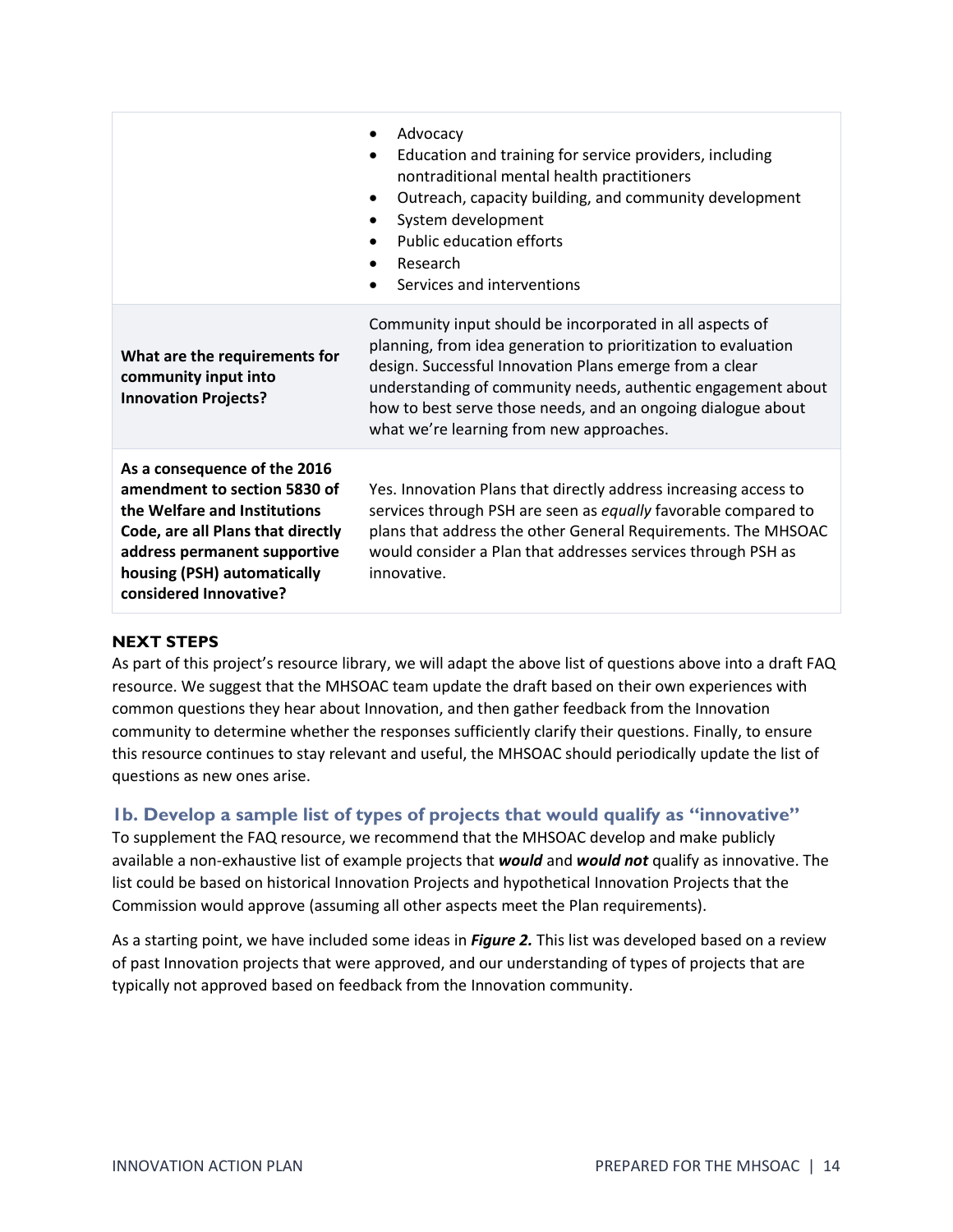| <b>What innovation is</b>                      | What innovation is not                        |  |
|------------------------------------------------|-----------------------------------------------|--|
| Creating a team that improves enrollment of    | Expanding an existing substance use treatment |  |
| LGBTQ+ seniors into higher levels of PSH case  | $\bullet$                                     |  |
| management through community                   | program for LGBTQ+ seniors offered by the     |  |
| ambassadors                                    | County by engaging a different provider       |  |
| Introducing a new-to-county school-based       | Re-starting a successful school-based therapy |  |
| therapy program with the purpose of            | ٠                                             |  |
| increasing the quality of mental health        | program that was previously discontinued in   |  |
| services delivered in schools                  | the County                                    |  |
| Adopting a community-driven practice that      | Adopting a community-driven practice without  |  |
| has been successful in non-mental health       | ٠                                             |  |
| contexts, with a clear plan to measure and     | a plan or goal for measuring or understanding |  |
| understand how the County adopting the         | the extent to which that practice makes       |  |
| practice will increase accessed to underserved | progress against the Plan's chosen primary    |  |
| groups <sup>2</sup>                            | purpose <sup>3</sup>                          |  |

#### **FIGURE 2: Starter list of types of projects that would and would not qualify as innovative**

#### **NEXT STEPS**

As part of this project's resource library, we will expand on the first draft of the above list. As with the FAQ resource, we recommend that MHSOAC staff work with Commissioners and other members of the Innovation community to further develop the list and to create a process for periodically updating it over time.

A version of this resource could also be used by Counties to support community training required by 9 CCR  $\S$  3300(c)(3) as part of the CPP process.

<sup>&</sup>lt;sup>2</sup> "Underserved groups" as defined in 9 CCR § 3200.300

<sup>3</sup> Primary purposes are defined in 9 CCR § 3910(c)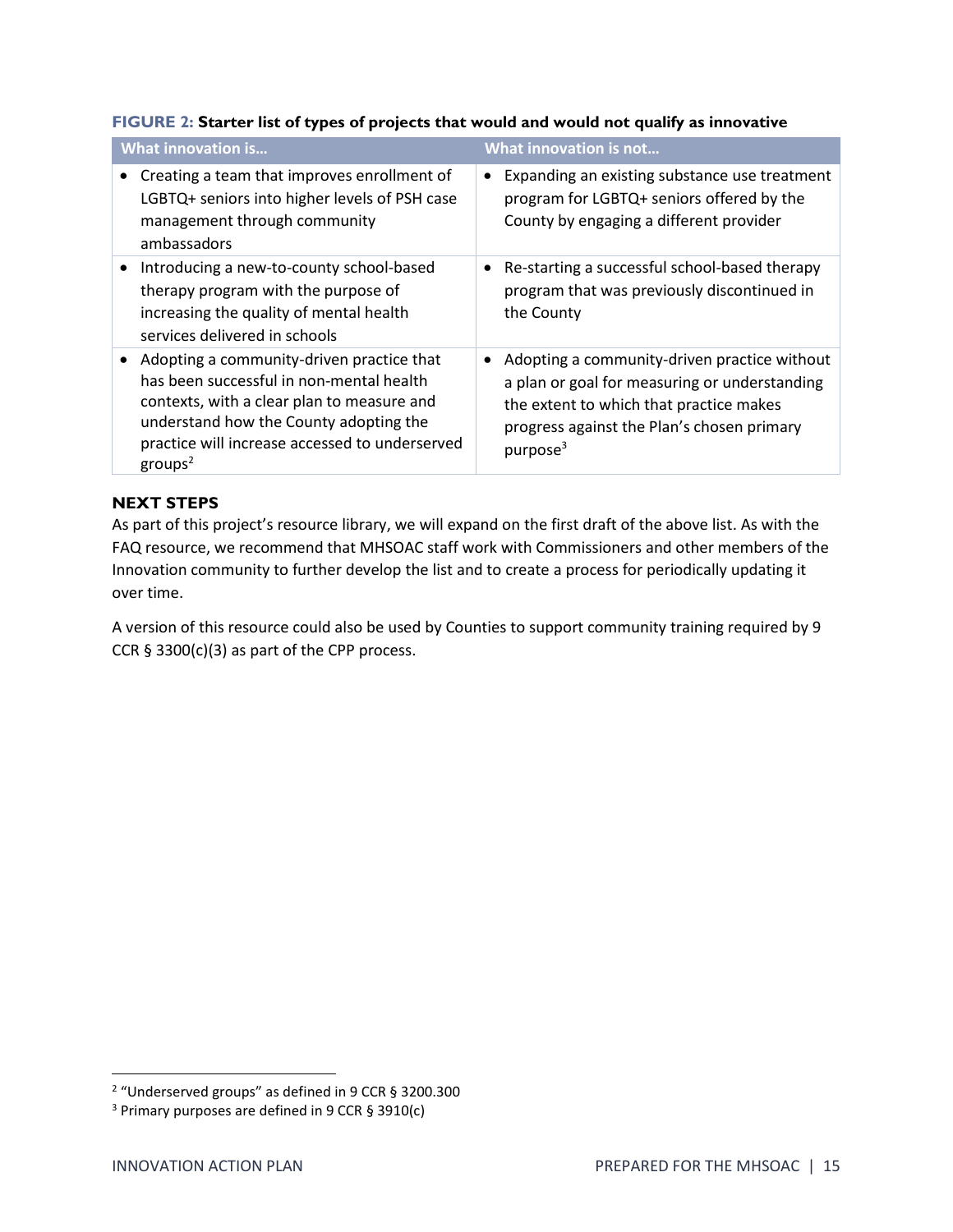# <span id="page-15-0"></span>**Recommendation 2. Expand and deepen technical assistance to Counties**

*Innovation Projects require insights and proficiency across an array of domains. Several County leaders told us they do not have enough in-house capacity to develop, implement, and evaluate transformational Innovation efforts within the timelines and parameters required by the MHSA. This challenge is compounded for smaller Counties, where one staff member may be covering facets of public mental health that larger Counties may have teams or departments for.*

*The two sub-recommendations profiled below—(2a) strengthening support functions to meet County needs and (2b) forming an Innovation Support Group—are designed to help bridge the learning gap as Counties conceptualize and develop Innovation Plans and Projects with their communities.* 

### <span id="page-15-1"></span>**2a. Strengthen support functions to meet County needs**

Currently, the MHSOAC offers technical assistance to Counties, including through learning collaboratives, the Innovation Incubator, site visits, and staff assistance on Innovation Plans. This technical assistance was highly regarded among interviewees, and Counties expressed desire both for additional capacity for the technical assistance currently offered (i.e., adding members to the MHSOAC staff Innovation Team), and expansion into further topic areas that, while optional, will help Counties achieve transformational change. These topic areas included:

- **Community engagement:** Engaging local community (through the CPP process and otherwise) is one of the most difficult yet important requirements of developing an Innovation Plan. In many counties, there is real engagement and authentic partnership with consumers and family members across a diverse set of populations (e.g., immigrants and refugees, transition-age youth, veterans, LGBTQ+, racial and ethnic minorities). Still, other counties have less-robust practices, and may benefit from additional resources to help strengthen their efforts. We also heard from County leaders that while many innovative ideas existed within their communities, they do not always align with Innovation funding requirements. Therefore, technical assistance should not only focus on robust community engagement, but how to shape ideas from the community into projects that can be funded by Innovation dollars (e.g., by employing techniques such as human-centered design).
- **Evaluation:** Seventy-five percent of the MHSA Coordinators we surveyed responded that receiving evaluation training, technical assistance, and support would be 'extremely' or 'very useful' for developing Innovation Plans and implementing projects (n=55). Evaluation requires significant technical training to design methods that appropriately measure impact; determine whether that impact is meaningful; and to access, clean, verify, and use reliable data sources to measure progress. Not all Counties have this capacity in-house, and contract with external evaluators for Innovation Projects. However, evaluator procurement typically occurs *after* Innovation Plans and budgets are written and approved, meaning that evaluation experts are not always present during critical planning periods. Therefore, we recommend that any increased technical assistance around evaluation focus on the planning period, setting Counties up for success to be able to track, evaluate, and learn from Innovation Projects after launch.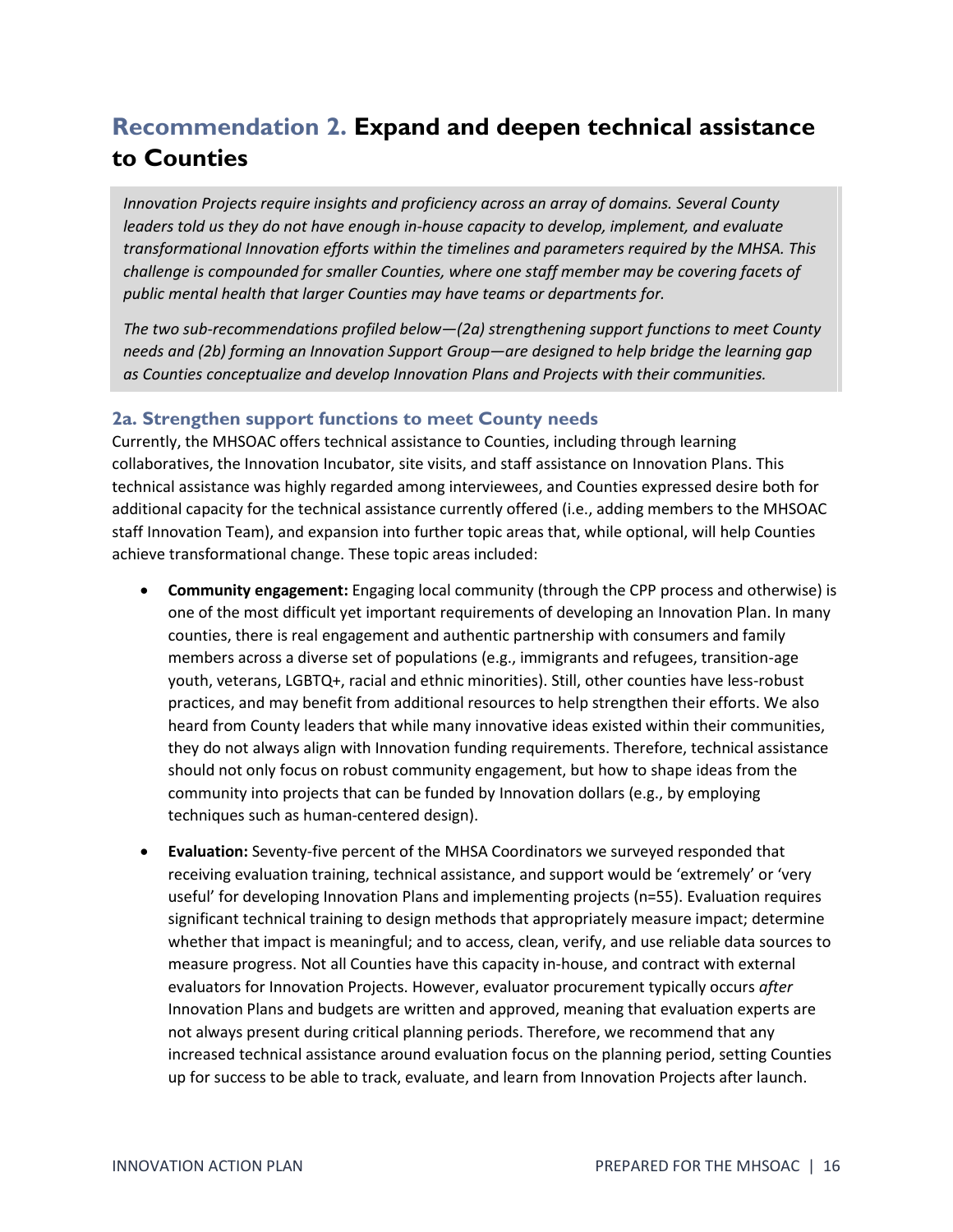• **Sustainability planning:** We heard from County leaders that it is often difficult to identify and secure funding sources to sustain Innovation Projects. Deeper discussions, via focus groups, suggest that this is a multifaceted challenge: in part, it's driven by underpowered evaluations (see above), and in part by a lack of focused sustainability planning (in the form of careful performance management, cost analysis, and collaborative governance). Technical assistance around sustainability planning would focus on (1) using evaluation results and client/provider feedback to determine which components (if any) of an Innovation Project should be sustained at project end, and (2) identifying strategies to secure a funding source to sustain those components while minimizing disruption for participants.

In addition to the topics listed above, the MHSOAC could also conduct an ongoing survey of County staff to help determine specific areas of technical assistance that Counties would be particularly eager for alongside areas they feel fully supported by already.

Increased technical assistance should also be supplemented through the dissemination of static resources. We heard repeatedly that Counties ask one another for practical resources (e.g., language for flyers, descriptions of the Innovation Component, evaluation resources); informally, MHSA Coordinators "know who to ask" for different kinds of materials, resources, and ideas. This kind of informal sharing is invaluable, but it can also leave out less-tenured Coordinators, who report feeling overwhelmed by the number of resources available and yet sometimes unable to find the right ones. With that in mind, we see value in formalizing "hotline" support from MHSOAC staff (or partners) to manage thoughtful curation of resources and help Counties find those that will be most helpful and appropriate for their situation.

Additionally, the resources would build on the MHSOAC's ongoing efforts to summarize and clarify the different components of the MHSA (e.g., the upcoming MHSA Overview PowerPoint). Details on the Innovation Component in a resource like the PowerPoint could be used for onboarding for County leaders, County Boards of Supervisors, local mental and behavioral health boards and commissions, and members of the public with an interest in Innovation.

#### **NEXT STEPS**

The primary next step is to determine the ideal scale of enhanced technical assistance and the level of resources required to implement it. To do this, we recommend building upon the survey results we collected from MHSA Coordinators about potential resources for developing and implementing Innovation Projects, <sup>4</sup> working with the CBHDA to further specify topics of interest and gauge member capacity to engage in increased technical assistance. While aimed at enhancing local capacity, technical assistance relies on County staff availability; therefore, to build net capacity, technical assistance must provide differentially more value than the cost of staff engagement.

Based on the MHSOAC's thin staffing model, additional funding from the legislature will be required. Our MHSA Coordinator survey suggests substantial further need.

Lastly, as part of this project's resource library, we are collaborating with project partners and other members of the Innovation ecosystem to collect resources (and, at times, either develop a draft of, or

<sup>4</sup> See Appendix 4 for full survey results.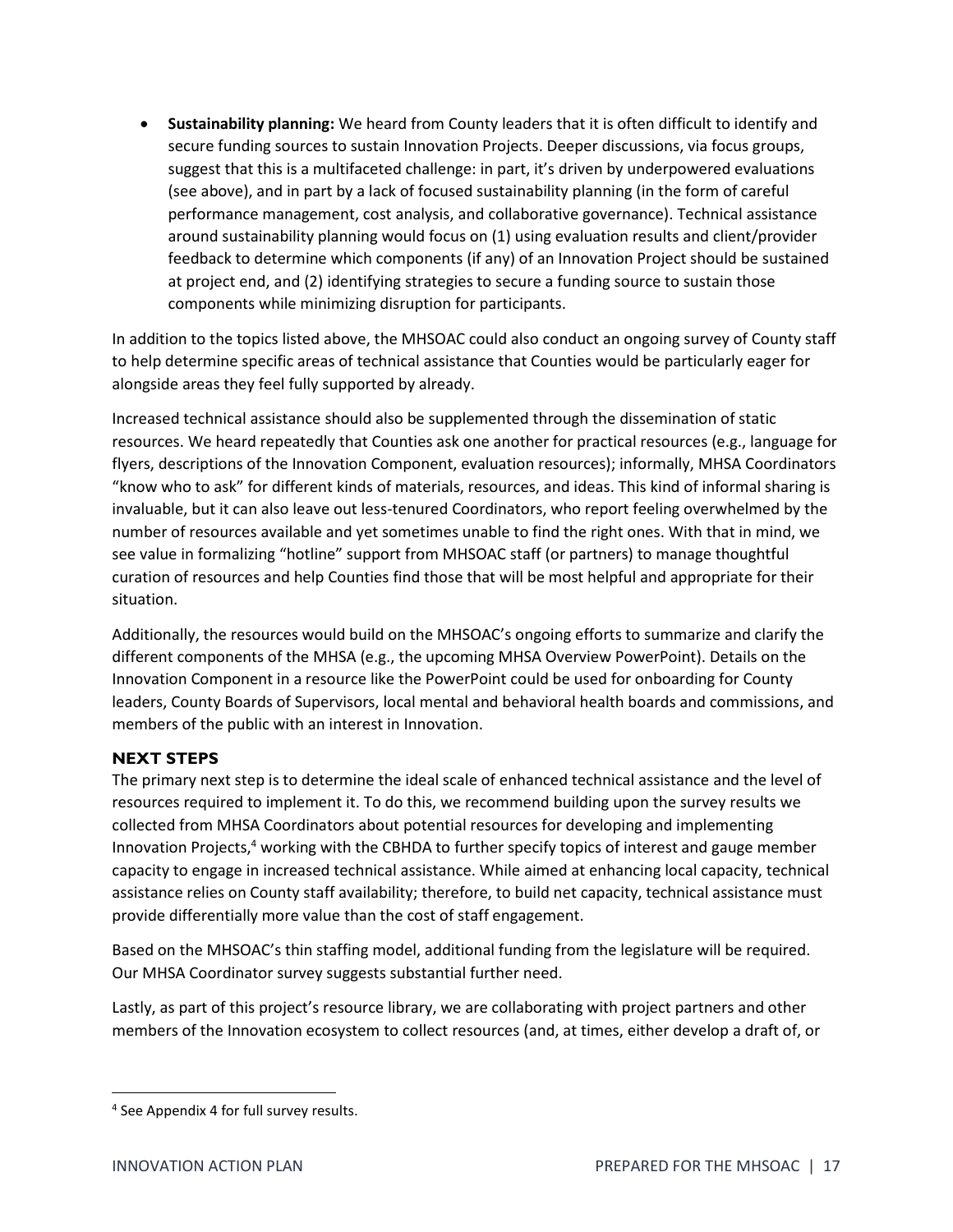propose approaches for developing, new resources). We aim to complete these efforts in the coming months and view them as a starting point for the dissemination of resources described above.

### <span id="page-17-0"></span>**2b. Form an "Innovation Support Group" to provide input and perspectives for each Innovation Plan**

Some Counties have deeply engaged stakeholder groups, with diverse expertise, who are available to help them pressure-test ideas for Innovation plans. To formalize this support and ensure it is available to all counties, the MHSOAC (or another relevant organization such as California Mental Health Services Authority [CalMHSA] or CBHDA) could develop a support group to serve as advisors on specific aspects of plan development. Under this mechanism, the organizers would facilitate a rotating group (the "*Innovation Support Group"*) to provide optional input on potential Innovation plans. The group would listen to Counties informally share about an Innovation Plan they are working on and collaborate to provide perspectives, guidance, and questions in about how to further develop the Plan, drawing from the discussion guide described in Recommendation 3c.

Innovation Support Group members should have an in-depth understanding of the Innovation Component, and should be knowledgeable about characteristics of Counties of different sizes (including rural and frontier Counties) as well as other unique County characteristics that reflect California's diversity. We see the potential composition of the Innovation Support Group as including:

- One representative from the Client and Family Leadership Committee (CFLC)
- One representative of the Cultural and Linguistic Competency Committee (CLCC)
- One representative from the Research and Evaluation Committee
- One representative of an organization that holds a Stakeholder Advocacy Contract with the MHSOAC (if the Plan aims to serve a specific population, ideally, the corresponding contract holder would join the Support Team for that Plan)
- One representative from the Youth Innovation Project Planning Committee
- One representative from the MHSOAC staff Innovation Team
- One representative from the MHSOAC staff stakeholder engagement and grants team
- One member with expertise in public and community engagement
- One member with current or past experience working in an MHSA-related role at a County

We believe that the Innovation Support Group would benefit Counties by providing them with (optional) actionable feedback and additional points of view on Plans before they are voted on for approval. Having input from the group may also aid Counties in completing hearings with their local mental and behavioral health boards and commissions and seeking local Board of Supervisor approval, as well as strengthening the Plan's credibility in front of Commissioners.

Given the present volume of Innovation Plans submitted to the Commission for approval, we would recommend holding monthly, two-hour long Innovation Support Group meetings and meeting with three Counties per meeting. We also expect that that this cadence may need to be adjusted over time, depending on County interest.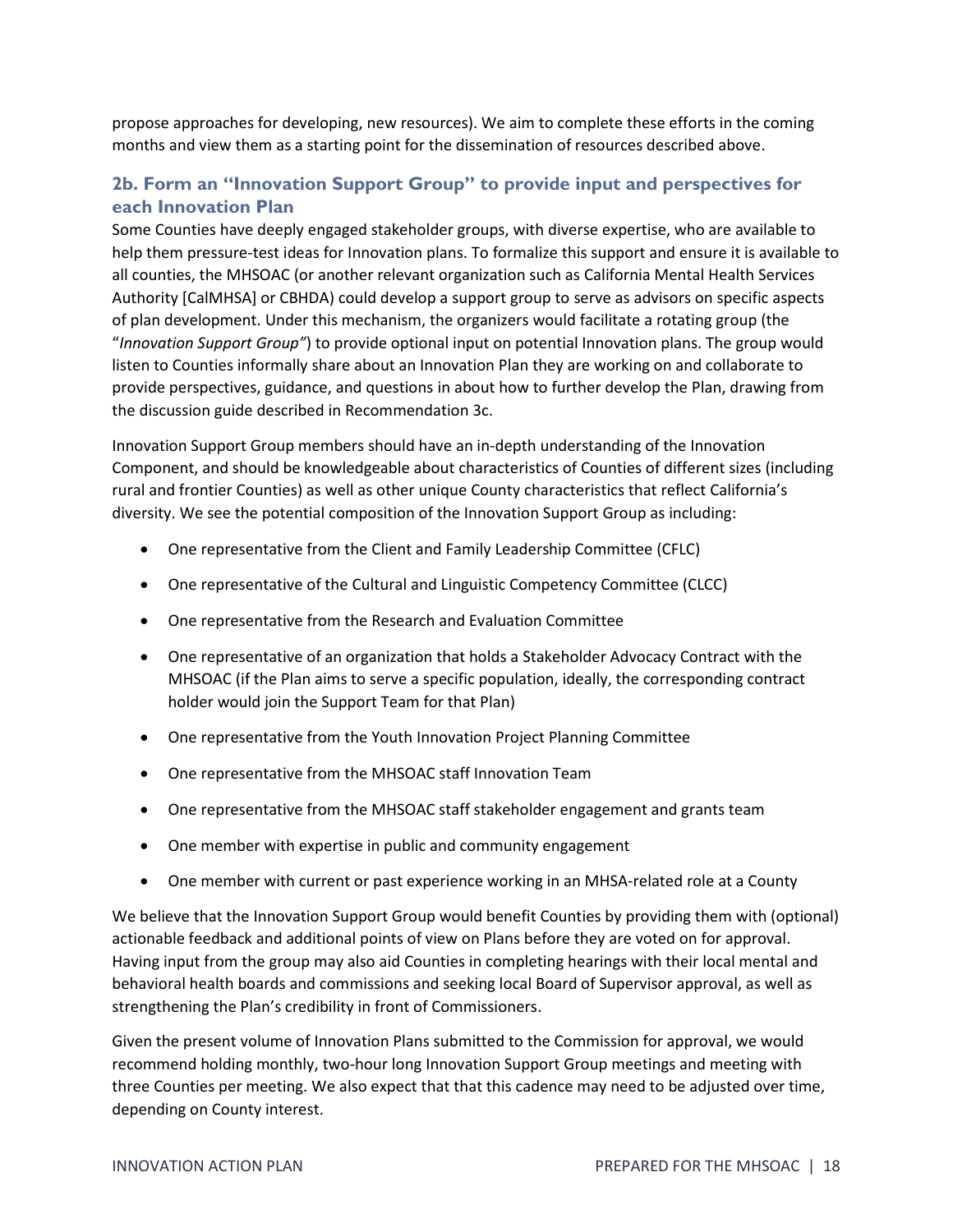The time required to attend monthly meetings, combined with the relatively steep learning curve required to understand how the Innovation funding stream works, means that serving on the Innovation Support Group would be a significant commitment. If the MHSOAC decides to implement this recommendation, they should consider ways to lessen the burden on participants, including offering compensation where appropriate and offering training on the intricacies of the Innovation Component (more discussion in 'Next Steps' below).

#### **NEXT STEPS**

We recommend the following next steps if the MHSOAC decides to adopt this mechanism:

- Hold **focus groups with Counties** (potentially in collaboration with the CBHDA) to discuss and understand the appropriate level of detail and timing for sharing a plan with the Innovation Support Group and which organization is most appropriate to host the group (e.g., the MHSOAC, CBHDA, CalMHSA, others). As part of these focus groups, the MHSOAC should also seek to understand how an Innovation Support Group can help to improve Innovation Plan development, rather than simply add to process.
- Conduct a **series of interviews with potential Innovation Support Group members** to (1) understand what level of training, compensation, and/or other resources they would need to be successful as a support group member and (2) obtain their input on support group design.
- Consider whether the Innovation Support Group will require **additional resources** (e.g., staff time, compensation for participants), and how those resources will be funded.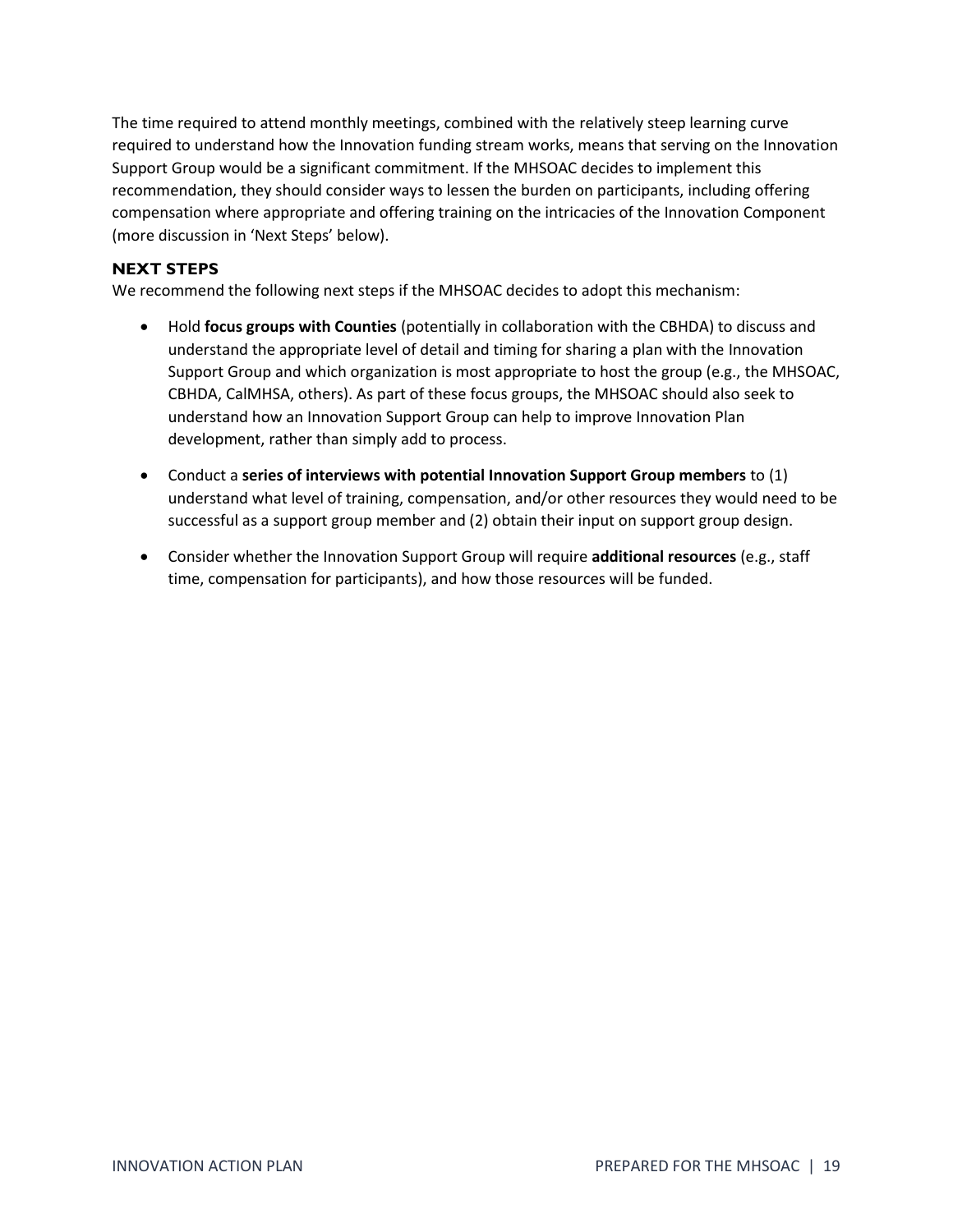# <span id="page-19-0"></span>**Recommendation 3. Further clarify expectations for Plan development**

*Counties have expressed uncertainty regarding what is expected in Innovation Plans, the relative importance of different Plan components, and what Commissioners will focus on when reviewing Plans. To address this uncertainty, we recommend (3a) making revisions to an existing tool (the Innovation Project Plan Recommended Template) and (3b) developing a new tool (an Innovation discussion guide), each aimed at guiding various partners through the Innovation Plan development, review, and approval process. A summary of the current state and recommended changes for tools used to review Innovation plans is in* **Figure 3** *below.*

*As another strategy to clarify expectations for Plan development, we recommend that the MHSOAC develop target dates for Counties to submit Plans (Recommendation 3c). The goal of these target dates would be to encourage Counties to submit Plans far in advance of reversion, allowing for enough time for technical assistance from the MHSOAC, and deescalating "do-or-die" last-minute approvals.*

|                            | <b>Innovation Project</b><br><b>Plan Recommended</b><br><b>Template</b>                                       | <b>MHSOAC Staff Analysis</b>                                                                                                               | <b>Innovation Discussion</b><br><b>Guide</b>                                                                                         |
|----------------------------|---------------------------------------------------------------------------------------------------------------|--------------------------------------------------------------------------------------------------------------------------------------------|--------------------------------------------------------------------------------------------------------------------------------------|
| <b>Current Status</b>      | Used by Counties when<br>writing plans                                                                        | Used by MHSOAC staff<br>for all County plans                                                                                               | Proposed; not yet<br>developed                                                                                                       |
| <b>Purpose</b>             | Provides consistent and<br>clear framework for<br><b>Counties to develop</b><br>and write Innovation<br>Plans | Provides consistent<br>template for the<br>MHSOAC staff<br><b>Innovation Team to</b><br>analyze and summarize<br>County plans              | Could provide<br>consistent structure for<br><b>Commissioners to</b><br>assess Innovation plans                                      |
| <b>Barriers to Address</b> | Some duplication in<br>template sections,<br>confusing budget<br>template                                     | Inexplicit connections<br>to Recommended<br>Template; significant<br>time burden on the<br>MHSOAC staff<br><b>Innovation Team</b>          | Commissioner review<br>has limited structure,<br>making it difficult for<br>Counties to understand<br>what Commissioners<br>look for |
| Recommended<br>Change      | Simplify the Innovative<br>Project Plan<br>Recommended<br>Template (discussed in<br>3a)                       | Ensure continuity<br>between the<br>Innovative Project Plan<br>Recommended<br>Template, the Staff<br>Analysis, and any<br>discussion guide | Create a discussion<br>guide for the<br>Commission and others<br>to use when assessing<br>plans (discussed in 3c)                    |

#### **FIGURE 3. Overview of plan review tools**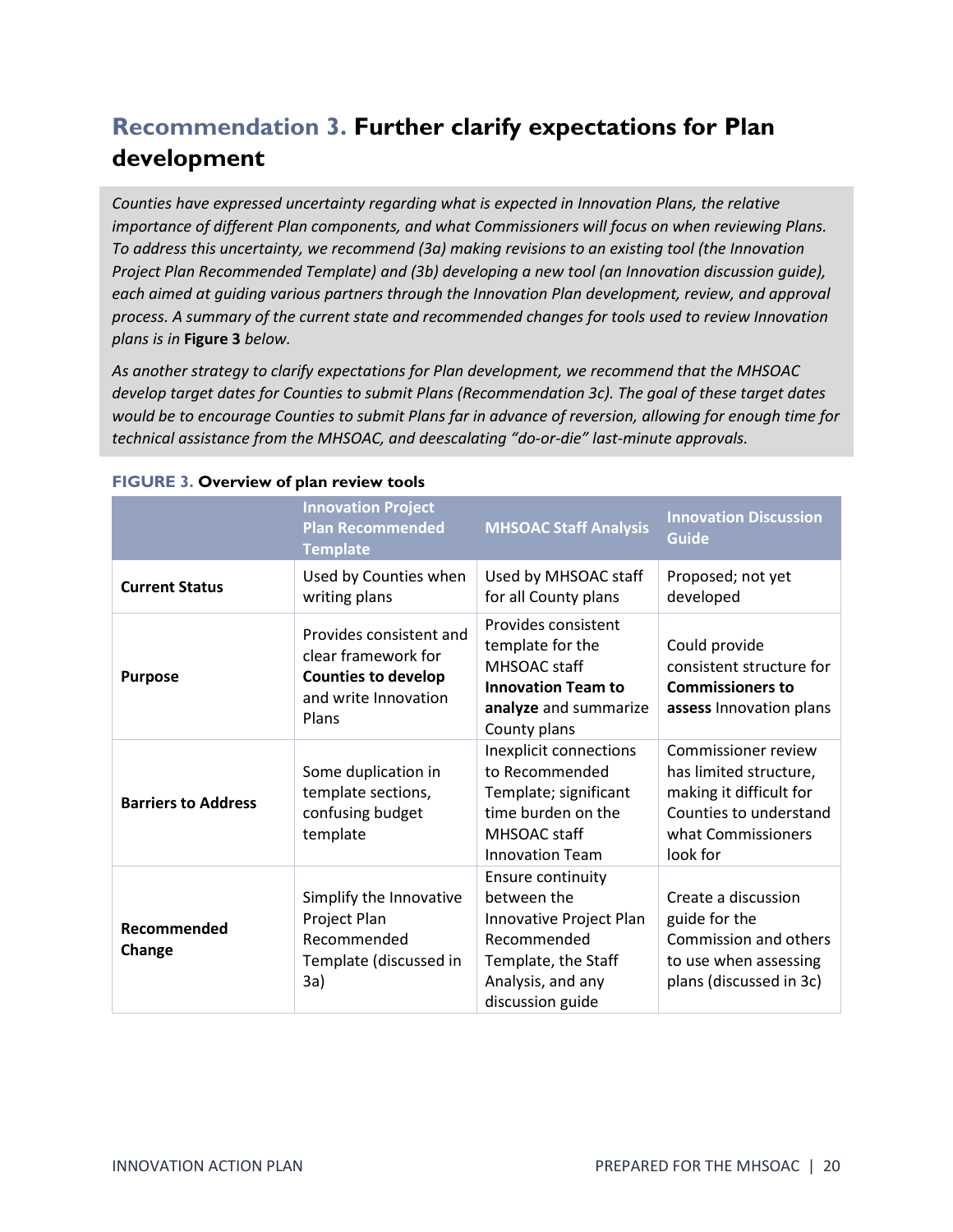### <span id="page-20-0"></span>**3a. Simplify the Innovative Project Plan Recommended Template by orienting the template around key questions**

To simplify the Recommended Template, we recommend reorienting the template around a short set of simple questions that allow Commissioners, MHSOAC staff, and others to understand the most important elements of a Plan. These questions were first developed by MHSOAC staff for their analysis of Innovation Plans and include:

- What is the **problem or challenge** the Plan seeks to address?
- What is the **innovation**?
- How will the Plan include **community collaboration**?
- How will the Plan be **implemented** (including the **budget** to do so)?
- What will we **learn** from the Plan, and how will it be **evaluated** to ensure that this learning is captured?

We have started reorienting the template around these questions by reviewing the Innovation Regulations and reorganizing them into a new proposed structure that follows the flow of the questions in *Figure 4*. The proposed restructured template highlights measures of community engagement in each step of the process to reflect the importance of community feedback throughout.

#### **NEXT STEPS**

We will build upon *Figure 4* and develop a mock-up of the reorganized template to include as part of this project's resource library. In doing so, we will work to ensure that the template is conducive to Multi-County Collaboratives and for projects with a focus other than service delivery, as we heard this can be a challenge with the current template. We recommend that the MHSOAC pilot the new template with a small number of Counties to gather feedback and make any relevant adjustments before putting the template to broader use. It may also be helpful to provide example plans focused on different primary purposes and learning goals.

| <b>Section</b>                             | <b>Sub-Section</b>                                                                                                                                    | <b>Relevant</b><br><b>Regulation(s)</b> |
|--------------------------------------------|-------------------------------------------------------------------------------------------------------------------------------------------------------|-----------------------------------------|
|                                            | What is the persistent mental health challenge this Plan<br>addresses?                                                                                | 3910(d)                                 |
| What is the<br>problem or                  | Describe how the County identified this challenge via the CPP<br>process.                                                                             | 3930(a)                                 |
| challenge the<br>Plan seeks to<br>address? | How did the County ensure that staff and stakeholders involved<br>in the CPP process were informed about the purpose and<br>requirements of the MHSA? | 3930(b)(1)                              |
|                                            | Why is there a need to innovate to solve this challenge, instead<br>of using an approach with demonstrated effectiveness?                             | 3930(c)(2)                              |

#### **FIGURE 4. New proposed structure of Recommended Template**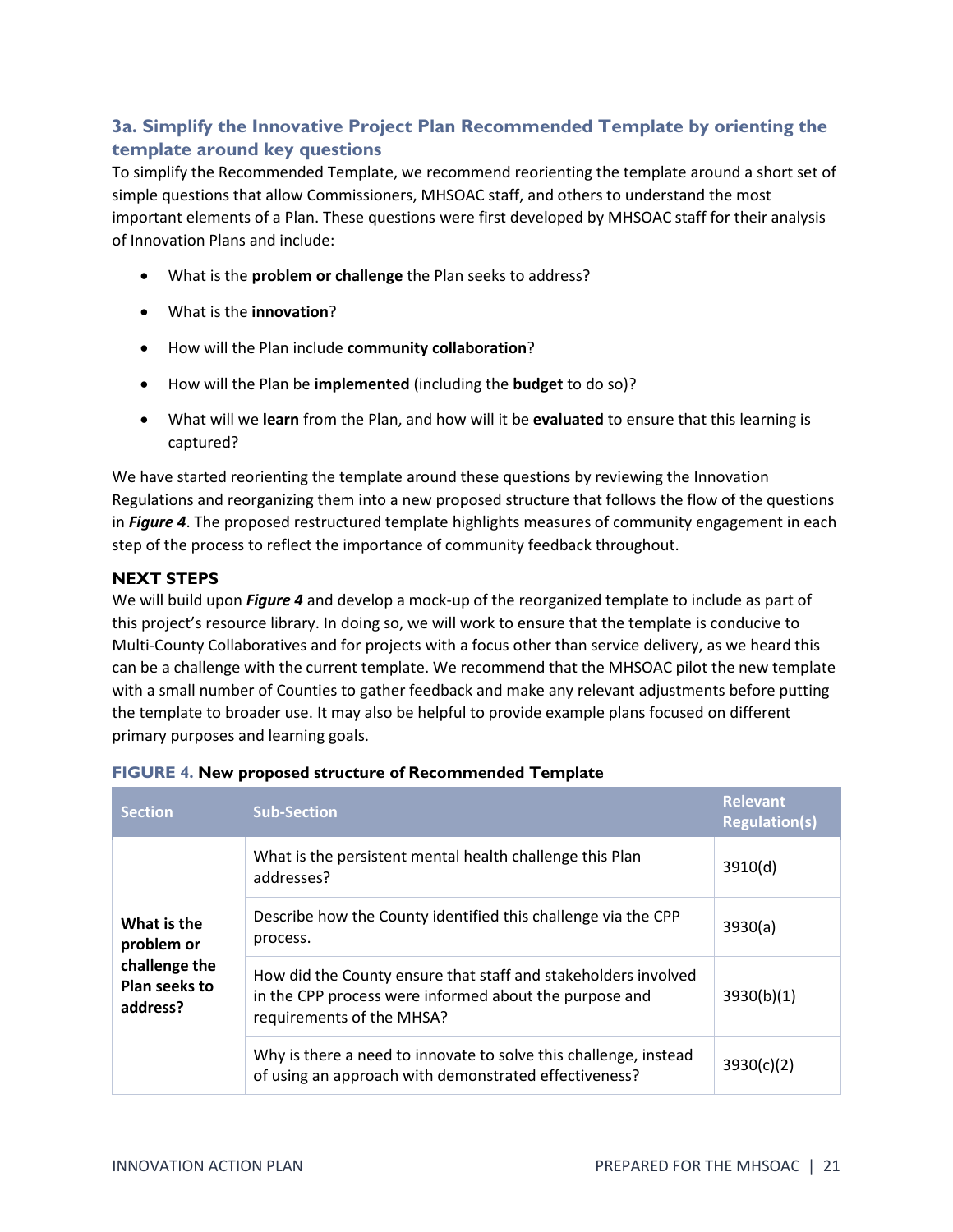| What is the                                                        | Does this Plan seek to address the challenges described above<br>by: (1) introducing a new approach, (2) making a change to an<br>existing approach (including application to a different<br>population), (3) adopting a promising community-driven practice<br>or approach that has been successful in non-mental health<br>contexts, or (4) supporting participation in a supportive housing<br>program? | 3930(c)(3)                                  |
|--------------------------------------------------------------------|------------------------------------------------------------------------------------------------------------------------------------------------------------------------------------------------------------------------------------------------------------------------------------------------------------------------------------------------------------------------------------------------------------|---------------------------------------------|
| innovation?                                                        | Describe the new or changed mental health approach proposed<br>in the Plan. Differentiate the elements that are new or changed<br>from existing practices in the field of mental health already<br>known to be effective.                                                                                                                                                                                  | 3930(c)(4)                                  |
|                                                                    | What is the primary purpose (or goal) of introducing this<br>innovation? [list options]                                                                                                                                                                                                                                                                                                                    | 3930(c)(2)                                  |
| How will the<br><b>Plan include</b><br>community<br>collaboration? | Briefly describe, using specific examples, how this Project will<br>reflect the MHSA General Standards (community collaboration;<br>cultural competence; client-driven; family-driven; wellness,<br>recovery, and resilience-focused; integrated service experience<br>for clients and their families).                                                                                                    | 3930(c)(4)(d)                               |
|                                                                    | Include a project timeline that shows the overall project<br>duration and milestones for:<br>Development and refinement of the approach<br>Ongoing assessment and final evaluation<br>Decision-making about whether and how to continue a<br>successful Innovative Project or parts of the project<br>Communication of the results and lessons learned                                                     | 3930(c)(8)(A)<br>and $(B)$<br>3930(c)(3)(A) |
| How will the<br>plan be<br>implemented                             | [if applicable] Describe the population to be served by the<br>Project, including demographic information and estimated<br>number of clients to be served annually.                                                                                                                                                                                                                                        | 3930(c)(4)(B)<br>and $(C)$                  |
| (including the<br>budget to do                                     | How will the County decide whether to continue the Innovation<br>Project, or elements of the project?                                                                                                                                                                                                                                                                                                      | 3930(c)(6)                                  |
| so)?                                                               | How will the County involve community stakeholders<br>meaningfully during Project implementation, including in<br>decision-making about whether to continue the Project after this<br>Plan is finished?                                                                                                                                                                                                    | 3930(b)(2)                                  |
|                                                                    | [if applicable] How does the County plan to protect and provide<br>continuity of service for clients after the project ends?                                                                                                                                                                                                                                                                               | 3930(c)(7)                                  |
|                                                                    | <b>Budget narrative</b>                                                                                                                                                                                                                                                                                                                                                                                    | 3930(d)                                     |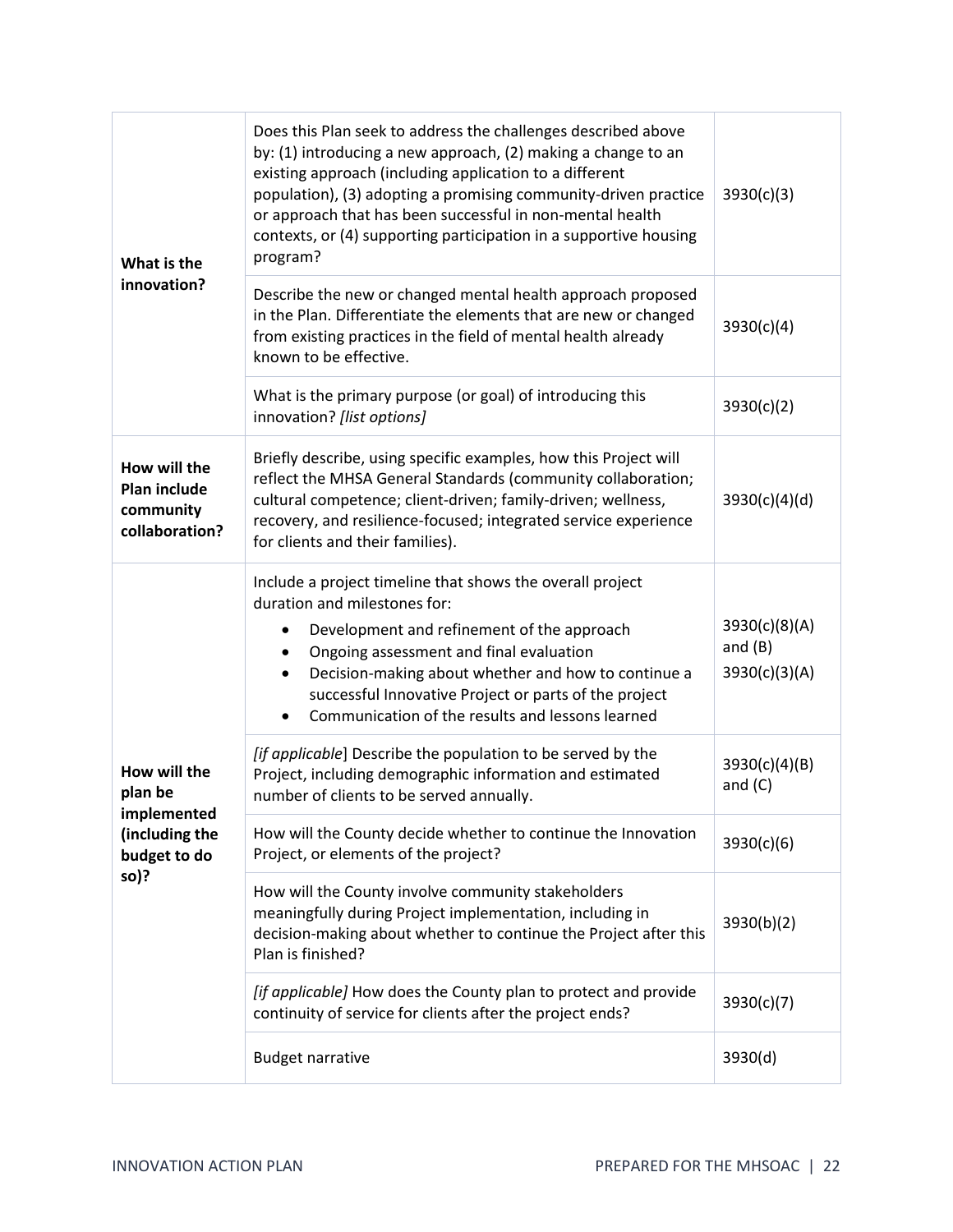| What will we<br>learn from the<br>plan, and how<br>will it be<br>evaluated to | What method will the County use to evaluate the effectiveness<br>of the plan? Please include: intended outcomes, how those<br>outcomes will be measured, and specific indicators for each<br>intended outcome | 3930(c)(5)    |
|-------------------------------------------------------------------------------|---------------------------------------------------------------------------------------------------------------------------------------------------------------------------------------------------------------|---------------|
|                                                                               | How will the County involve community stakeholders<br>meaningfully in project evaluation?                                                                                                                     | 3930(b)(2)    |
| ensure that this<br>learning is<br>captured?                                  | How do you expect the Project will contribute to the<br>development and evaluation of a new or changed practice in the<br>mental health field?                                                                | 3930(c)(3)(B) |

### <span id="page-22-0"></span>**3b. Create a discussion guide for Commissioners and others to use when assessing plans**

During interviews, County leaders reflected uncertainty around what Commissioners will focus on when reviewing and approving Innovation Plans. To address this challenge, we recommend that the MHSOAC develop a discussion guide that can be used by Commissioners to assess and provide structured feedback on Innovation Plans during Commission meetings. (This guide would tie in closely with the Innovative Project Plan Recommended Template and Staff Analysis, weaving a common thread across the three tools.)

As part of our project's focus groups and during the Subcommittee on Innovation meeting in late April 2021,<sup>5</sup> we solicited feedback and input on this guide as a potential review tool to demystify the Commissioner approval process. These discussions surfaced various perspectives about the benefits and challenges of implementing such a tool; a high-level summary of which is in *Figure 5*.

#### **FIGURE 5: Potential benefits and challenges of a discussion guide**

| <b>Benefits: Potential ways an Innovation</b><br>discussion guide could improve the Innovation<br>Component                     | <b>Challenges: Potential challenges of implementing</b><br>an Innovation discussion guide                                            |
|---------------------------------------------------------------------------------------------------------------------------------|--------------------------------------------------------------------------------------------------------------------------------------|
| • Provides insight for County presenters into<br>what Commissioners will focus on when<br>discussing Plans                      | Innovation is inherently challenging to define;<br>$\bullet$<br>reviewing Innovations with a template may<br>prove counterproductive |
| • Assists Commissioners in their preparations<br>for reviewing Innovation Plans and in guiding<br>their questions of presenters | • Any kind of scoring mechanism or rubric may<br>be overly prescriptive, limiting the autonomy<br>and flexibility of Commissioners   |
| Having a consistent structure for Plan review<br>$\bullet$<br>could make Commission meetings easier to<br>follow for the public | • Too much structure and a clear path to<br>approval could discourage Counties from<br>"thinking outside the box"                    |

<sup>5</sup> Meeting Summary:

[https://mhsoac.ca.gov/sites/default/files/INN%20Subcommittee\\_Teleconference%20Summary\\_4.28.2021\\_Final.p](https://mhsoac.ca.gov/sites/default/files/INN%20Subcommittee_Teleconference%20Summary_4.28.2021_Final.pdf) [df.](https://mhsoac.ca.gov/sites/default/files/INN%20Subcommittee_Teleconference%20Summary_4.28.2021_Final.pdf)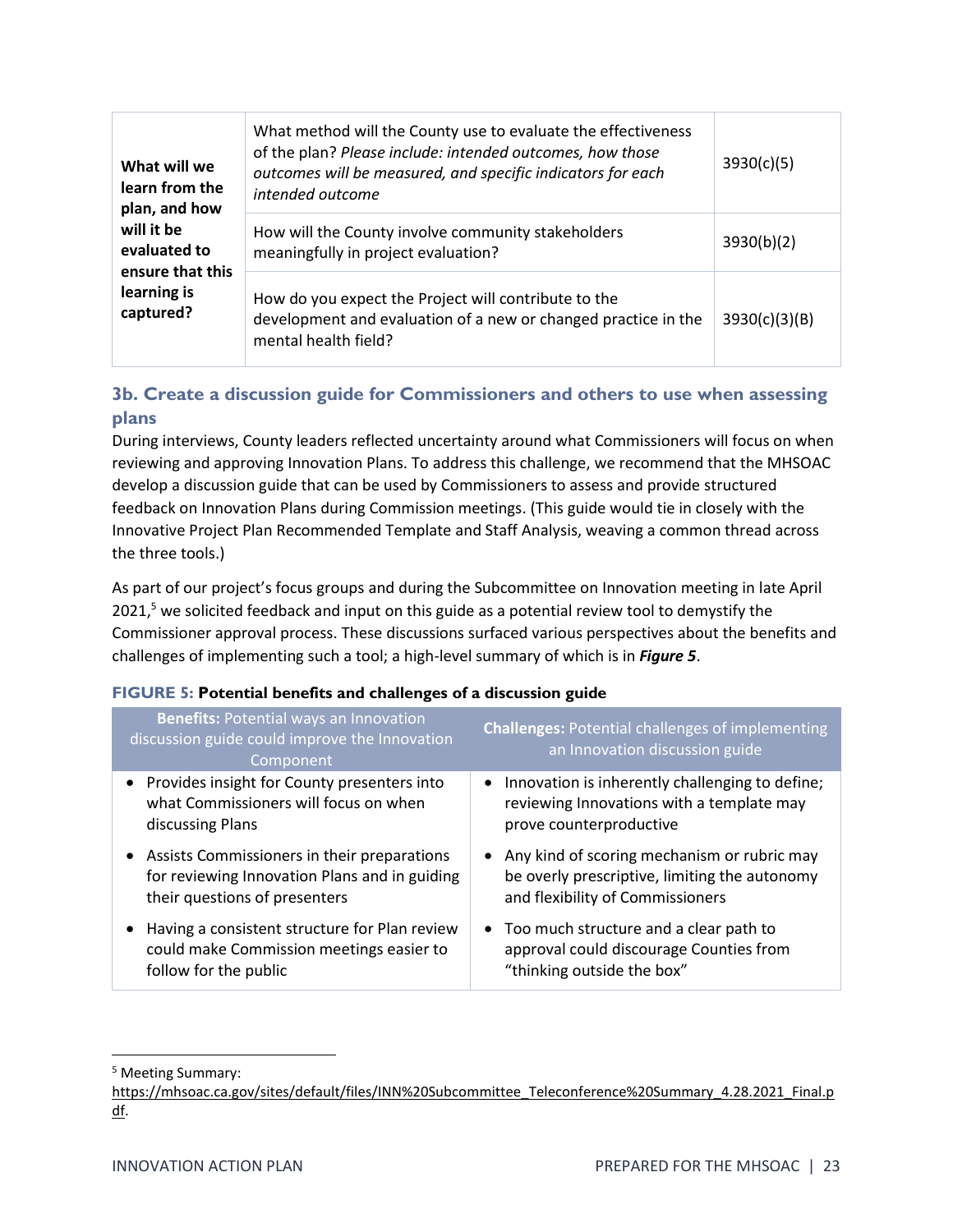Our discussion also focused on different ways this tool could be operationalized, including whether the guide should be quantitative (score-based) or qualitative (discussion-based). While a quantitative guide would provide more clarity about Commission priorities, Innovation Plans vary widely in scope; it may put unnecessary constraints on innovation to build a "one size fits all" approach to scoring any Plan that comes before the Commission. Therefore, we recommend that the guide be discussion-based rather than score-based.

Lastly, we discussed what questions could be included in the tool. Based on those conversations, a starter list of questions is in *Figure* **6** below, although should the MHSOAC decide to adopt this tool, more input is needed from members of the Innovation community (e.g., Commissioners, the public, MHSOAC subcommittees, stakeholder advocates) on what the questions should be.

| <b>Topic</b>            | <b>Questions</b>                                                                                                                                                                                                                                                                                                                                                                               |
|-------------------------|------------------------------------------------------------------------------------------------------------------------------------------------------------------------------------------------------------------------------------------------------------------------------------------------------------------------------------------------------------------------------------------------|
| Challenge<br>Problem/   | What challenges does the Plan address, and how were those challenges identified?<br>$\bullet$<br>How were community members engaged in defining the problem being addressed<br>$\bullet$<br>and identifying potential solutions?                                                                                                                                                               |
| Innovation              | What makes this Plan innovative? How is it different from the status quo in the<br>٠<br>County?<br>If applicable, what other innovations were considered, and why was this one<br>chosen?                                                                                                                                                                                                      |
| Engagement<br>Community | How were unserved and/or underserved populations included in the larger CPP<br>$\bullet$<br>process and in Plan development? How were any specific populations the Plan aims<br>to serve included in the development of the project, and in implementation / quality<br>improvement moving forward?<br>What training was provided to community members who participated in the CPP<br>process? |
| Implementation          | Who is the County planning to partner with to implement this Project (technical<br>$\bullet$<br>assistance providers, community-based organizations, service providers, other<br>qovernment agencies)?<br>How will the innovation approach be adapted and refined throughout the Project?<br>٠<br>How might this Project (or parts of the Project) be sustained in the future?<br>$\bullet$    |
| Learning                | What learnings will the Project contribute to the County and/or to the mental health<br>$\bullet$<br>field?<br>To what extent will the evaluation methods in the Plan give us reliable information<br>$\bullet$<br>about the project's impact and learning goals?<br>How do the outcome metrics being evaluated reflect priorities of the people being<br>$\bullet$<br>served by the Project?  |

#### **FIGURE 6: Starter list of questions to include in the discussion guide**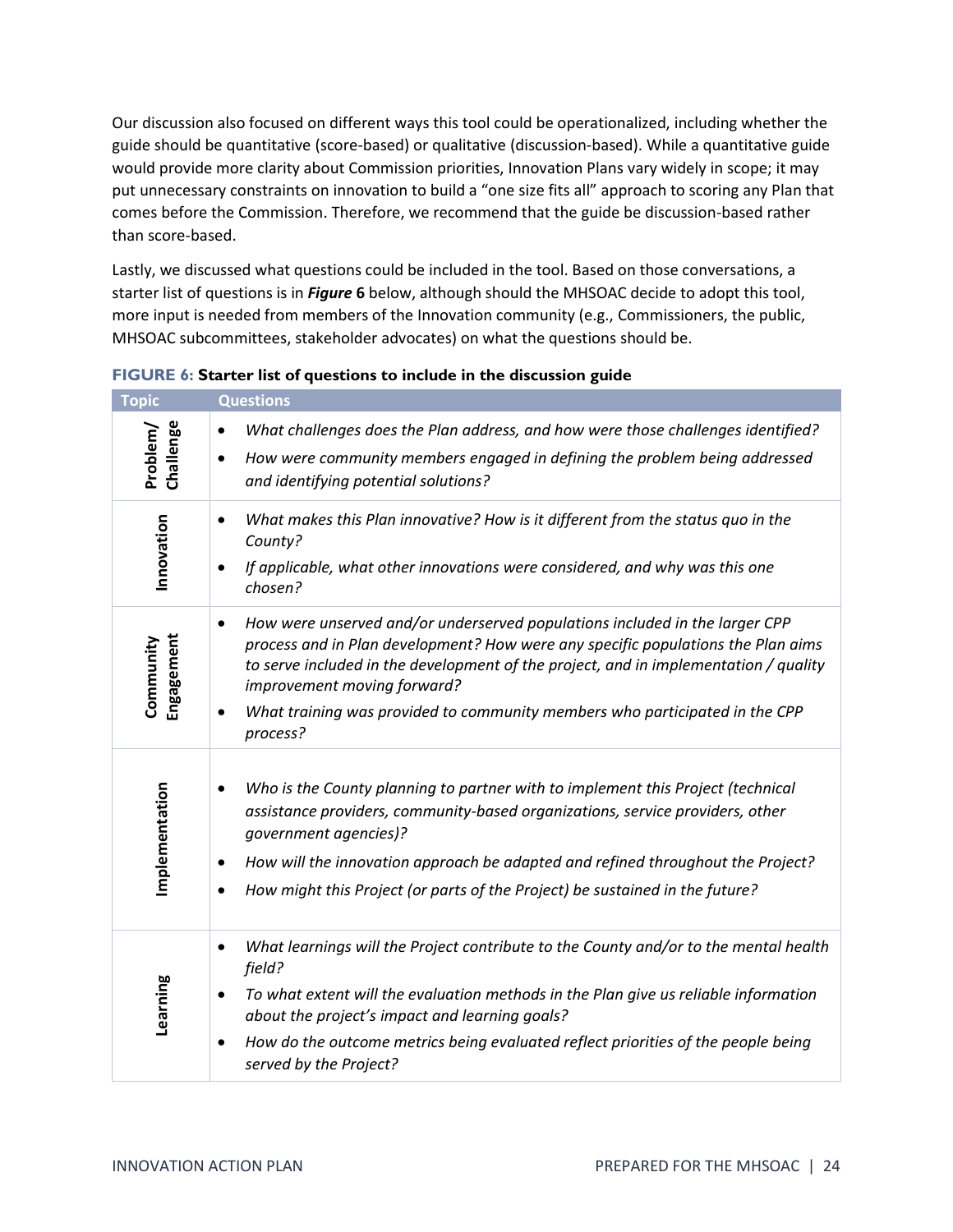#### **NEXT STEPS**

As a next step, we will build on the starter list of questions in *Figure 7* to include in this project's resource library. Then, we recommend that MHSOAC:

- Gather **feedback from Commissioners** on their support of an Innovation discussion guide, holding one-on-one meetings to understand if the tool would be helpful for discussion and approval of Innovation plans.
- **Develop a simple pilot implementation plan,** including recommendations for how Commissioners should use the guide (considering any adjustments to the approval process based on Recommendation 5 in this report).
- **Review the questions** in the draft discussion guide included in this project's resource library and **gather feedback** on the questions from members of the Innovation community (including via public comment).
- **Pilot the discussion guide** during a Commission meeting; **revise and implement** based on the pilot.

#### <span id="page-24-0"></span>**3c. Develop target dates for submitting Plan concepts and drafts to MHSOAC staff**

Some Counties have not been able to use Innovation funding in the timeframes required by the MHSA, putting funds at risk of reversion. Relatedly, many Plans are submitted to the MHSOAC close to the reversion deadline, creating a backlog at the end of the fiscal year, which can negatively impact Commission workload and result in Plans that are "rushed" over the finish line. <sup>6</sup> To help mitigate this, the MHSOAC could develop a set of recommended target dates for plan submission far in advance of reversion, leaving ample time for MHSOAC staff to provide technical assistance and for Counties to make revisions. The target dates would be based on forecasting available Innovation funds for each county, divided into three categories:

- Funds at risk of reversion in the current or next fiscal year
- Cash on hand available for Innovation Projects
- Funding that can reasonably be expected three to five years in the future<sup>7</sup>

Counties would not be required to follow the target deadlines; they would simply serve as additional guidance to help mitigate the reversion and backlog challenges during what can be an extensive planning process. They could also serve as a mechanism for increasing communication between MHSOAC staff and Counties throughout the fiscal year about funds at risk of reversion.

#### **NEXT STEPS**

The next step of this recommendation is for the MHSOAC to review DHCS forecasts of available funds by County, divided into the three categories listed above. MHSOAC staff should then estimate appropriate target dates for planning milestones in each category based on the amount of time it typically takes to

<sup>6</sup> For example, in FY2019-20, the Commission reviewed 16 Innovation Plans in the final two months of the fiscal year, after receiving only 11 plans in the first 10 months of that year.

 $7$  This analysis builds on the Staff Memo "Supporting County Innovation."

https://mhsoac.ca.gov/sites/default/files/Innovation%20subcommittee%20memo%20final%2010292020\_0.pdf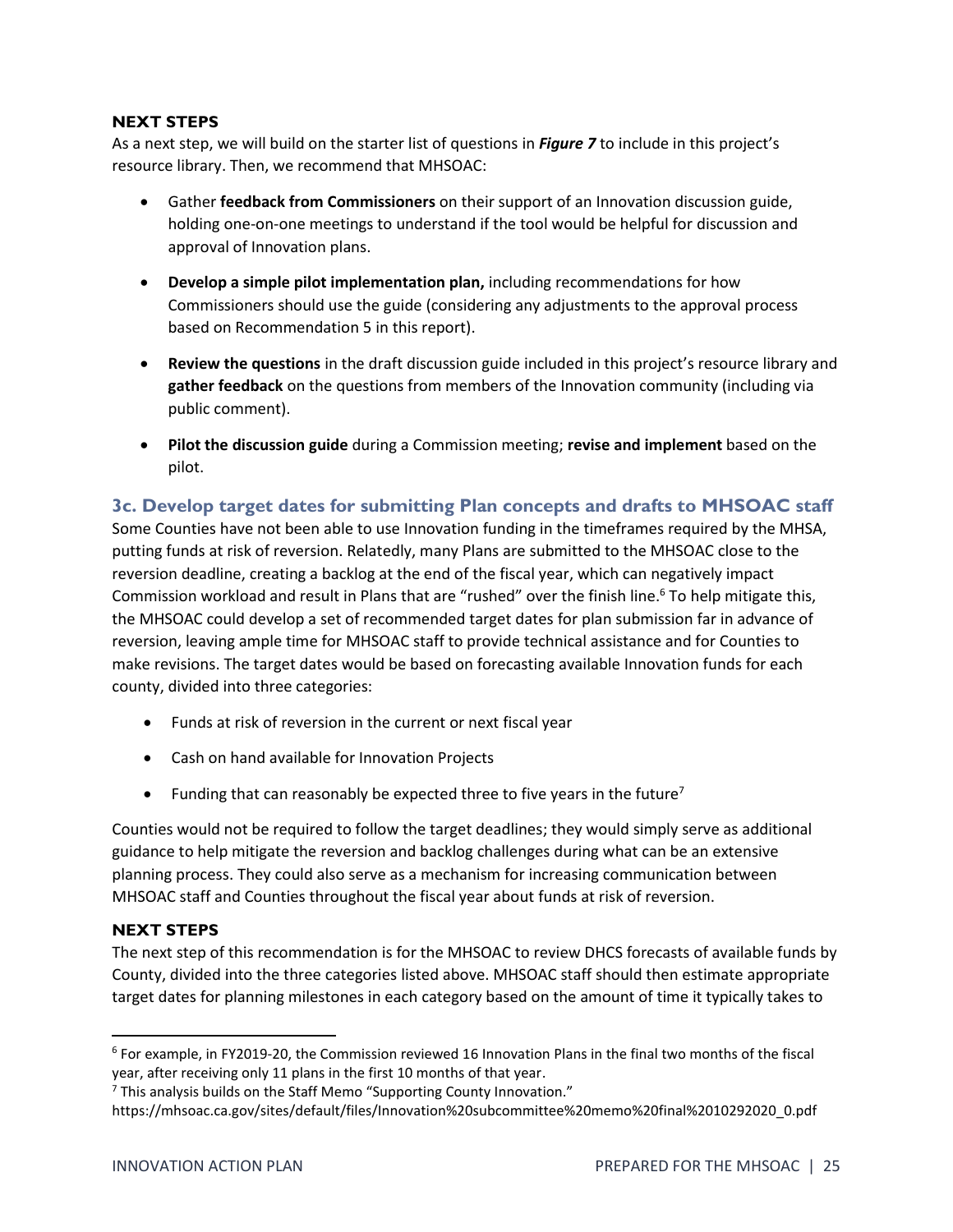develop and review an Innovation Plan, working backwards from approval to initial planning. This estimation should consider whether it makes to stagger target dates by County size; larger Counties with more staff dedicated to Innovation and higher Innovation allocations tend to submit Plans at a higher frequency than smaller Counties.

The CBHDA and/or individual Counties could then review the proposed dates to ensure they reasonably align with historical timelines to develop an Innovation Plan.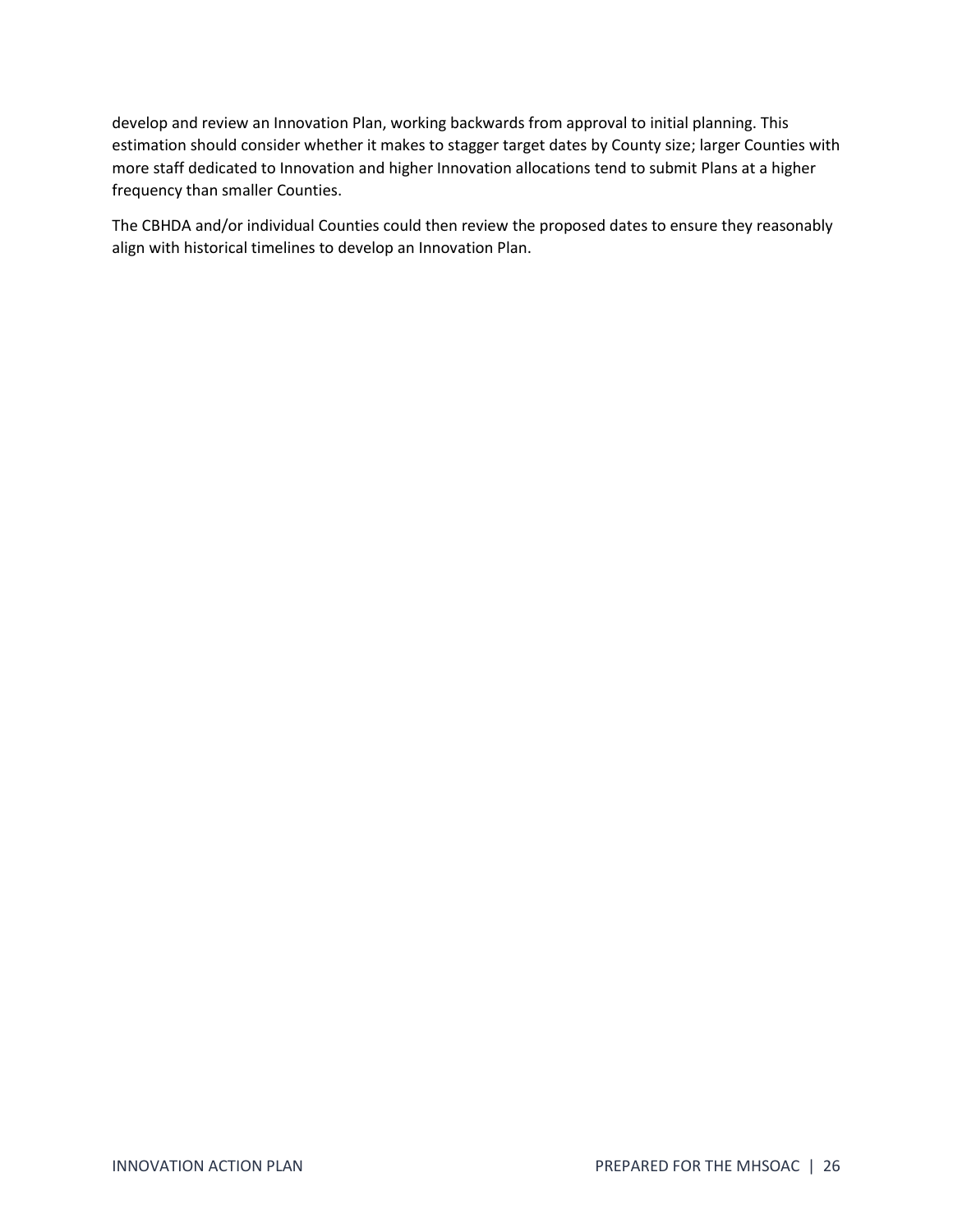# <span id="page-26-0"></span>**Recommendation 4. Develop mechanisms to accelerate the diffusion of learnings from Innovation Projects**

<span id="page-26-2"></span>*Members of the Innovation community expressed that Innovation Project learnings rarely make their way across County lines, limiting the opportunity for learning and replication/adaptation by other Counties. Interviewees expressed a desire for more and better ways to share lessons across Innovation Projects throughout the project life cycle. Moreover, improving the culture of shared learning can help normalize the idea that failures are acceptable—indeed, inevitable—for Innovation Projects.* 

*To address this challenge, we recommend three strategies to share learnings across Counties:*

*(4a) Publish case studies of stand-out practices and processes Counties have used to design and implement Innovation Plans*

*(4b) Host an annual Innovation convening for MHSA Coordinators and other County leaders*

*(4c) Create a database of Innovation Projects and learnings*

*(4d) Require Counties to present outcomes and findings at Commission meetings*

### <span id="page-26-1"></span>**4a. Publish case studies of stand-out practices and processes Counties have used to design and implement Innovation Plans**

To increase peer-to-peer learning, the MHSOAC could publish case studies that showcase practices and processes used during Innovation Projects that could be useful to other Counties when developing and implementing their own Projects. We envision these case studies as short, 2- to 4-page documents that provide an overview of the practice and/or process, a summary of lessons learned, and contact information to learn more. They should provide just enough information to help a County leader understand if they would be interested having a phone call to learn more about the highlighted practice/process for use in their own County, and should not be burdensome for County leaders with Projects selected for dissemination.

Case study topics should focus on areas most relevant and interesting to Counties—for example, community engagement, planning grants, evaluation strategies, and sustainability. As a starting point, we are developing five case studies that focus on these areas (to be included in the resource library). Continued authorship of these case studies could include MHSOAC staff, the CBHDA, or Counties themselves (using a template for consistency).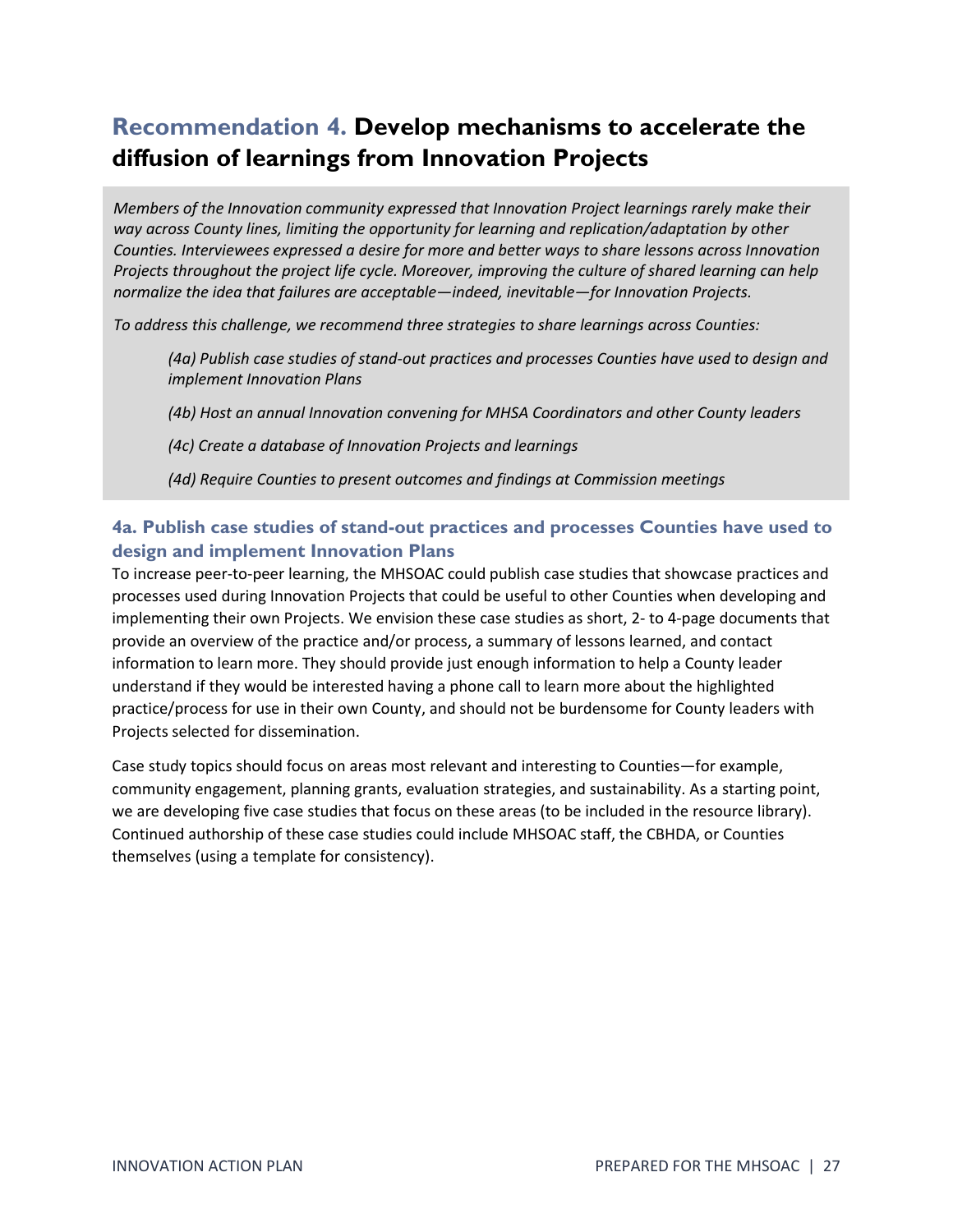| <b>Title</b>                                                                                                                                                              | <b>County</b> | <b>Topic</b>                                                                                                                                                                                                                                                                                                                    |
|---------------------------------------------------------------------------------------------------------------------------------------------------------------------------|---------------|---------------------------------------------------------------------------------------------------------------------------------------------------------------------------------------------------------------------------------------------------------------------------------------------------------------------------------|
| <b>BeHealth.Today Program: Using</b><br><b>Human-Centered Design to Uplift</b><br><b>Innovative Ideas</b>                                                                 | San Diego     | How partners in San Diego County<br>used an Innovation planning grant<br>to fund a human-centered design<br>process consisting of working with<br>people with lived experience and<br>community groups to create new<br>proposals for Innovation                                                                                |
| The Interdisciplinary Collaboration and<br><b>Cultural Transformation Model:</b><br><b>Community Driven Quality</b><br><b>Improvement Plans</b>                           | Solano        | How partners in Solano County<br>developed 14 community-driven<br><b>Quality Improvement Action Plans<sup>9</sup></b><br>focused on increasing culturally and<br>linguistically responsive mental<br>health services to improve the<br>experiences and mental health<br>needs of three underserved<br>communities in the County |
| <b>Understanding the Mental Health</b><br><b>Needs of the American Canyon Filipino</b><br><b>Community: Identifying Youth Needs</b><br><b>Through School Partnerships</b> | Napa          | How partners in Napa County<br>launched an Innovation Project in<br>local schools aimed at<br>understanding the needs of an<br>underserved population identified<br>using school district data                                                                                                                                  |

#### **FIGURE 7: Examples of case studies to be included in this project's resource library<sup>8</sup>**

#### **NEXT STEPS**

As a next step, the MHSOAC should develop a process for creating additional case studies including:

- Determining which organization(s) have interest and/or capacity for **authoring future case studies** (e.g., MHSOAC staff, the CBHDA, Counties themselves, or some other external partner)
- Deciding how to **identify and select** Projects from varying Counties that might be a good fit for a case study (e.g., via County nomination, MHSOAC staff Innovation Team selection, or a group of individuals from across the Innovation community)
- Planning for **case study dissemination** via the MHSOAC website (tracking downloads to understand which case studies are read most frequently), Innovation Boot Camps, CBHDA meetings, and any relevant other multi-county forums

### <span id="page-27-0"></span>**4b. Host an annual Innovation convening for MHSA Coordinators (and other County leaders)**

Throughout our listening tour for this project, County leaders repeatedly expressed gratitude for opportunities to learn from one another in both formal and informal settings. While they largely acknowledged difficulty finding time for the many competing priorities in their day-to-day work, 76

<sup>8</sup> Two additional case studies in progress (exact titles and topics TBD), for a total of five case studies. <sup>9</sup>Quality Improvement Action Plans are a set of recommendations that focus on systematic and continuous actions that lead to measurable improvement in mental health services and the health status of priority patient groups.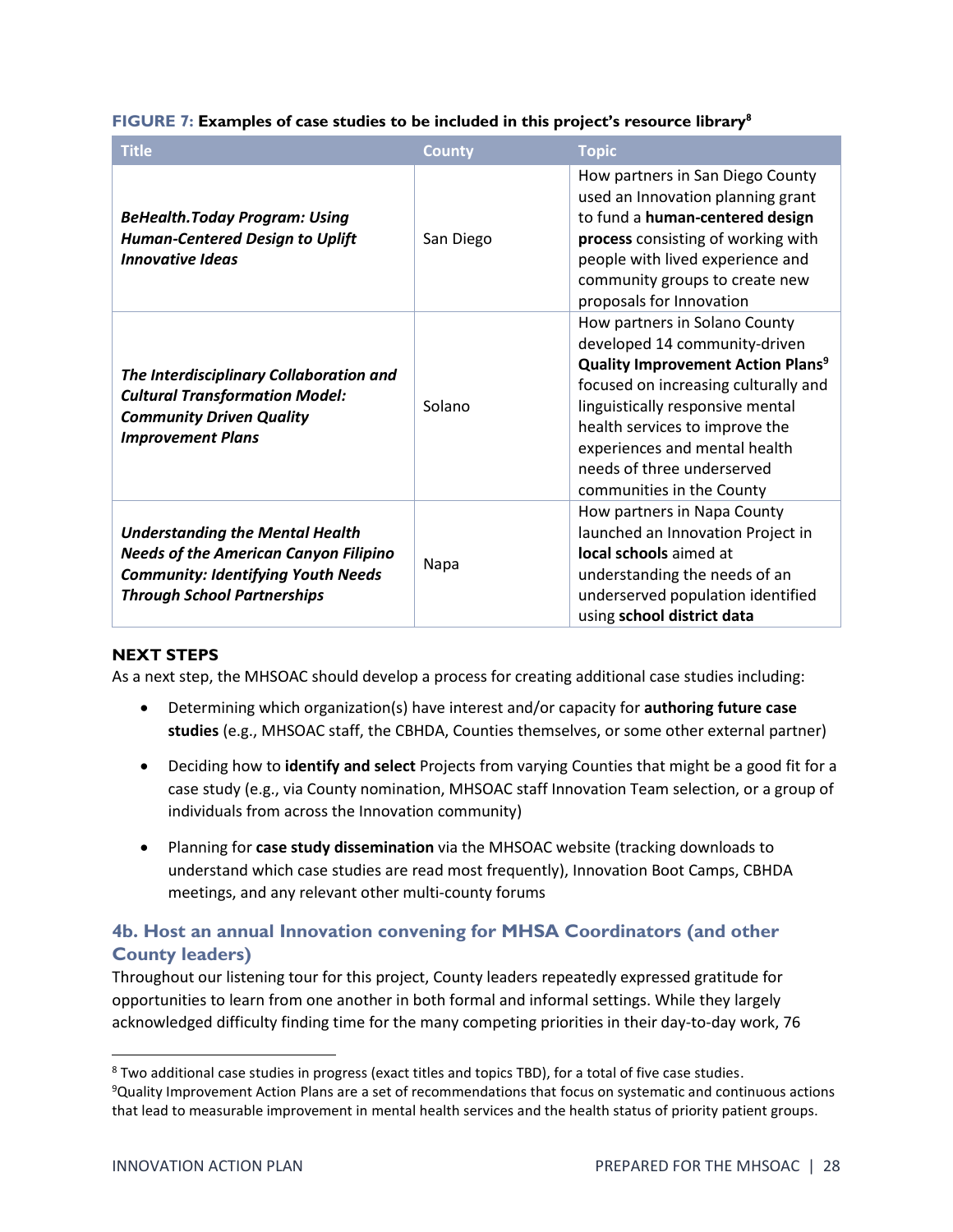percent of the MHSA Coordinators we surveyed said that "an annual convening of MHSA Coordinators, BHDs, and others to share learnings across Innovation Projects" would be an "extremely" or "very" useful resource for developing Innovation Plans and implementing projects.<sup>10</sup>

Topics in a convening could mirror those raised by County leaders as being most helpful in an expanded technical assistance function discussed in [Recommendation 2a](#page-15-0): community engagement, evaluation, and sustainability planning. The case studies discussed in [Recommendation](#page-26-2) 4a could also serve as a foundation for programming at a convening of County leaders and other members of the Innovation ecosystem, with profiled Counties reporting out on their respective approaches, questions and answers, and less-structured brainstorming on further opportunities to collaborate.

A convening could also serve as a forum for (1) training associated with the expanded technical assistance function discussed in [Recommendation 2a](#page-15-0) and (2) County leaders to read out lessons learned from Innovation Projects that are concluding (see Recommendation 4d). It could also serve as an informal feedback mechanism for the MHSOAC, particularly if staff are able to observe sessions and identify patterns they are seeing in the types of questions and ideas that arise.

A primary limitation for an annual convening is cost, both to the MHSOAC for administrative and venue costs, and to participants, who will likely travel to the event (though a virtual option could also be built into the convening design) and spend time engaging in sessions. Strategies to reduce costs for participants could include:

- Rotating the conference's location to enable participation from a broader segment of the Innovation community. The MHSOAC could also consider holding multiple regional convenings instead of one state-wide conference, although this would likely increase costs.
- Leveraging existing conferences and events, such as those held by Words to Deeds, the CBHDA (e.g., Innovation Boot Camps), and the California Institute for Behavioral Health Solutions (CIBHS), by holding Innovation meet-ups and generating support and participation in the Innovation convening.
- Ensuring a low barrier to entry for County leaders and anyone else invited to the meeting by scheduling it far in advance, minimizing the amount of "pre-work" asked of participants, and creating clear programming choices so participants do not get become overwhelmed by the volume of options.

The first convening will help generate momentum and serve as a proof of concept for further convenings. (If participants do not deem it useful, they may be unlikely to participate in the future.) With this in mind, co-designing the programming through a survey of potential participants will be valuable.

#### **NEXT STEPS**

To advance this idea, the MHSOAC would need to identify funding for the convening, including staff time, venue fees, speaker fees, refreshments, and other logistical items (e.g., a/v equipment, support staff at "check in," signage). With funding secured, the MHSOAC could identify a staff member to

<sup>&</sup>lt;sup>10</sup> Full survey results in Appendix 4.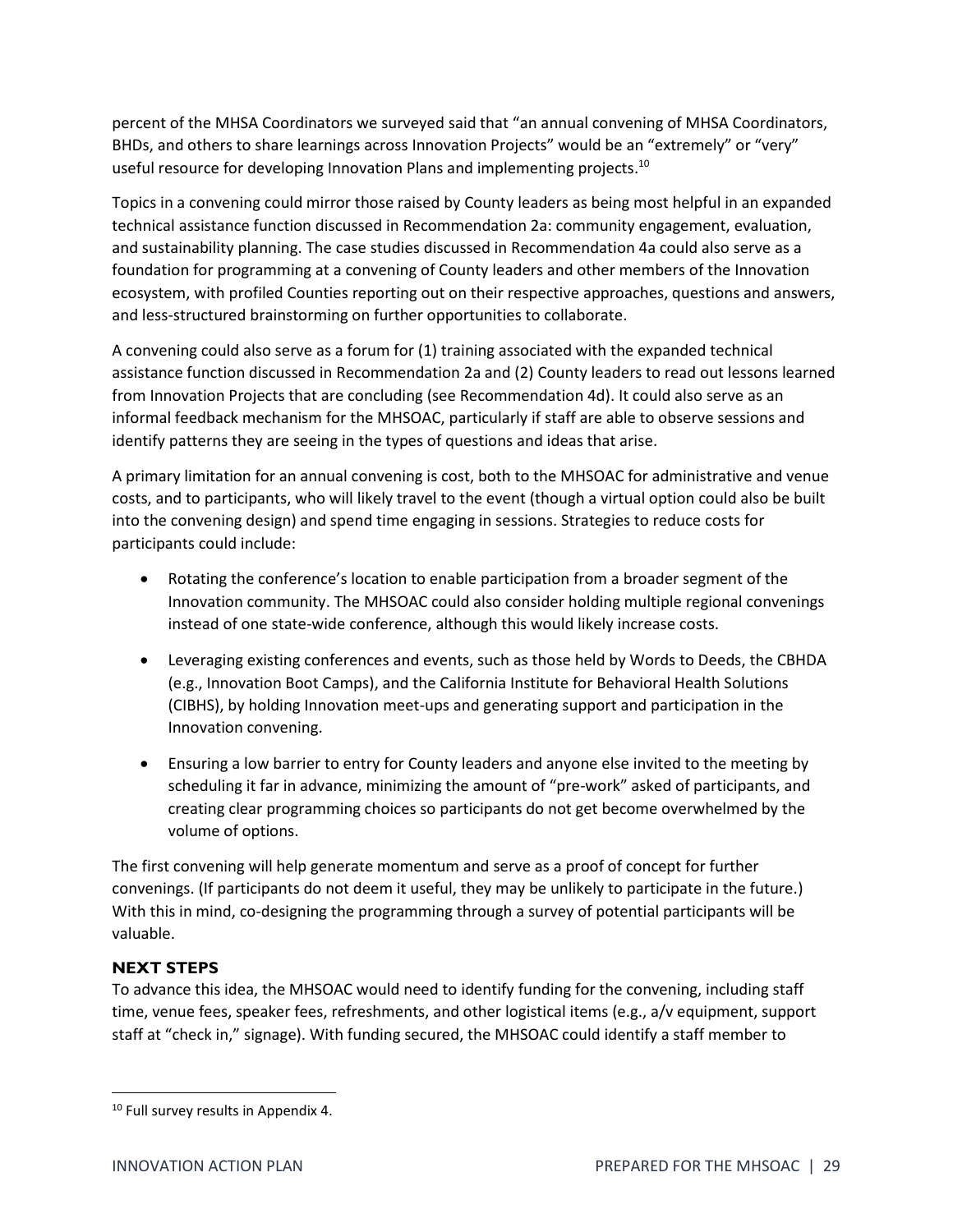organize the event, likely starting with a survey of County leaders on what discussion items will be most beneficial.

### <span id="page-29-0"></span>**4c. Create a database of Innovation Projects with qualitative and quantitative Project outcomes, information about the Project's population of focus, and other important elements of the Project**

To support the centricity of learning in the Innovation component, the MHSOAC could build out a catalog of launched Innovation Projects with detailed information about each. Interviewees have expressed that while the Transparency Suite on the MHSOAC website has provided a helpful preview of Innovation Projects, there is appetite for additional information, especially about lessons learned for each project. *Figure 8* includes a list of potential fields for the expanded database. To facilitate information gathering for the database, the MHSOAC could consider publishing recommended templates for the Final Innovative Project Report that includes a section that aligns with the fields in the database.

| <b>Category</b>                                          | <b>Potential Fields</b>                                                                                                                                                                                                                                                                                                            |
|----------------------------------------------------------|------------------------------------------------------------------------------------------------------------------------------------------------------------------------------------------------------------------------------------------------------------------------------------------------------------------------------------|
| <b>Project Information</b>                               | Project duration; total funding amount; start and end dates; whether the<br>project was part of a Multi-County Collaborative or the Innovation<br>Incubator                                                                                                                                                                        |
| <b>Innovative Project</b><br><b>General Requirements</b> | Whether the Plan approach is new, adapted, or adopted; the Plan's<br><b>Primary Purpose</b>                                                                                                                                                                                                                                        |
| <b>Project Overview</b>                                  | Brief description of project; link to the original Innovation Plan                                                                                                                                                                                                                                                                 |
| <b>County Information</b>                                | County name; relative size (small, medium, large); geography (urban,<br>suburban, rural); threshold languages; demographics                                                                                                                                                                                                        |
| <b>Population Served</b>                                 | Racial, ethnic, and cultural groups; LGBTQ+ populations; age groups<br>(transition-age youth, seniors); immigrants and refugees; veterans;<br>people experiencing homeless; people with SMIs; family members;<br>people with disabilities; whether the population is one of the five priority<br>populations implementing the CRDP |
| <b>Evaluation</b>                                        | Type of evaluation; evaluator name; evaluation budget                                                                                                                                                                                                                                                                              |
| <b>Project Outcomes</b>                                  | List of outcomes from the project's evaluation                                                                                                                                                                                                                                                                                     |
| <b>Project Learnings</b>                                 | Qualitative description of lessons learned including feedback from project<br>participants, programmatic learnings for Counties, and how these<br>learnings can inform future practices (in the form of open-ended<br>comments with a character limit)                                                                             |
| <b>Project Reports</b>                                   | Links to the Final Innovative Project Report and Annual Innovative Project<br>Reports                                                                                                                                                                                                                                              |
| <b>Funding Sustainability</b>                            | Ongoing funding stream if the project (or part of the project) was<br>sustained                                                                                                                                                                                                                                                    |

|  | FIGURE 8: Data fields for an expanded database of Innovation Projects |  |  |  |  |
|--|-----------------------------------------------------------------------|--|--|--|--|
|--|-----------------------------------------------------------------------|--|--|--|--|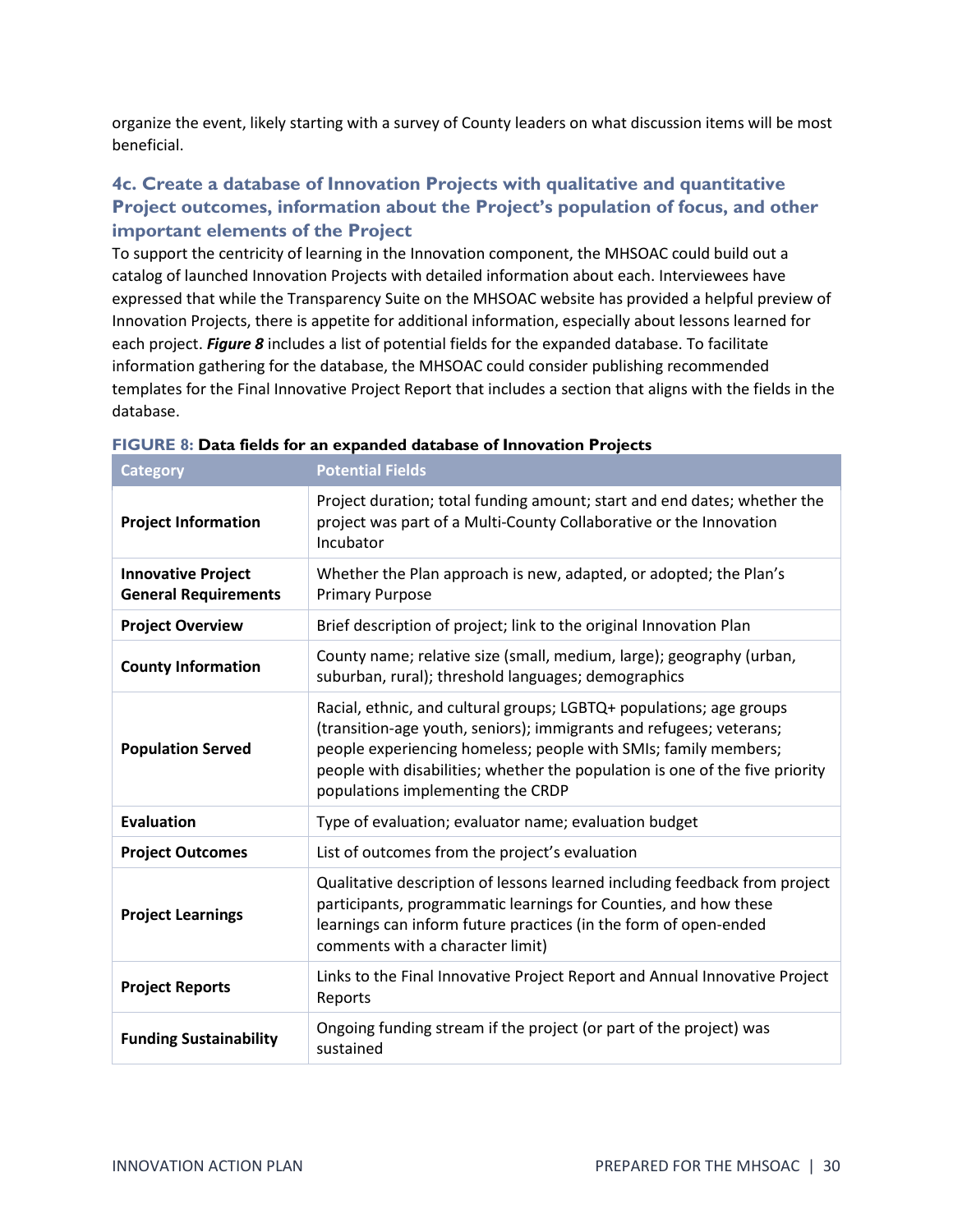#### **NEXT STEPS**

If the MHSOAC decides to adopt this recommendation, the next steps are to (1) gather feedback from the Innovation community to determine which metrics should be added to or adjusted from the above list and (2) determine whether the revised database should include all past Innovation Projects, or be forward-looking only. With that information, the MHSOAC can estimate the level of resources required to build the database and add it the website as part of the Transparency Suite, and whether additional resources (e.g., a database contractor) would be necessary to do so.

### <span id="page-30-0"></span>**4d. Require Counties to present concise outcomes and findings summaries at Commission meetings by adding Project readouts to the meeting agenda at the conclusion of each Innovation Project**

We heard from many members of the Innovation community (including Commissioners) that Commission meetings focus too much on approval and not enough on learning. To mitigate this, the MHSOAC could require Counties to conduct five-minute presentations at Commission meetings each time they submit a Final Innovative Project Report, focusing on what they learned and how those learnings could contribute to field. Final Innovative Project Reports should also be included in Commission meeting materials for review by Commissioners and the public, as well as sent to the CBHDA to disseminate to its members.

If Commission agenda time for sharing Project learnings is difficult to find, MHSOAC staff should summarize key findings and outcomes to be included in Commission meeting materials. Over time and with a more streamlined Innovation Plan approval process, such a summary could be replaced by short presentations from the Counties themselves.

#### **NEXT STEPS**

To advance this idea, the MHSOAC would need to estimate the total amount of time Project readouts would take (based on the number of expected completed projects per year), whether it would be feasible to add that amount of time to the current Commission meeting schedule, and if not, if there are other agenda items that could be deprioritized in favor of sharing Project learnings. Notably, the sharing of Project learnings should not come at the expense of Counties being able to schedule Innovation Plans for approval on Commission meeting agendas when needed.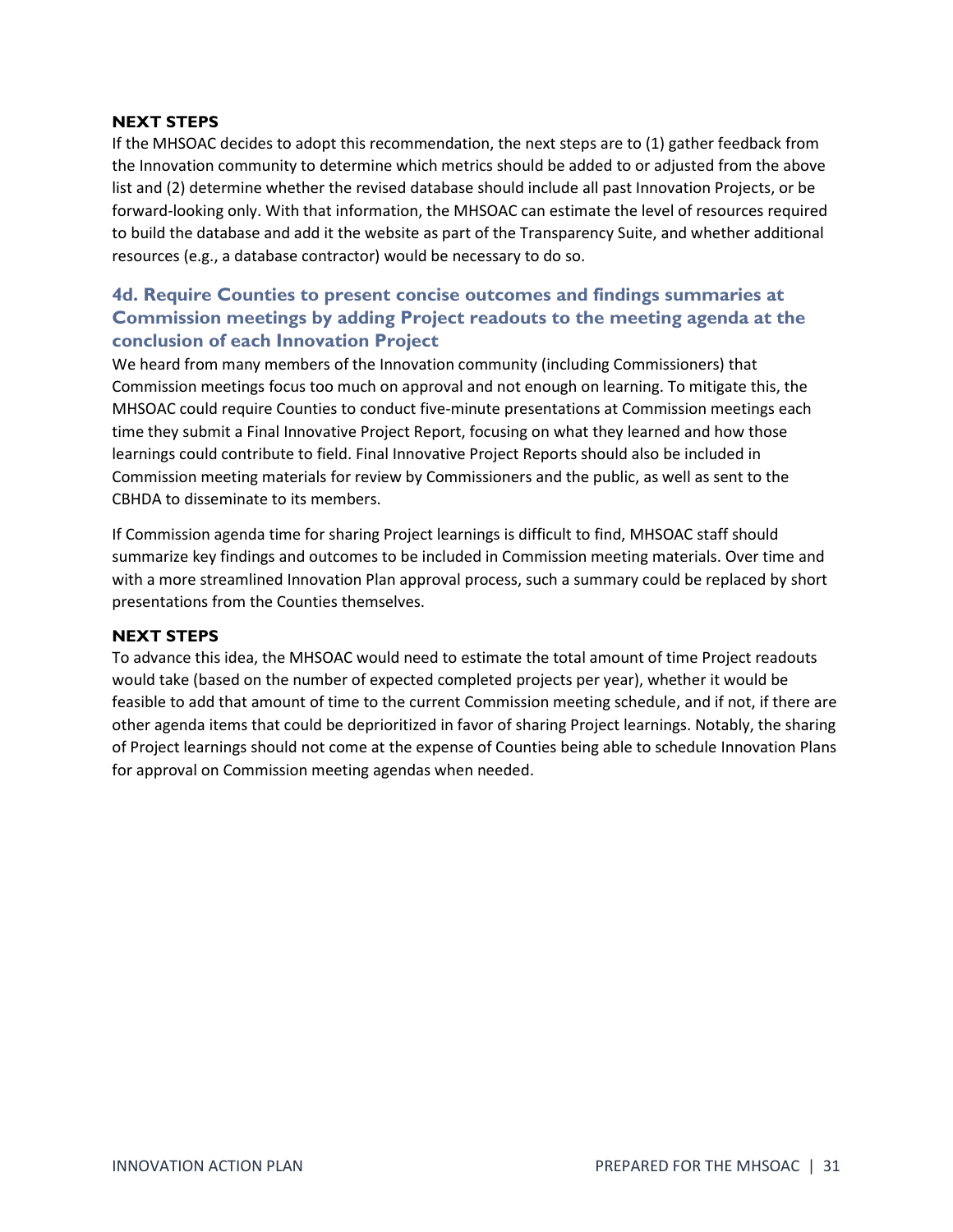# <span id="page-31-0"></span>**Recommendation 5. Test a multi-stage approval process that provides concept approval earlier in the Plan development cycle**

*When Innovation Plans are developed, Counties receive feedback over several months from many different individuals and organizations (including community members, local mental and behavioral health boards and commissions, OAC staff). However, Commissioners do not weigh in until much later in the process: typically, their first view into an Innovation Plan occurs when they receive the completed Plan accompanied by MHSOAC Staff Analysis approximately 10 days before voting on the Plan's approval (see* **Figure 9** *below). This leads to several challenges:*

- *It is difficult for Commissioners to give significant or meaningful feedback on the direction an Innovation Plan while simultaneously voting on its approval*
- *Counties receive no direct feedback from Commissioners about whether a Plan is "on the right track" until months of time and resources (including significant community input) have been spent developing the Plan—despite the ambiguous nature of Innovation*
- *It puts unnecessary pressure on a single meeting, incentivizing Counties to build Plans around "what they think the Commissioners want to hear" and incentivizing Commissioners to vote to approve Plans even if they are on the fence.*

*Establishing a multi-stage approval process that provides "concept approval" (described below) could help counteract some of these challenges.*

Under a multi-stage approval process, at a much earlier stage in Plan development, the Commission would vote on the general concept for each Innovation Plan ("Innovation Plan Concept")—in particular, whether it meets the threshold for "innovativeness," whether it has been developed following a sufficient community engagement process, and whether it will enable the County to develop strong evaluation and learning goals. Counties would submit an Innovation Plan Concept to the MHSOAC and it would be added to the calendar for "concept approval." Commissioners would discuss the Plan Concept (using the discussion guide described in Recommendation 3d), provide feedback, and vote on whether the Concept should be approved, rejected, or modified. (This concept approval would be similar to the initial approval Counties have if they sign on to a Multi-County Collaborative.)

If the Concept *does not* receive approval, Counties would have the option to revise the Plan Concept or deprioritize it in favor of a different plan. If the Plan *does* receive concept approval, Counties would continue to develop the details of the Innovation Plan. Upon completion, the County would submit the full Plan to MHSOAC staff, who would review if it meets regulatory requirements (e.g., budget, CPP, evaluation) and has stayed true to the Plan Concept, and if so, add it to the consent agenda for the next Commission meeting.

(The MHSOAC may want to consider exceptions to a Plan being added to the consent agenda after receiving concept approval, such as if a Plan is above a certain dollar amount (e.g., in the top ten percent of size for Innovation Plans), then it automatically must go up for a full vote, or if a Commissioner specifically asks during concept approval for a Plan not to be placed on the consent agenda.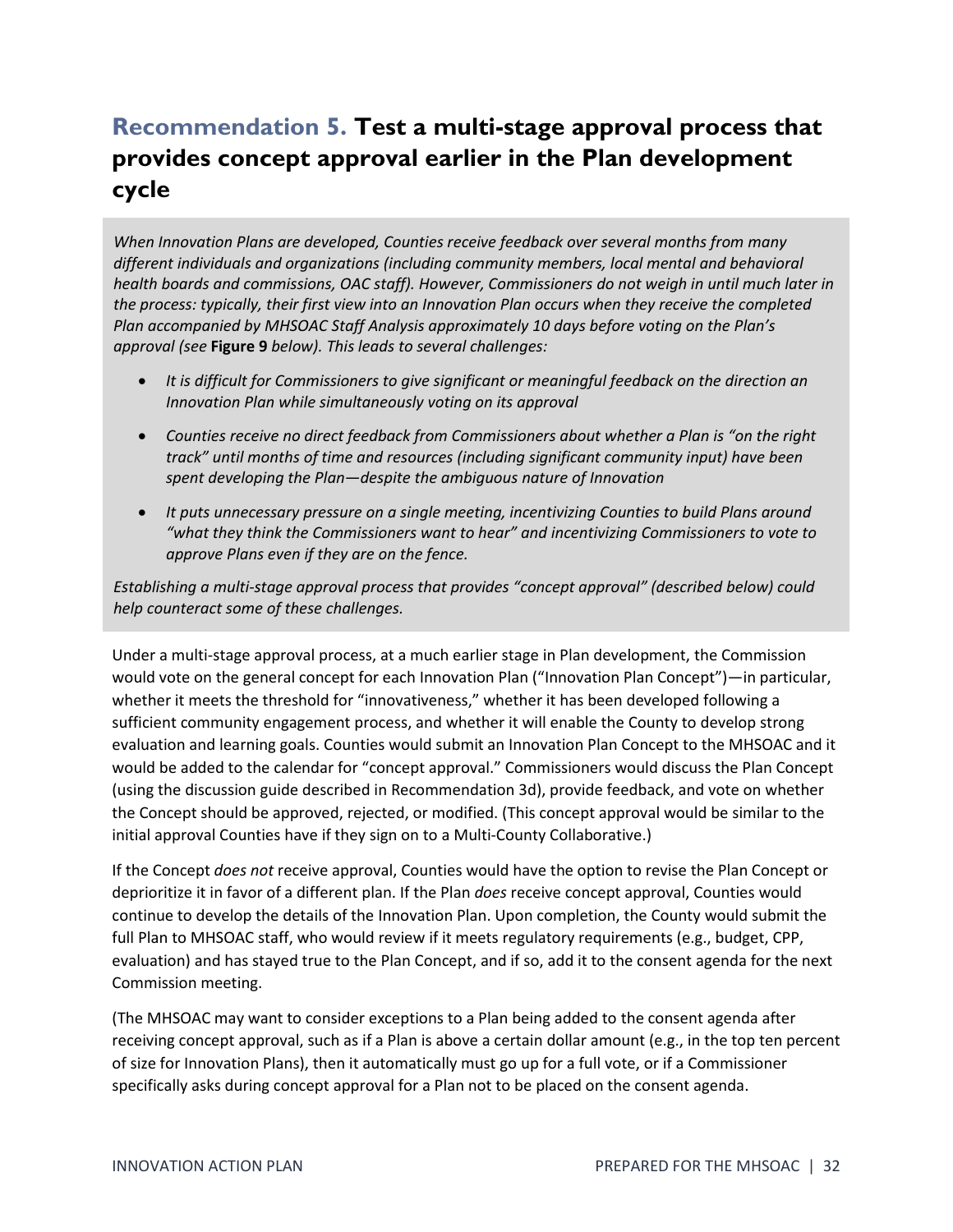The MHSOAC could also consider automatically providing a planning grant to all Counties who receive concept approval that could be used to fund activities related to developing the concept into a full Plan.

#### **NEXT STEPS**

If the MHSOAC decides to adopt a multi-stage approval process, the next step would be to work with Counties and Commissioners to understand the expectations for what should be included in an Innovation Plan Concept in order for Commissioners to be comfortable with voting on it. As a starting point, we would recommend a five-page maximum outline, with the following guidelines for structure:

- One page on the challenge they are trying to solve
- One page on the CPP process
- One page on the proposed approach
- One page on how why the approach is innovative
- One page on evaluation design and what the County hopes to learn from the project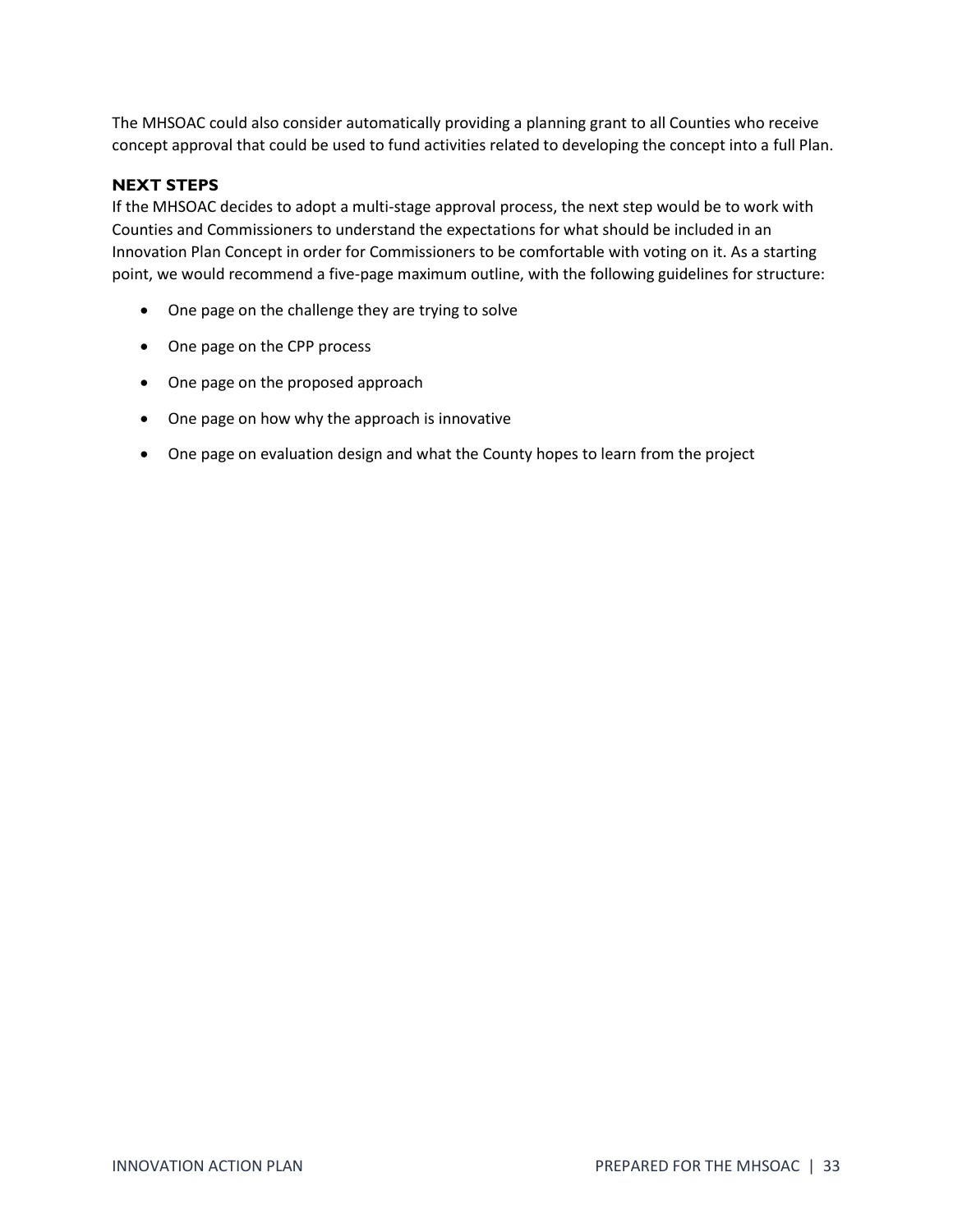# <span id="page-33-0"></span>**Recommendation 6. Develop a community engagement resource for Counties, identifying tactics for deeper community engagement and lessons learned**

*The Innovation community reflected varying experiences in how Counties engage their communities when developing Innovation Plans. Many Counties expressed that it is challenging to enable a level of community engagement through the planning process that is authentic and inclusive, while still being feasible within time, budget, regulatory constraints. Others told us that Counties can sometimes fall short of including unserved, underserved, and inappropriately served racial, ethnic, and cultural populations of various age groups adequately within the planning process, and that they don't always have a clear sense for what constitutes best practice and/or tactics that others have used successfully to build stronger engagement.*

*To address these challenges, we recommend that the MHSOAC work with Counties, Commissioners, consumers, family members, and stakeholder advocacy groups to develop a basic starter/refresher resource for Counties that outlines successful strategies for strengthening community engagement practices.* 

When possible, the community engagement resource should draw from learnings surfaced from CRDP Phase 1. For example, the CRDP Strategic Plan includes a recommendation for replicating models for community engagement based on the project's Strategic Planning Workgroups (SPWs). SPWs were successful in effectively engaging specific unserved, underserved, and inappropriately served populations in a meaningful way, soliciting their input and incorporating their feedback in the development of policy recommendations and the identification of community-based best practices.<sup>11</sup>

In partnership with CAMHPRO and NAMI, we have begun developing an outline for a community engagement reference resource. We hope that this outline can serve as a starting point. It includes:

- Tactics to facilitate deeper community engagement (including methods for identifying what communities have historically been left out of Innovation planning)
- Information about technical assistance and other resources to support the community engagement process, including resources that communicate the purpose and limitations of the Innovation Component
- Strategies for assessing and communicating community engagement when writing an Innovation Plan

### **NEXT STEPS**

The resource library will include an outline for the community engagement resource, highlighting key content as well as next steps for further collaboration with the Innovation community (in particular, stakeholder advocacy contract holders) to refine and publicize the resource. This could include developing the resource into a set of "principles" for what a good CPP process looks like.

<sup>&</sup>lt;sup>11</sup> [https://cpehn.org/assets/uploads/archive/resource\\_files/crdp\\_strategic\\_plan.pdf.](https://cpehn.org/assets/uploads/archive/resource_files/crdp_strategic_plan.pdf) Strategy 23 pp.38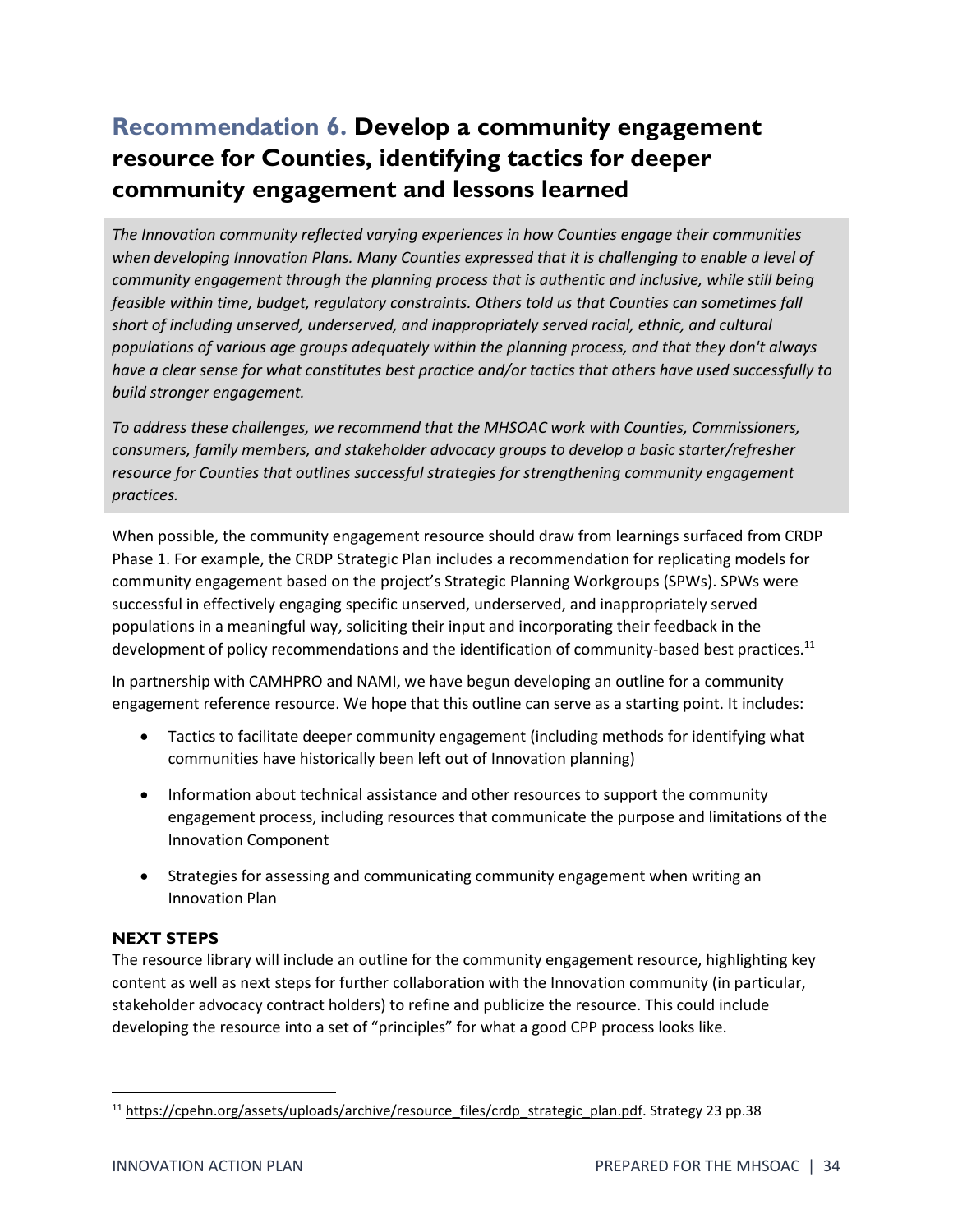# <span id="page-34-0"></span>**Recommendation 7. Further publicize and clarify existing flexibilities that strengthen County planning processes**

*The Innovation planning and approval process has many requirements (e.g., robust CPP process, local mental or behavioral health board or commission approval, County Board of Supervisors approval, Commission calendaring and approval). To aid Counties in their planning for these requirements, the MHSOAC has introduced flexibilities in the approval process designed to reduce unnecessary constraints to innovation while staying true to the requirements in the MHSA. However, in our interviews, we learned that many County leaders were unaware of these flexibilities and how to take advantage of them. Therefore, we recommend that the MHSOAC circulate a resource that consolidates, clarifies, and further publicizes these existing flexibilities.* 

The following flexibilities (as well as any other flexibilities identified by the MHSOAC team) should be included in the resource:

- **Planning Grants:** Counties can request (via a simple, low-burden approval process) to use up to \$100,000 of their Innovation allocations for planning.
- **CPP Process Allocations:** Counties may allocate up to 5% of their MHSA allocations for the CPP process.
- **Local Board of Supervisors Approval:** A Plan can be submitted for MHSOAC approval *before* the County receives local Board of Supervisors approval, so long as there is a calendared date for the Plan to appear before the Board of Supervisors.
- **Delegated Authority and Consent Agenda**: Innovation Plans that make certain requirements (e.g., a County joining an existing Multi-County Collaborative) can be approved via the Executive Director or via Consent Agenda.

Information in the resource should include how each flexibility intends to remove barriers to Counties in creating strong Innovation Plans, when each flexibility was introduced, and how Counties can take advantage of them.

#### **NEXT STEPS**

As part of the resource library, we will develop an outline to describe process flexibilities and propose a process for further development of this resource, including how to incorporate it in the existing MHSOAC Innovation Review Process flowchart in the Innovation Toolkit.<sup>12</sup>

<sup>12</sup> Innovation Toolkit. https://mhsoac.ca.gov/sites/default/files/documents/2018-05/INN\_Toolkit\_Full.pdf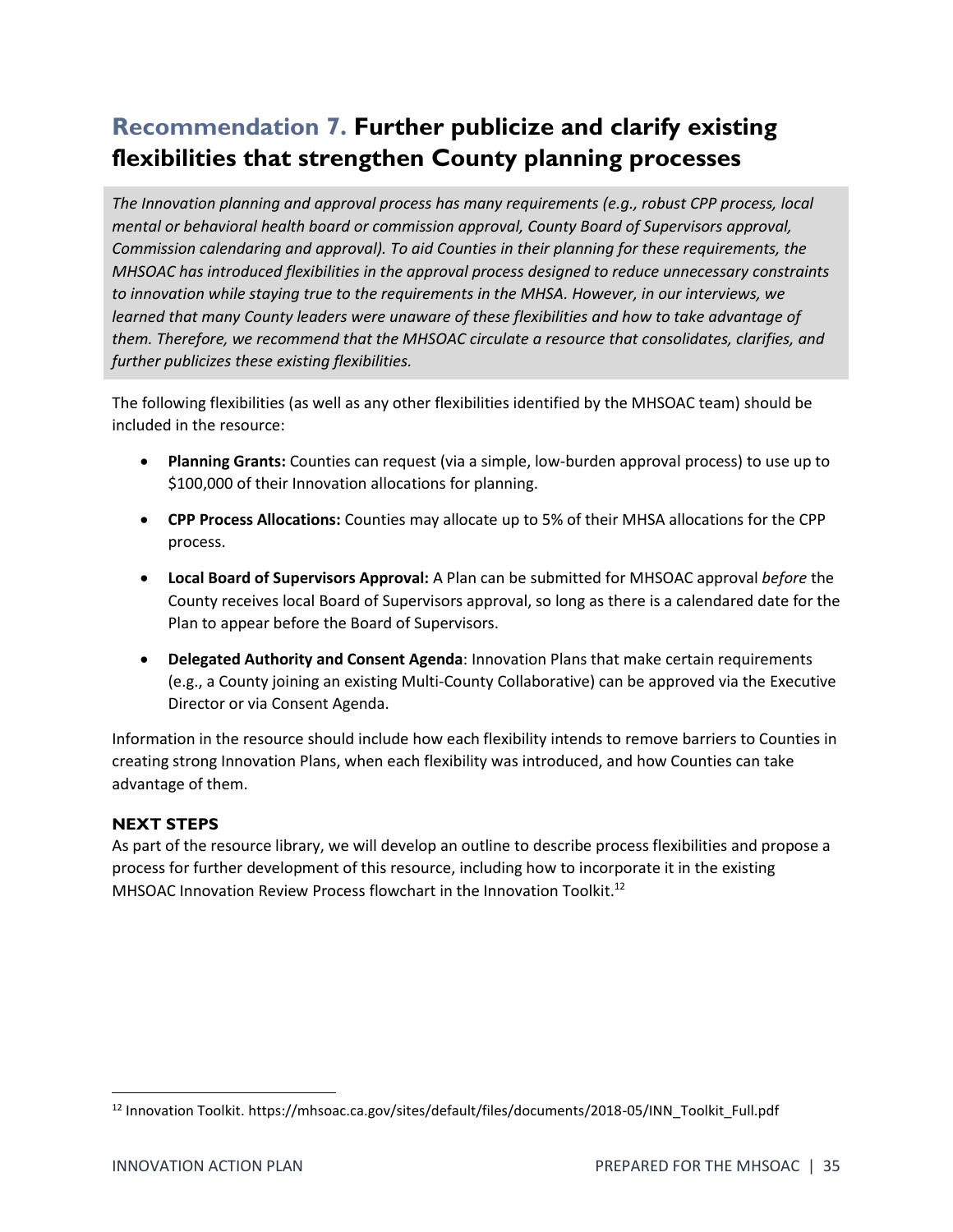# <span id="page-35-0"></span>**Recommendation 8. Develop additional orientation materials for new Commissioners**

*The Innovation Component of the MHSA is unique in both the particularities of its approval process and its ultimate goal of "develop[ing] new best practices in mental health services and supports."<sup>13</sup> This leads to a significant learning curve for anyone, including Commissioners, to understand Innovation's purpose and the intricacies of how it works. To accelerate this learning curve, we recommend that the MHSOAC build upon existing onboarding materials for Commissioners.*

Currently, new Commissioners receive a binder with background materials detailing their duties and providing information on the Innovation Plan approval process. As part of its Racial Equity Action Plan, the Commission is examining how to improve the onboarding experience for new Commissioners. Building on that important work, we would also recommend adding the following elements, both in the binder and in a live orientation session:

- A description of the format and structure of Commission meetings, including Commissioners' typical roles
- A detailed background of MHSA Innovation, including key facets of Innovation Plans, any documents clarifying the definition of Innovation and/or a list of types of projects that would qualify as innovative (see Recommendation 1)
- Resources available to Commissioners in assessing Innovation Plans, including MHSOAC Staff Analysis and any discussion guide adopted by the Commission (See Recommendation 3c)
- Key learnings from recent Innovation Projects
- List of barriers to Innovation, identified in earlier parts of this systems analysis project

Additionally, the MHSOAC should consider encouraging Commissioners to hold ad hoc introductory conversations with members of the Innovation community, such as the CBHDA, organizations that hold a Stakeholder Advocacy Contract with the MHSOAC, MHSOAC Committees and Subcommittees, MHSOAC staff and managers (especially those managing Innovation and the Commission's grants), and others. This approach would equip Commissioners at the beginning of their tenure with information and relationships that would accelerate the learning curve to understanding how the Innovation Component works.

Finally, the MHSOAC should consider making an abbreviated version of this onboarding available to existing Commissioners as a "refresher training."

#### **NEXT STEPS**

If the MHSOAC decides to adopt this mechanism, we recommend that staff get input from current Commissioners (including newer and more tenured members) about which elements would be helpful to include in a more robust orientation in addition to or instead of those described above. Participating

<sup>13</sup>9 CCR § 3200.184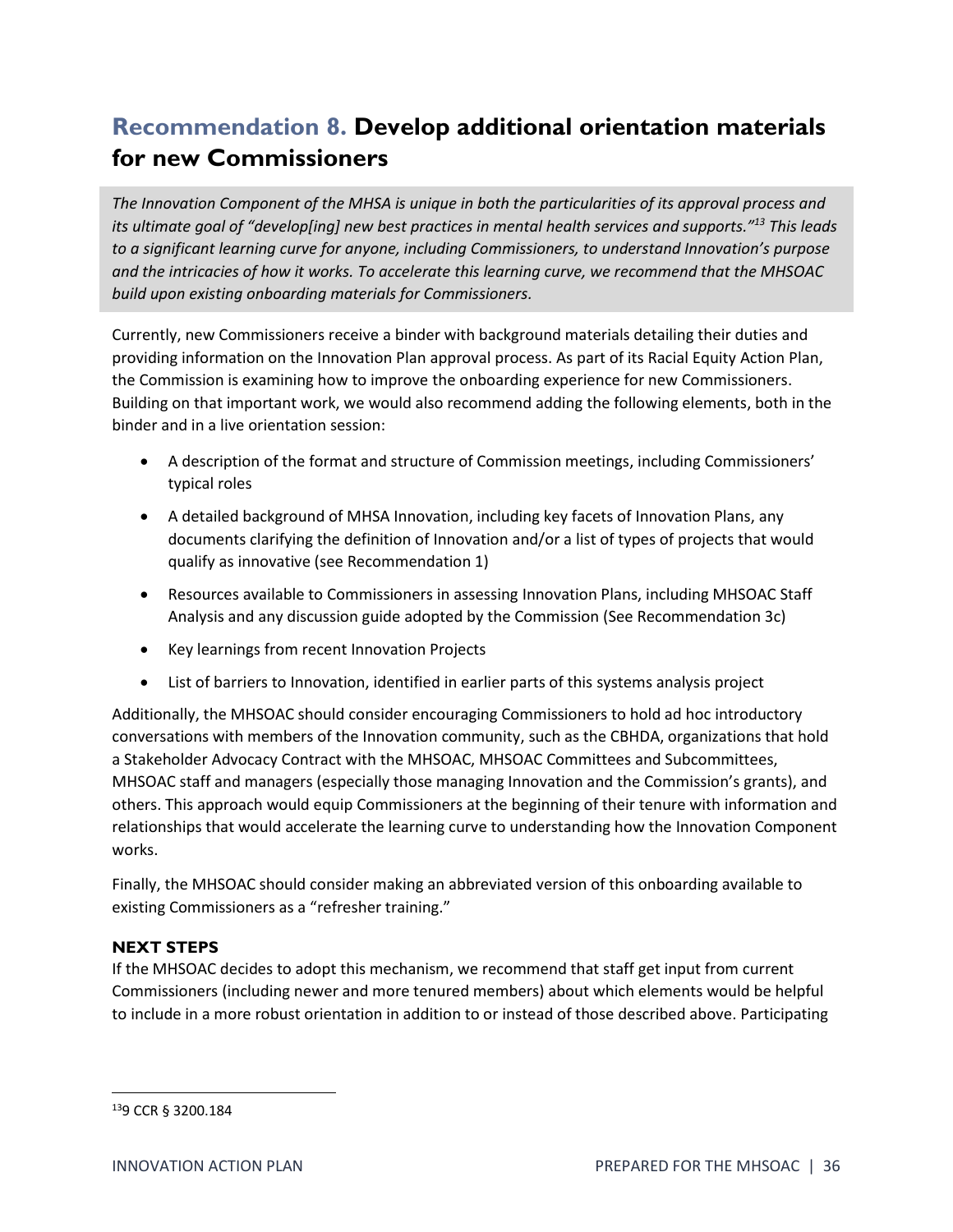in a more in-depth orientation and introductory meetings would add to Commissioner workload and may be difficult to schedule, so it is important that any additional onboarding be carefully curated.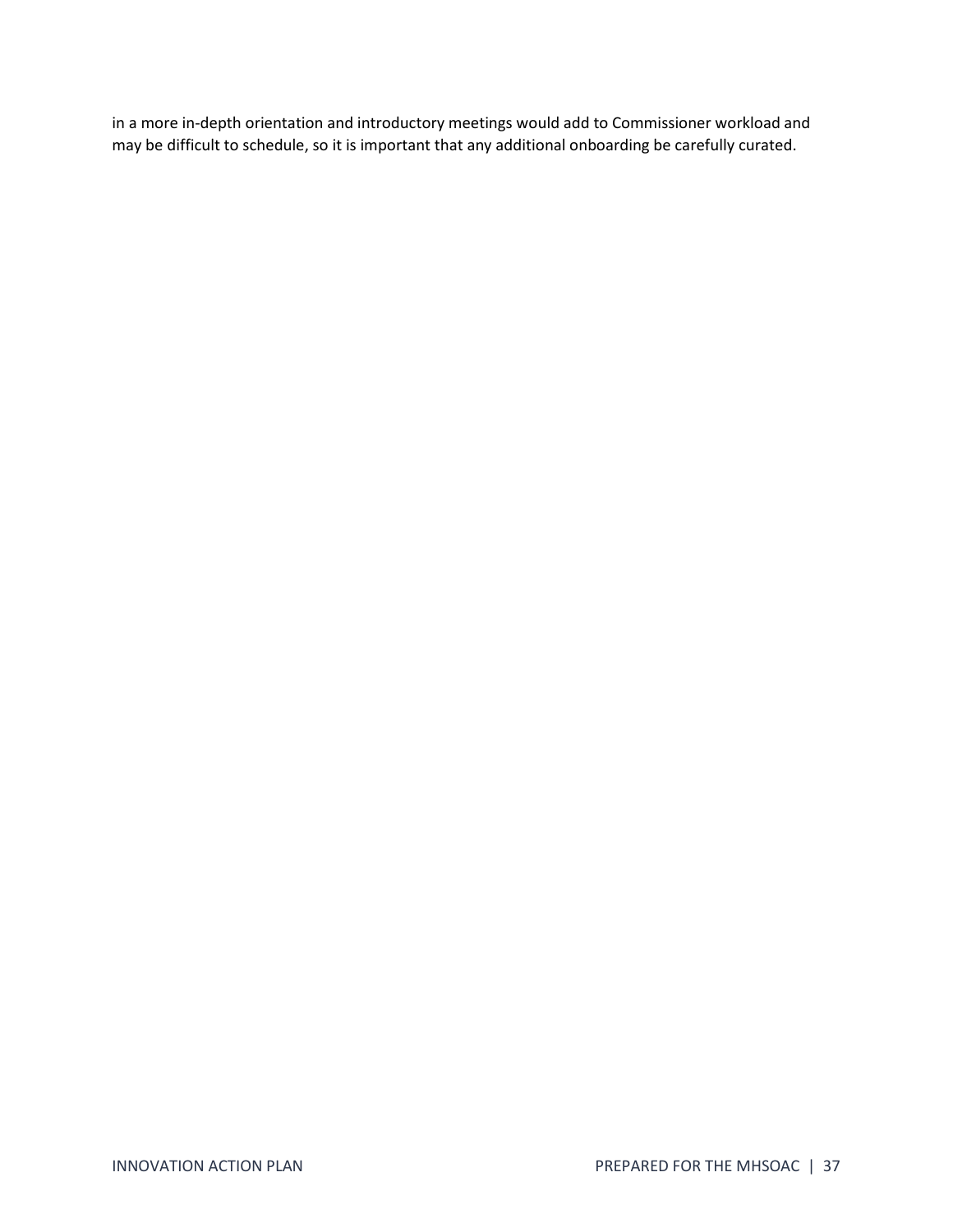# **Appendix 1. Proposed Tools & Resources**

The below table summarizes each of the tools (described in the Innovation Action Plan) that will be developed as part of this project's resource library. The proposed format and rationale to create each tool is detailed in the corresponding recommendation within this Innovation Action Plan. The deliverable indicates the proposed draft format/version for each tool to be developed by as part of the resource library. When developing these resources, we will also outline next steps and highlight areas for input from the Innovation community.

<span id="page-37-0"></span>

| <b>Tool Name</b>                                                                           | <b>Description</b>                                                  | <b>Corresponding Recommendation in IAP</b> |
|--------------------------------------------------------------------------------------------|---------------------------------------------------------------------|--------------------------------------------|
| Innovation FAQ resource                                                                    | Draft of resource                                                   | 1a (Figure 1)                              |
| List of types of projects that would qualify as<br>"innovative"                            | Draft of resource                                                   | 1b (Figure 2)                              |
| Guide for working with evaluators                                                          | Draft of resource                                                   | 2a                                         |
| Overview of plan review tools (Recommended<br>Template, Staff Summary, discussion guide)   | Draft of resource                                                   | 3 (Figure 3)                               |
| Simplified Recommended Innovation Project Plan<br>Template                                 | Recommended edits to template                                       | 3a                                         |
| Discussion guide Commissioners and others can<br>use to assess Plans                       | Outline and series of starter questions                             | 3b (Figure 7)                              |
| Case studies of stand-out practices and processes                                          | Five case studies                                                   | 4a                                         |
| List of ideas for annual convening                                                         | Draft agenda                                                        | 4 <sub>b</sub>                             |
| Template for database of Innovation Projects with<br>qualitative and quantitative outcomes | Recommended updates to current dashboard and<br>recommended metrics | 4c                                         |
| Community engagement resource for Counties                                                 | Outline for resource, with some content drafted                     | 6                                          |
| Overview of Innovation process flexibilities for<br>Counties                               | Draft of resource                                                   | $\overline{7}$                             |
| Orientation materials for new Commissioners                                                | Draft structure for orientation                                     | 8                                          |
| Roadmap for dissemination of resources                                                     | Proposed roadmap                                                    | N/A                                        |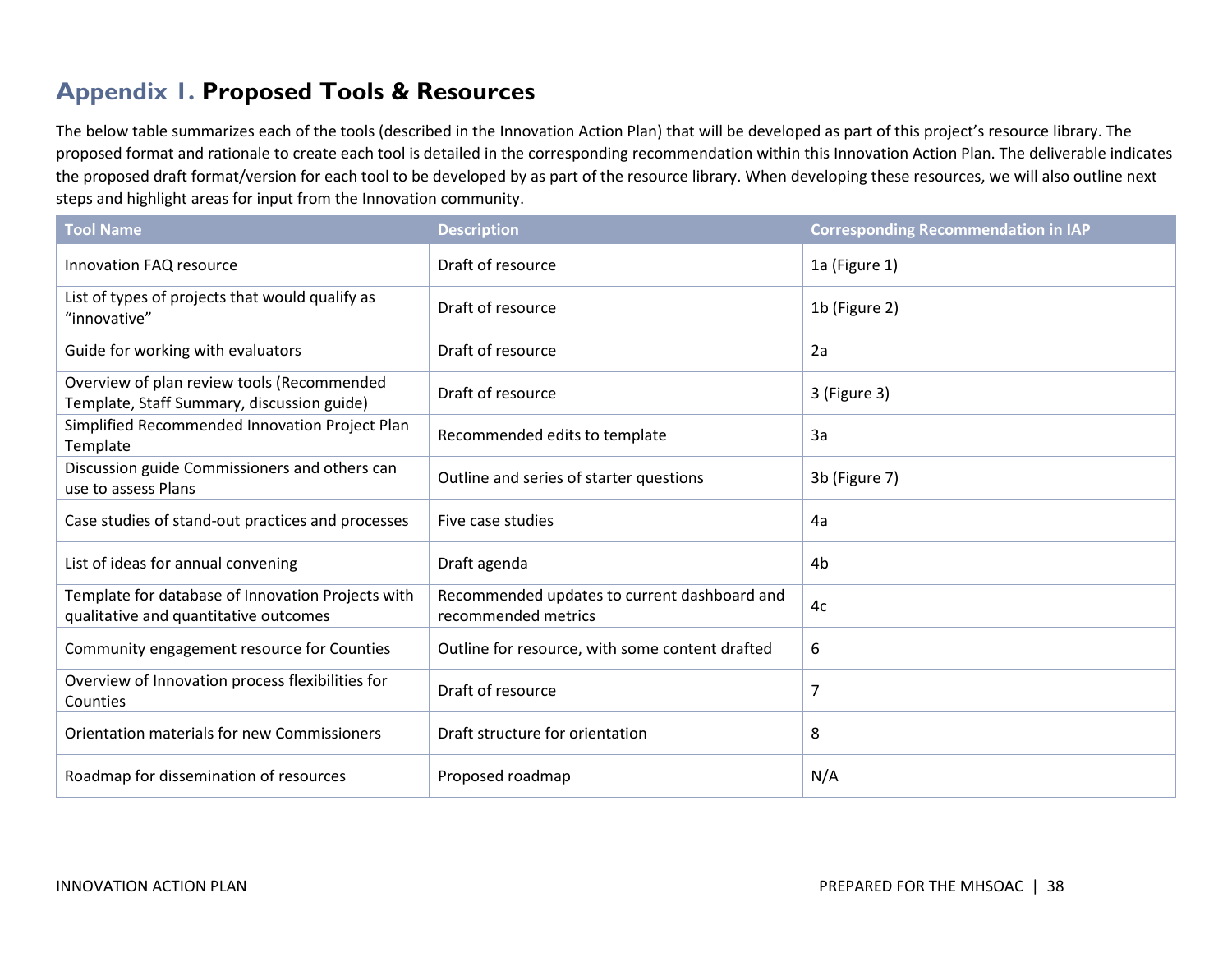# **Appendix 2. Systems Analysis Project Discussion Group Participants**

<span id="page-38-0"></span>

| Alfredo Aguirre        | Former Behavioral Health Director, San Diego County                                                     |
|------------------------|---------------------------------------------------------------------------------------------------------|
| Andrea Wagner          | Program Manager, Lived Experience, Advocacy, and Diversity Program, CAMHPRO                             |
| <b>Brenda Grealish</b> | Executive Officer, Council on Criminal Justice and Behavioral Health, CDCR                              |
| Elia Gallardo          | Director, Government Affairs, CBHDA                                                                     |
| Jim Gilmer             | Co-Coordinator, African American/People of African Descent Strategic Planning Work Group (CRDP Phase 1) |
| Jim Mayer              | Former Chief of Innovation Incubator, MHSOAC                                                            |
| John Aguirre           | <b>ACCESS Ambassador, Stanislaus County</b>                                                             |
| Karen Larsen           | HHSA Director, Mental Health Director, and Alcohol and Drug Administrator, Yolo County                  |
| Kylene Hashimoto       | Youth Innovation Committee Member; Founder, The Wildfire Effect                                         |
| <b>Matthew Diep</b>    | Youth Innovation Committee Member; Founder, Psypher LA                                                  |
| Norma Pate             | Deputy Director of Administrative and Legislative Services, MHSOAC                                      |
| Phebe Bell             | Behavioral Health Director, Nevada County                                                               |
| Sarah Eberhardt-Rios   | Health and Human Services Branch Director, Sutter-Yuba County                                           |
| Sharmil Shah           | Chief of Program Operations, MHSOAC                                                                     |
| Sharon Ishikawa        | <b>MHSA Coordinator, Orange County</b>                                                                  |
| Tanya McCullom         | Program Specialist, Office of Family Empowerment, Alameda County                                        |
| Travis Lyon            | <b>MHSA Coordinator, Tehama County</b>                                                                  |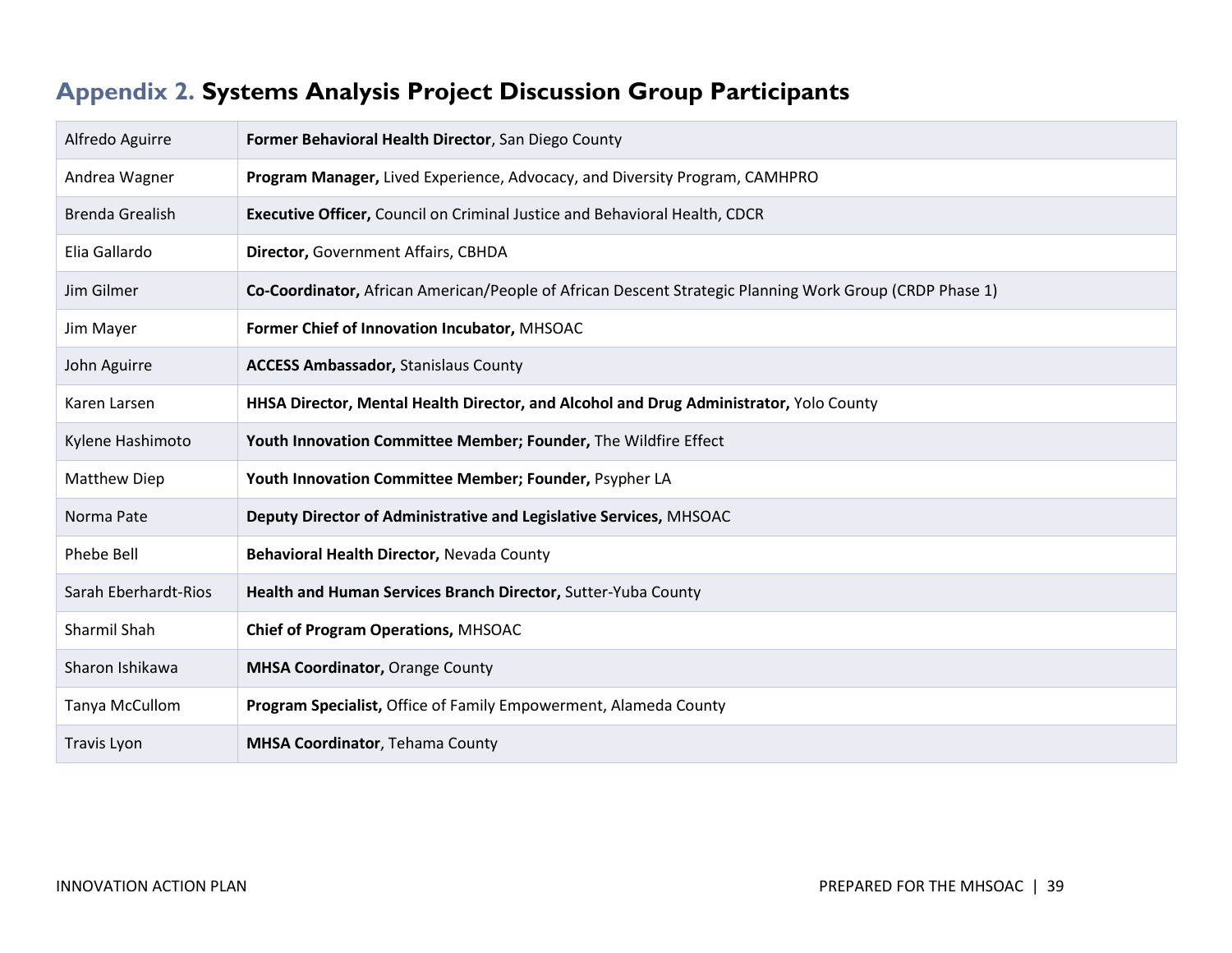## **Appendix 3. Continuous Improvement Framework**

<span id="page-39-0"></span>We developed this continuous improvement framework as part of this project's resource library. It is based on our review of past Innovation Plans and on our research on innovation in the public sector (see Methodology Section).

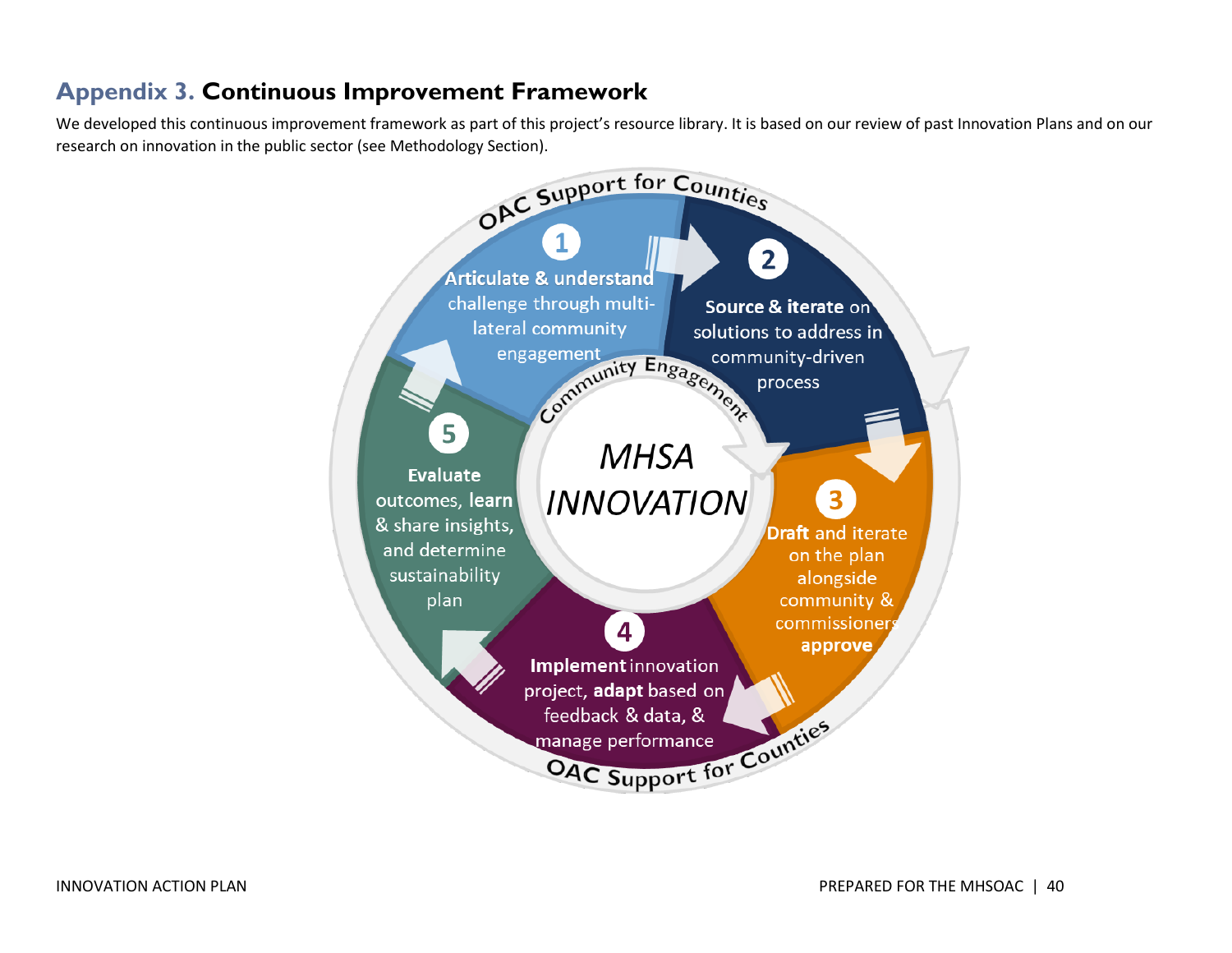### **Appendix 4. MHSA Coordinator Survey Results**

We asked MHSA Coordinators to rate potential resources on how useful they would be for developing Innovation Plans and implementing projects. We distributed the survey with help from the CBHDA.

### **Percent of respondents who rated the potential resource "extremely" or "very useful" (n=55)**

<span id="page-40-0"></span>

| 1. A simplified INN application template with redundancies removed                                                                                                                                                     | 98% |  |
|------------------------------------------------------------------------------------------------------------------------------------------------------------------------------------------------------------------------|-----|--|
| 2. A short document explaining the Innovation Project approval sequence, what steps must be taken and when                                                                                                             | 89% |  |
| 3. A standardized scorecard or rubric that Commissioners use during (or before) meetings to assess proposed<br><b>Innovation Plans</b>                                                                                 | 85% |  |
| 4. A database of the outcomes and/or other lessons learned that counties have tracked in their Innovation<br>projects                                                                                                  | 82% |  |
| 5. An annual convening of MHSA Coordinators, BHDs, and others to share learnings across Innovation Projects<br>(e.g., after-action reports from plans that are winding down, workshops about areas of mutual interest) | 76% |  |
| 6. Evaluation training, technical assistance, and support                                                                                                                                                              | 75% |  |
| 7. A list of strategies and examples for conducting robust community needs assessments to understand where<br>Innovation Plans should focus                                                                            | 73% |  |
| 8. A set of "marketing materials" (e.g., flyers, videos) explaining how MHSA Innovation works for counties to<br>share with community members                                                                          | 69% |  |
| 9. A guide for identifying unexpected challenges and making ongoing adaptations or course corrections after an<br>Innovative project launches                                                                          | 69% |  |
| 10. A collection of examples and practices from across the state of how counties have engaged community<br>stakeholders when developing Innovation Plans (including what resources were required)                      | 69% |  |
| 11. A guide to working with external evaluators in Innovation Projects (e.g., when and how to engage/procure<br>evaluators, what questions to ask them, how much to budget)                                            | 64% |  |
| 12. A list of current "Commission priorities" for Innovation Plans (e.g., priority populations and outcomes) based<br>on state-wide efforts to understand CA mental health needs (e.g., CRDP)                          | 62% |  |
| 13. A directory of various partners (e.g., TA providers, stakeholder advocacy groups) and counties with experience<br>and interest by target population/intervention/issue area                                        | 60% |  |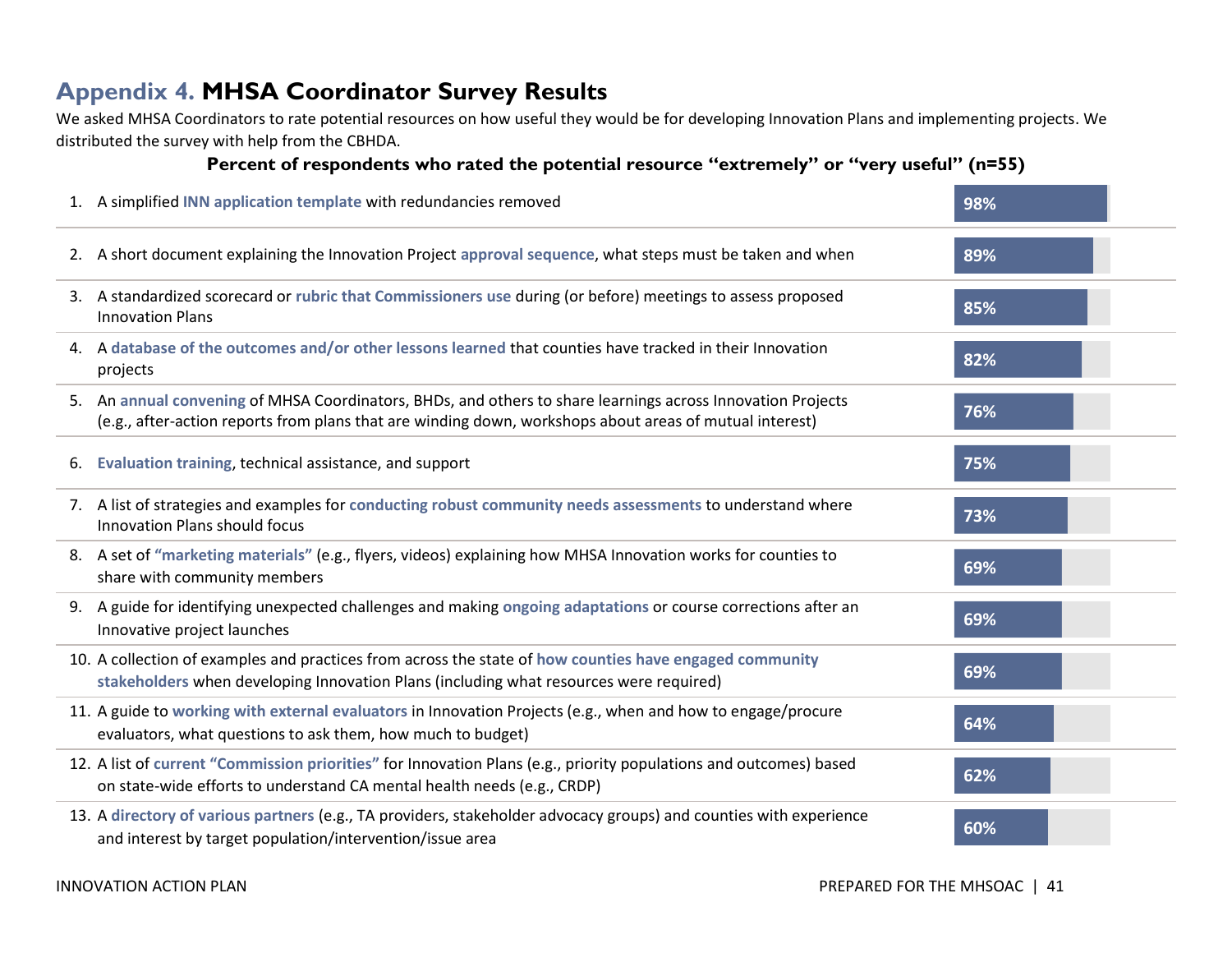## **Appendix 5. More Suggestions from the Innovation Community**

Below, we have included suggestions offered to us by the Innovation community that did not ultimately make their way into the Innovation Action Plan, but that we wanted to catalogue and highlight as ideas for future work.

#### **Suggestion**

*Is there an opportunity to suggest working with the Governor and/or legislature on the reversion timeline or process? That has proved to be a real challenge for counties*

*Shift Recommendation 2b from an "Innovation Support Group" to an "Innovation Review Board," which should include Commissioners and have the authority to make "Innovation" determinations. At an early stage, the project should be presented to the Review Board for discussion and feedback and this group should determine whether a county should develop a full Innovation plan. If this group determines a proposal is Innovative learning early on, this requirement should be considered met. When completed, so long as the final Innovation Plan does not deviate from the concept brought forward to the group, this requirement should not be redebated.* 

<span id="page-41-0"></span>*It would be great if the OAC could create standards for counties in how to manage stakeholder engagement while clarifying what each plan should include so counties don't have their plans declined.*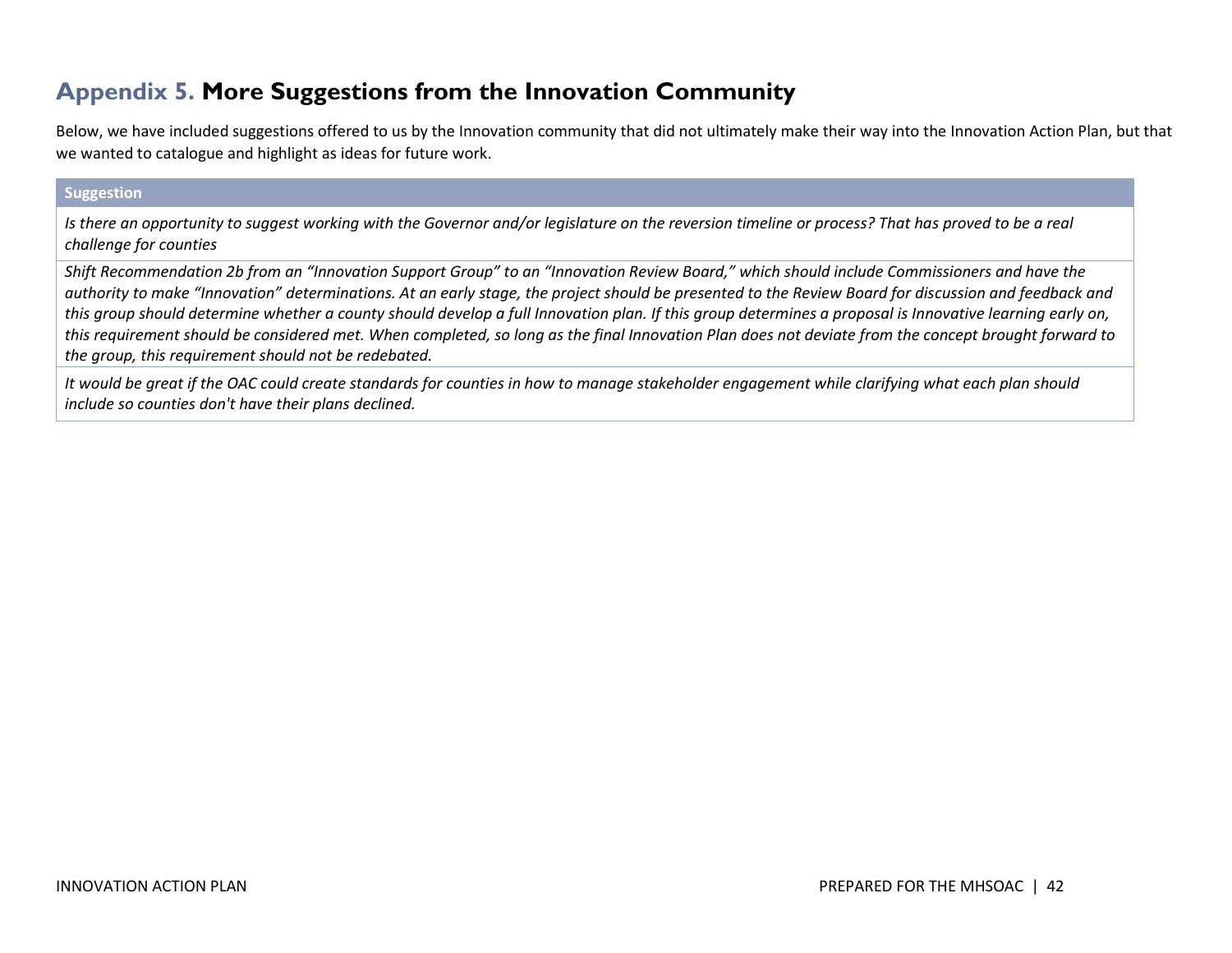# **Appendix 6. Feedback from MHSOAC Committee Members**

This Innovation Action Plan was shared via email with the Client and Family Leadership Committee and the Cultural and Linguistic Competence Committee members along with an electronic survey for them to submit feedback on the document. We received three total responses that are included verbatim in the table below; each bullet represents the response of one committee member. To preserve anonymity, we have removed some personally identifiable information from the responses (denoted with brackets).

<span id="page-42-0"></span>

| <b>Recommendation 1.</b>        | The most important in my opinion is adapting a project that meets specific general goals that shows frequent successes<br>$\bullet$ |
|---------------------------------|-------------------------------------------------------------------------------------------------------------------------------------|
| Supplement the definition of    | and unsuccessful data or outcomes. In order to have a solid result that can be adapted and have a positive response.                |
| innovation with further         | 1c. County government employees will look for and require a roadmap to navigate the Innovation Process<br>$\bullet$                 |
| guidelines                      | 1d. County Staffers must have clear definitions for everything they do. This is based on HR and the "meeting                        |
|                                 | expectations" category pertaining to the duties of their job in connection with their annual raise.                                 |
|                                 | 1e. Yes to a 2-5 sentences paragraph that supplement the definition of Innovation by keep the focus narrow.                         |
|                                 | 1f. First sentence is "mission statement".                                                                                          |
|                                 | 1g. Second sentence is "giver/receiver" (county/partners/what kind of clients).                                                     |
|                                 | 1h. Third sentence is Project Goals (no more than 4).                                                                               |
|                                 | 1i. Fourth Sentence is Steps to Project Goals (no more than 3).                                                                     |
|                                 | 1 <i>j.</i> Innovation Projects should be set up in a scheduling tool.                                                              |
|                                 | 1k. Microsoft Project as a scheduling tool that can handle projects with Phases using a simple waterfall process. They              |
|                                 | can be connected with their own start and end dates. This is where counties will report-out to the MHSOAC and its                   |
|                                 | Commissioners.                                                                                                                      |
|                                 | 1l. Innovation Planning should be a "gated process" with the counties being required to complete each Project Goal and              |
|                                 | its related Project Phase before going forward to the next.                                                                         |
|                                 | 1m. This will facilitate "Lessons Learned" as reports are shared among all within the counties' statewide grouping of               |
|                                 | small-medium-large county budgets.                                                                                                  |
|                                 | 1n. This process will also guarantee that the counties are assessing their populations accurately and regularly and re-             |
|                                 | districting where needed, thereby understanding and serving those communities in greatest need while we (at the                     |
|                                 | MHSOAC) learn, document and share from these new approaches that are being vetted.                                                  |
| <b>Recommendation 2. Expand</b> | Innovative Working Group is a great idea, having more assistance from Counties regarding any resources they can<br>$\bullet$        |
| and deepen technical            | provide to their communities would be great.                                                                                        |
| assistance to Counties          | I recently made a comment and recommendation on the importance of having a more specific checklist for counties<br>$\bullet$        |
|                                 | when it comes to the data collection. And an equal amount of assistance required.                                                   |
|                                 | I think this is an excellent idea as I see my name representing my Committee as I have experience as [personally<br>$\bullet$       |
|                                 | identifiable information removed]. Compensation could come in a variety of ways, with the most important thing being                |
|                                 | that the Innovation WORKING GROUP is working. The Work will need structure and they (IWG) will need discipline with                 |
|                                 | meeting program deliverables and IWG will need a direct reporting relationship to Toby, Norma, Brian, Dawnte, and                   |
|                                 | Sharmil. I also think that 4-hour sessions would allow the IWG time to interact with the counties (2-hours) and then                |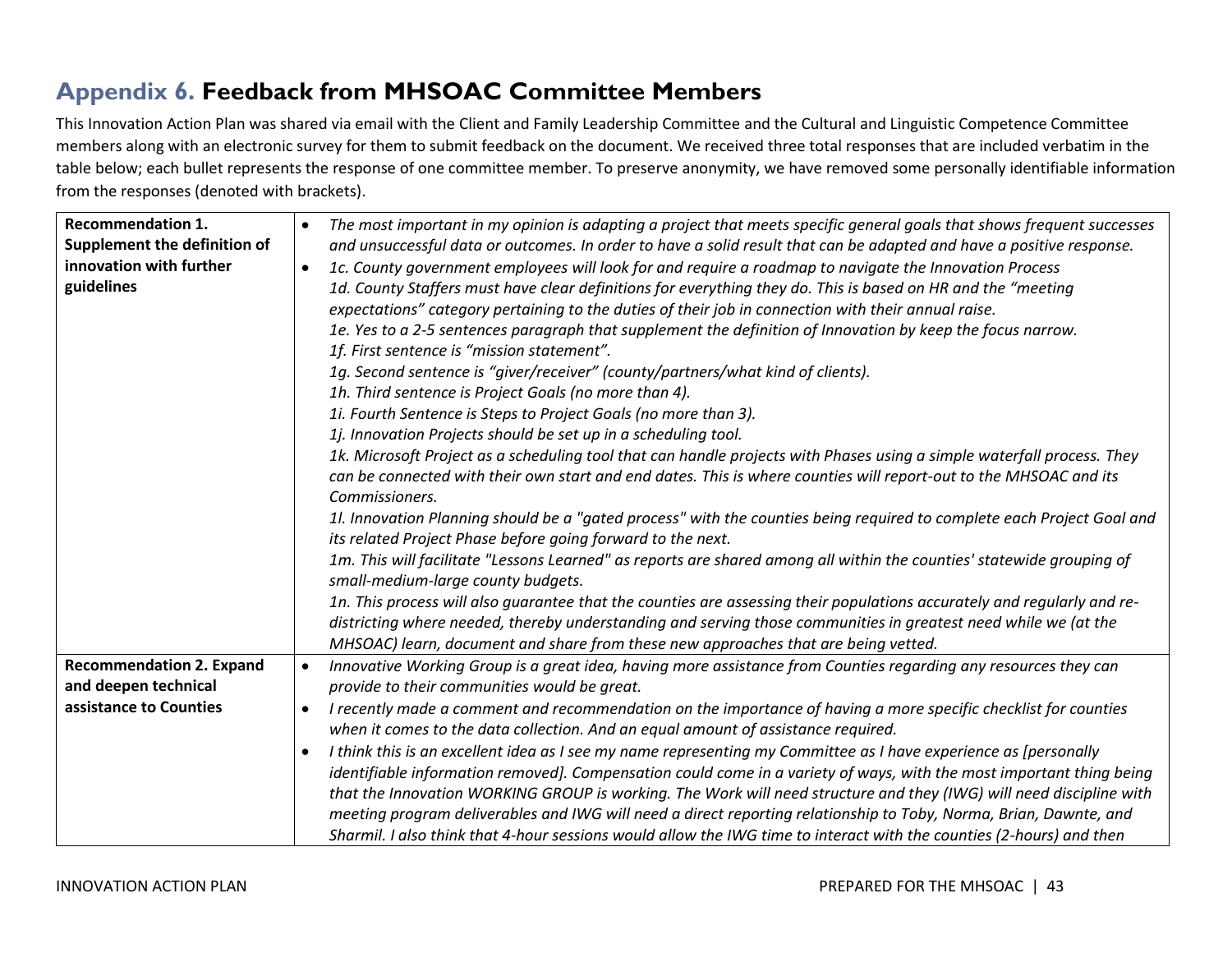|                                  | spend 2-hours with MHSOAC ensuring that legal requirements for Innovation Projects are being met. Also this can burn                     |
|----------------------------------|------------------------------------------------------------------------------------------------------------------------------------------|
|                                  | through the backlog and then be adjusted when things are caught up.                                                                      |
| <b>Recommendation 3. Further</b> | Maybe more meetings to go over Plan Developments.<br>$\bullet$                                                                           |
| clarify expectations for Plan    | If there has to be an adjustment made in the plan, have a more specific timeline to recognize that. That will help to<br>$\bullet$       |
| development                      | know what seems not to work much faster and come up with other solutions timely.                                                         |
|                                  | 3d. The IWG can be the bridge between the counties and the MHSOAC by managing target dates.<br>$\bullet$                                 |
|                                  | 3e. Project dollars should be managed by MHSOAC staff as they could be considered confidential.                                          |
|                                  | 3f. To mitigate county staff confusion and manage "The Process" better we could tie Innovation Project Plans to                          |
|                                  | relevant state regulation.                                                                                                               |
|                                  | 3g. This will give a "gated process" whereby Project Phase must be completed and approved before releasing funds to                      |
|                                  | move on to the next phase.                                                                                                               |
| <b>Recommendation 4. Develop</b> | This is fine.<br>$\bullet$                                                                                                               |
| mechanisms to accelerate the     | Allow there to be separate additional funds available to the project, if needed, for additional hires. If they are not used<br>$\bullet$ |
| diffusion of learnings from      | or there is left it can only be used for that and can be used at different times. The amount could be a fixed or based on a              |
| <b>Innovation Projects</b>       | certain percentage?                                                                                                                      |
|                                  | 4e. Create a series of on-line lectures instructing the counties on what we want.<br>$\bullet$                                           |
|                                  | 4f. This way the counties can watch the "on demand" lectures and step through the process on their own before they                       |
|                                  | come to the annual Innovation convening.                                                                                                 |
|                                  | 4g. At the annual convening the counties would be grouped with others as either small, medium, or large and shall                        |
|                                  | attend lectures and seminars based on their county MHSA budget.                                                                          |
|                                  | 4h. Case studies will be focused on success stories related to differing culture and language                                            |
|                                  | 4i. Homelessness, adult mental health, substance abuse and school related mental health issues are common threads                        |
|                                  | and best practices and solutions shall be discussed.                                                                                     |
|                                  | 4j. Perhaps the RAND Corporation can attend our symposium and give a lecture on how to create our own think tank                         |
|                                  | including methodologies on solutions management.                                                                                         |
| <b>Recommendation 5. Test a</b>  | This is good.<br>$\bullet$                                                                                                               |
| multi-stage approval process     | This was where my ideas have been really focused on. in the initial phase of collecting the shortcomings at a faster rate,<br>$\bullet$  |
| that provides concept            | is the only way the whole Innovation plan can be successful. And the guidelines must be followed up according to an                      |
| approval earlier in the Plan     | interactive outline checklist submitted to the MHSOAC.                                                                                   |
| development cycle                | 5a. In my experience with master program scheduling all programs have a multi-stage approval process as I stated<br>$\bullet$            |
|                                  | earlier with the use of a "gate".                                                                                                        |
|                                  | 5b. A gate is an approval process that engineers use to certify that a piece of equipment will work as planned or a                      |
|                                  | mathematical equation will function as stated.                                                                                           |
|                                  | 5c. A Meeting takes place and the object undergoes Testing and signatures are required to "sign-off" on the particular                   |
|                                  | process, procedure, equipment or equation to ensure its reliability when it is doing its function.                                       |
|                                  | 5d. The Program Concept (The Idea) is approved at the very beginning along with the Giver/Receiver (Seller/Buyer), then                  |
|                                  | comes Authorization (Budget) and then comes the Mission Statement (The Work).                                                            |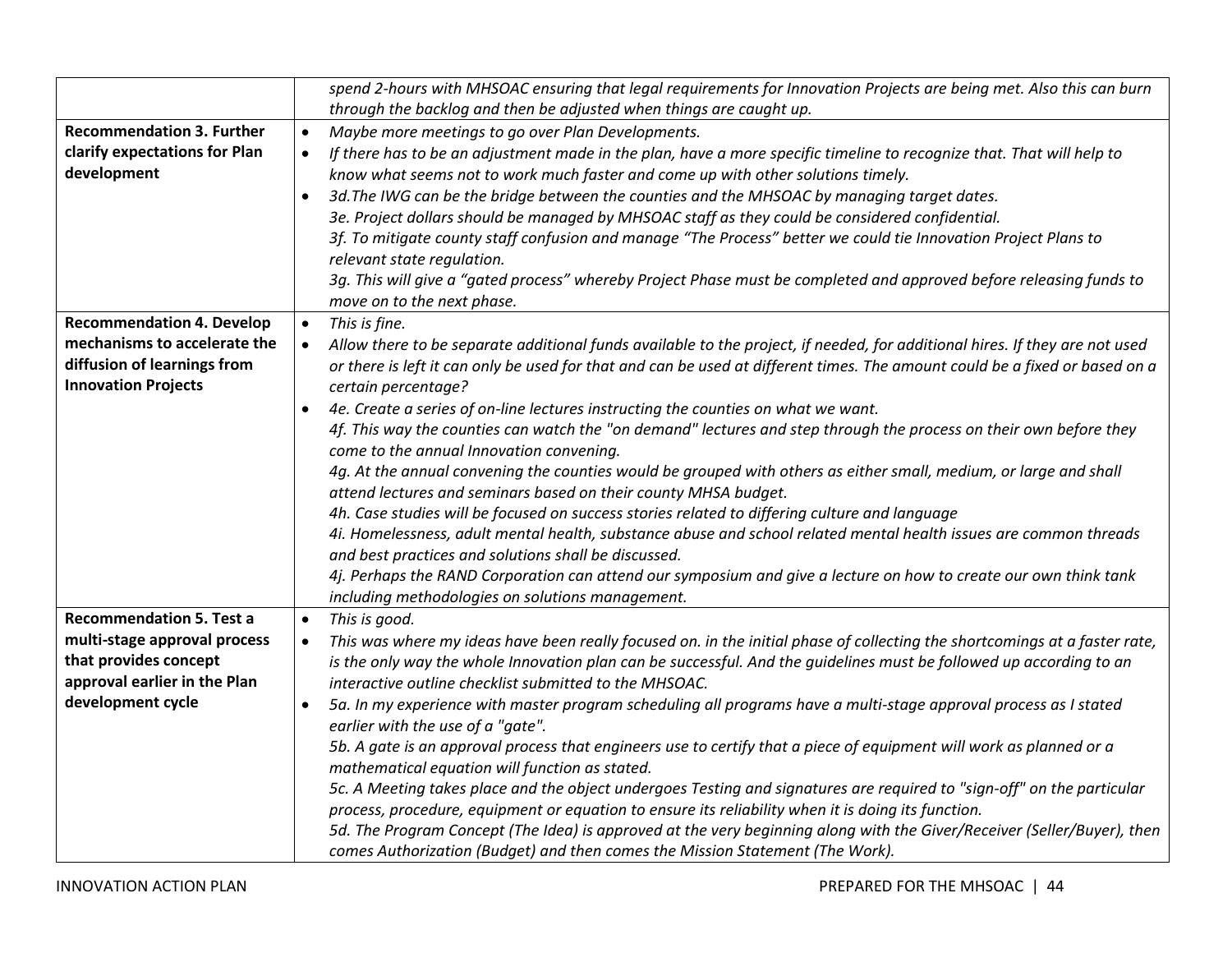|                                    | 5e. Creating a Program with a phased approach gives us (MHSOAC) greater control over assets and resources thereby<br>reducing liabilities and mitigating loss while giving the general public knowledge about their own wellbeing so that they<br>can live better lives. |
|------------------------------------|--------------------------------------------------------------------------------------------------------------------------------------------------------------------------------------------------------------------------------------------------------------------------|
| <b>Recommendation 6. Develop a</b> |                                                                                                                                                                                                                                                                          |
| community engagement               | How about the hard to reach population?<br>Something that shows equal amount of engagement participation of community members throughout the process<br>$\bullet$                                                                                                        |
| resource for Counties,             | consistently. Creating a wider range of spaces for community engagement can take place.                                                                                                                                                                                  |
| identifying tactics for deeper     | 6a. The MHSOAC could possibly allow through "certified" channels the opportunity for SMIs that have completed a<br>$\bullet$                                                                                                                                             |
| community engagement and           | county sponsored Innovation program the opportunity to say a few words and let us know how these programs affected                                                                                                                                                       |
| lessons learned                    | them directly via a short video clip that can be sent to the MHSOAC, then cleansed and posted by staff to the MHSOAC<br>website.                                                                                                                                         |
|                                    | 6b. I was a part of the Phase I of CRDP and this was very effective with SMIs.                                                                                                                                                                                           |
|                                    | 6c. "Deeper Engagement" to me means programs that serve more clients successfully.                                                                                                                                                                                       |
|                                    | 6d. How do we measure success?                                                                                                                                                                                                                                           |
|                                    | 6e. We have to find the success stories and then echo the individual achievement.                                                                                                                                                                                        |
|                                    | 6f. Right now in 2021, that means "permanent supportive housing" or "PSH" as well as "substance abuse treatment"                                                                                                                                                         |
|                                    | 6q. These two initiatives will lead to other mental health success stories including school-based mental health programs                                                                                                                                                 |
|                                    | that address teen suicide.                                                                                                                                                                                                                                               |
| <b>Recommendation 7. Further</b>   | 7a. The LA County Planning Process is not accessible to everyone for a variety of reasons.<br>$\bullet$                                                                                                                                                                  |
| publicize and clarify existing     | 7b. Perhaps Counties can begin to encourage citizens and promote a Community Planning Process by becoming                                                                                                                                                                |
| flexibilities that strengthen      | advocates themselves through local neighborhood watch programs.                                                                                                                                                                                                          |
| <b>County planning processes</b>   | 7c. Counties could advertise the community planning process through the various doorbell monitoring systems that are                                                                                                                                                     |
|                                    | on the market today. This could dissuade the concept of NIMBY.                                                                                                                                                                                                           |
| <b>Recommendation 8. Develop</b>   | Weekly check list with a short written summary and data of current progress. During initial phase. That will also<br>$\bullet$                                                                                                                                           |
| additional orientation             | contribute to earlier phasing out and would be beneficial for the Project and the MHSOAC.                                                                                                                                                                                |
| materials for new                  | 8a. Yes an Orientation Package should be provided to the MHSOAC Commissioner's when they on-board.<br>$\bullet$                                                                                                                                                          |
| <b>Commissioners</b>               | 8b. I am not familiar with the current binder; however, it appears that more information should be given to                                                                                                                                                              |
|                                    | Commissioner's so that they can make more informed decisions.                                                                                                                                                                                                            |
|                                    | 8c. May I suggest using a project management methodology called the "phase-gate process" mentioned by me in this<br>exercise to provide an easy, complete, structured and transparent process that is visible to everyone.                                               |
|                                    | 8d. The project (or Plan) is broken down into smaller stages or phase, each delimited by a "gate" whereby decision-                                                                                                                                                      |
|                                    | makes meet to review the project.                                                                                                                                                                                                                                        |
|                                    | 8e. This allows management to build a clearly understandable roadmap for management, stakeholders and consumers                                                                                                                                                          |
|                                    | alike.                                                                                                                                                                                                                                                                   |
| Please use this space to share     | No feedback currently.<br>$\bullet$                                                                                                                                                                                                                                      |
| any other feedback you have        | Tackling challenges in any aspect is the beginning process of opening the window of success wider. I feel strongly on                                                                                                                                                    |
| about the Innovation Action        | how much opportunity for growth is needed and its with innovation project plans that pave a way for change. So much                                                                                                                                                      |